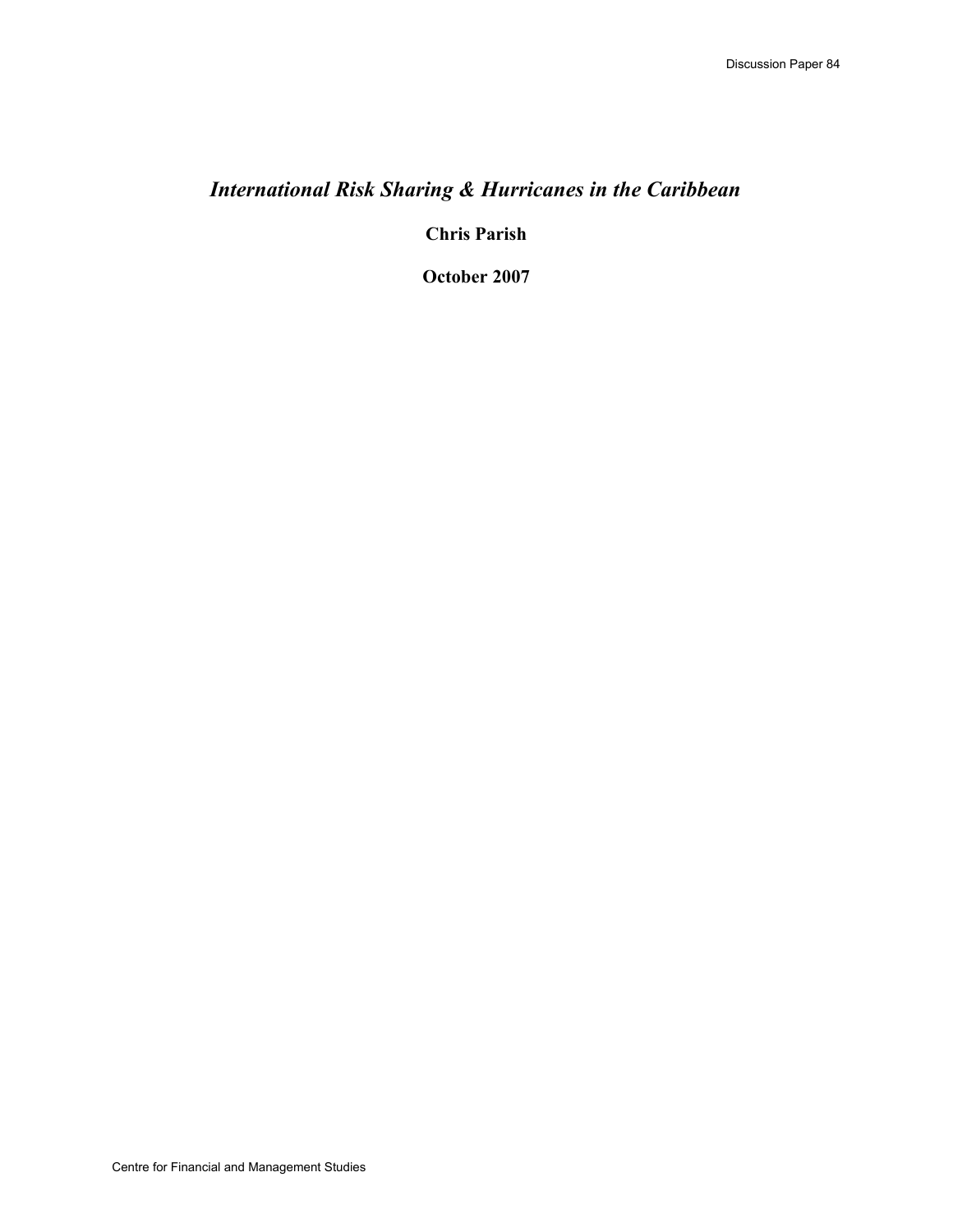## **TABLE OF CONTENTS**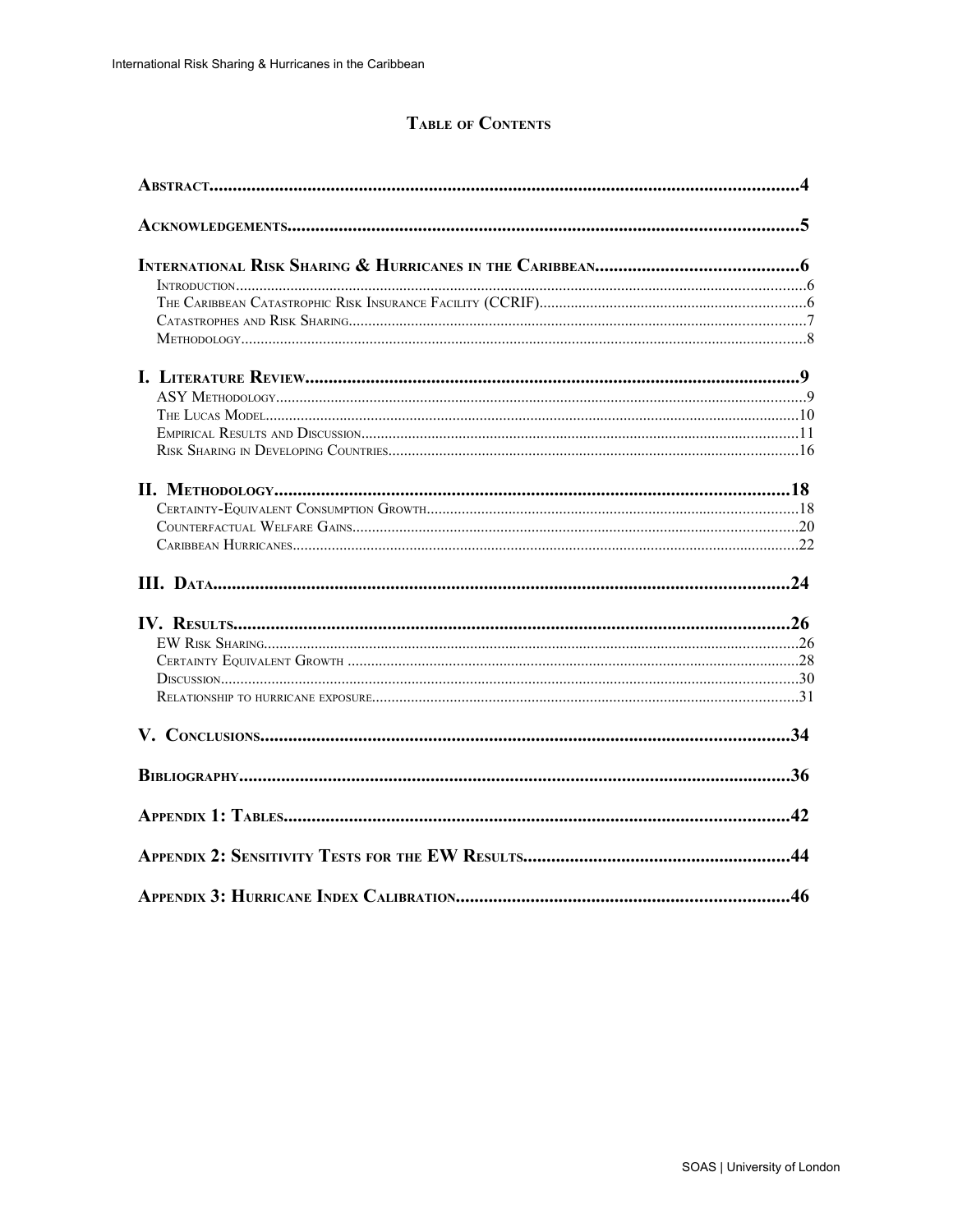## **LIST OF TABLES**

| TABLE 1: SUMMARY OF SELECTED RESULTS IN THE INTERNATIONAL RISK-SHARING LITERATURE. 14 |  |
|---------------------------------------------------------------------------------------|--|
| TABLE 2: RESULTS OF SELECTED STUDIES OF THE IMPACT OF NATURAL CATASTROPHES IN LDCS17  |  |
|                                                                                       |  |
|                                                                                       |  |
|                                                                                       |  |
|                                                                                       |  |
|                                                                                       |  |
|                                                                                       |  |
|                                                                                       |  |
|                                                                                       |  |
|                                                                                       |  |
|                                                                                       |  |
|                                                                                       |  |
|                                                                                       |  |
|                                                                                       |  |
|                                                                                       |  |
|                                                                                       |  |
|                                                                                       |  |
|                                                                                       |  |

## **LIST OF FIGURES**

| FIGURE 2: GROWTH RATES (%) OF CONSUMPTION FOR CARIBBEAN (LEFT) AND G7 NATIONS (RIGHT)24            |  |
|----------------------------------------------------------------------------------------------------|--|
| FIGURE 3: CONSUMPTION BEFORE & AFTER EW RISK SHARING (BARBADOS AND ST KITTS & NEVIS)27             |  |
|                                                                                                    |  |
|                                                                                                    |  |
| FIGURE 6: EW (LEFT) AND CEG RISK SHARING (RIGHT) FOR JAMAICA (TOP) AND ST KITTS & NEVIS (BOTTOM)31 |  |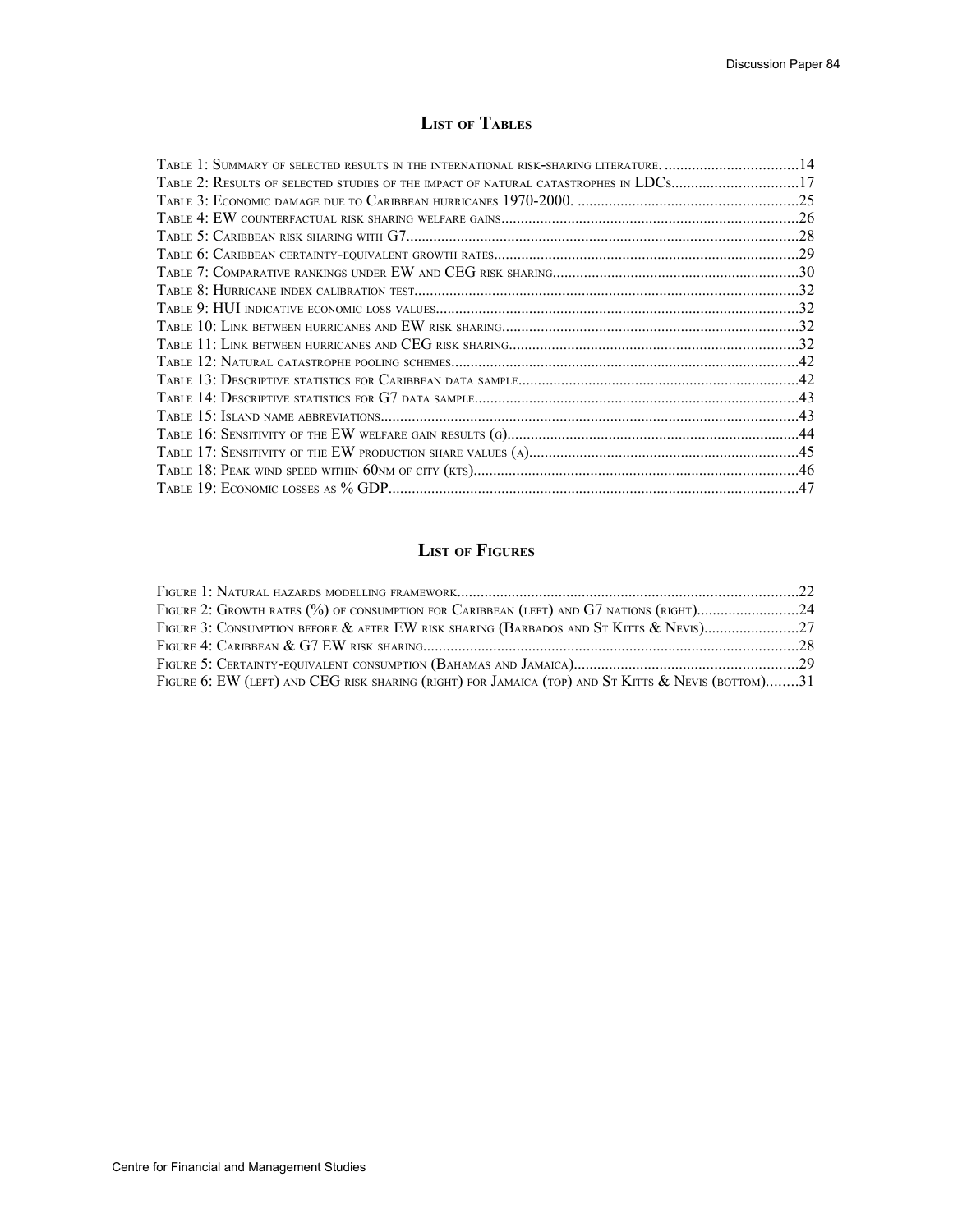### **ABSTRACT**

This paper applies international risk sharing measurement methodologies developed by Eijffinger & Wagner (2001) and Auffret (2001) to Caribbean data, developing estimates of welfare gains (2.73%) that are higher than those generally associated with developed economies. An index to measure exposure to hurricanes is developed using weather data, and a test of the linkage between risk sharing potential and hurricane exposure conducted. The results are suggestive that international risk sharing potential is increased by hurricane exposure, but inconclusive.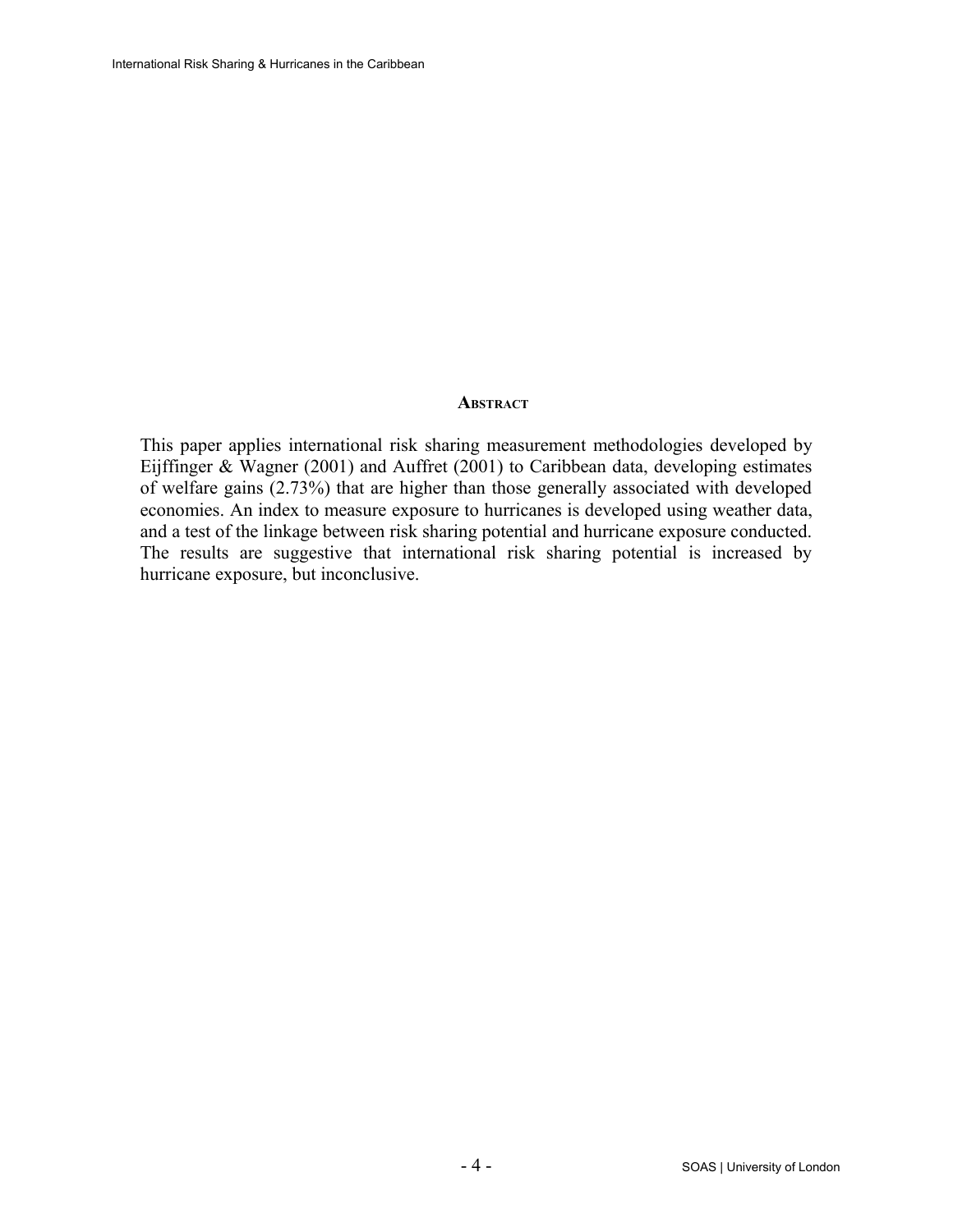#### **ACKNOWLEDGEMENTS**

This manuscript was submitted to the Centre for Financial & Management Studies at SOAS, University of London, as a dissertation prepared for the MSc Financial Economics degree in October 2007. I would like to acknowledge the kind support and assistance of Norman Williams throughout the preparation and production of this paper.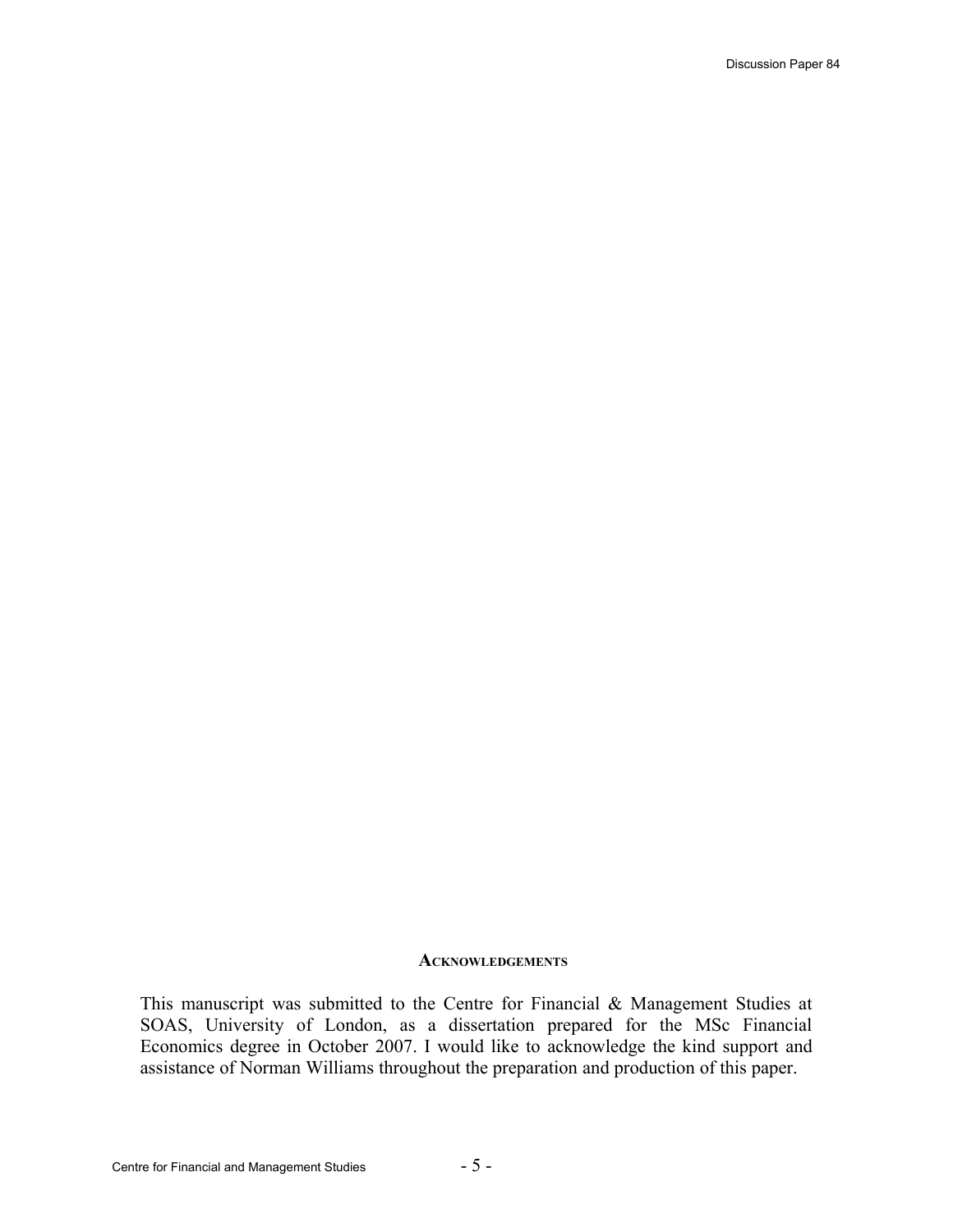### **INTERNATIONAL RISK SHARING & HURRICANES IN THE CARIBBEAN**

#### **INTRODUCTION**

Does the creation of an international natural catastrophe risk sharing facility in the Caribbean move the region a step closer towards realising the untapped potential for international risk sharing between developing nations? Since the 1990s, the level of consumption risk that is shared internationally has been debated. An "international risk sharing puzzle" has developed, with researchers reporting both low levels of risk sharing *and* also high benefits available from increasing it.

Much of the research has focussed on economies in the developed world. However, one emergent theme in the literature is that the benefits from increased international risk sharing are higher when the developing world is considered. Developing countries exhibit greater volatility and lower co-movement in many macroeconomic variables than the developed world, and can therefore be expected to show higher marginal gains from increased sharing of risk.

Macroeconomic fluctuations can be particularly acute in small nations. According to the World Bank Task Force on Small States, small states face a number of development challenges including poverty, limited diversification, remoteness, isolation, and susceptibility to natural disasters. Together, these factors adversely influence income volatility and access to external capital (World Bank, 2000). Economic policy in the developing world has typically targeted increased rates of growth. However, without risk sharing, the cost of existing consumption volatility may outweigh the welfare benefits of attainable increases in growth. Worse, in the light of the following analysis, these challenges can be expected to limit the ability for developing nations to share risk internationally, precisely where such risk sharing has its greatest potential.

One area in which a demonstrable need for risk sharing exists is the exposure of developing countries' populations and assets to natural catastrophes. According to the United Nations, 85 percent of the world population that is exposed to disasters, including earthquakes, tropical wind storms, floods and droughts, lives in developing countries (UN, 2004). This exposure carries a significant cost; since 1984 the World Bank has financed over 500 disaster related projects totalling over USD 26Bn (World Bank, 2006b). The estimated annual economic cost of natural disasters in the Caribbean alone may be as high as USD 3.3Bn (Charveriat, 2000). Thus is it of interest to examine how catastrophes relate to international risk sharing, and timely, as the Caribbean Catastrophic Risk Insurance Facility was recently created to formalise the regional and international sharing of natural catastrophe risk.

### **THE CARIBBEAN CATASTROPHIC RISK INSURANCE FACILITY (CCRIF)**

The CCRIF was created in 2007 to address the need for immediate liquidity following disaster events. Several comparable initiatives exist that address the economic and social problems caused by natural catastrophes (See [Table 12](#page-41-0) in [Appendix 1\)](#page-41-1). However, there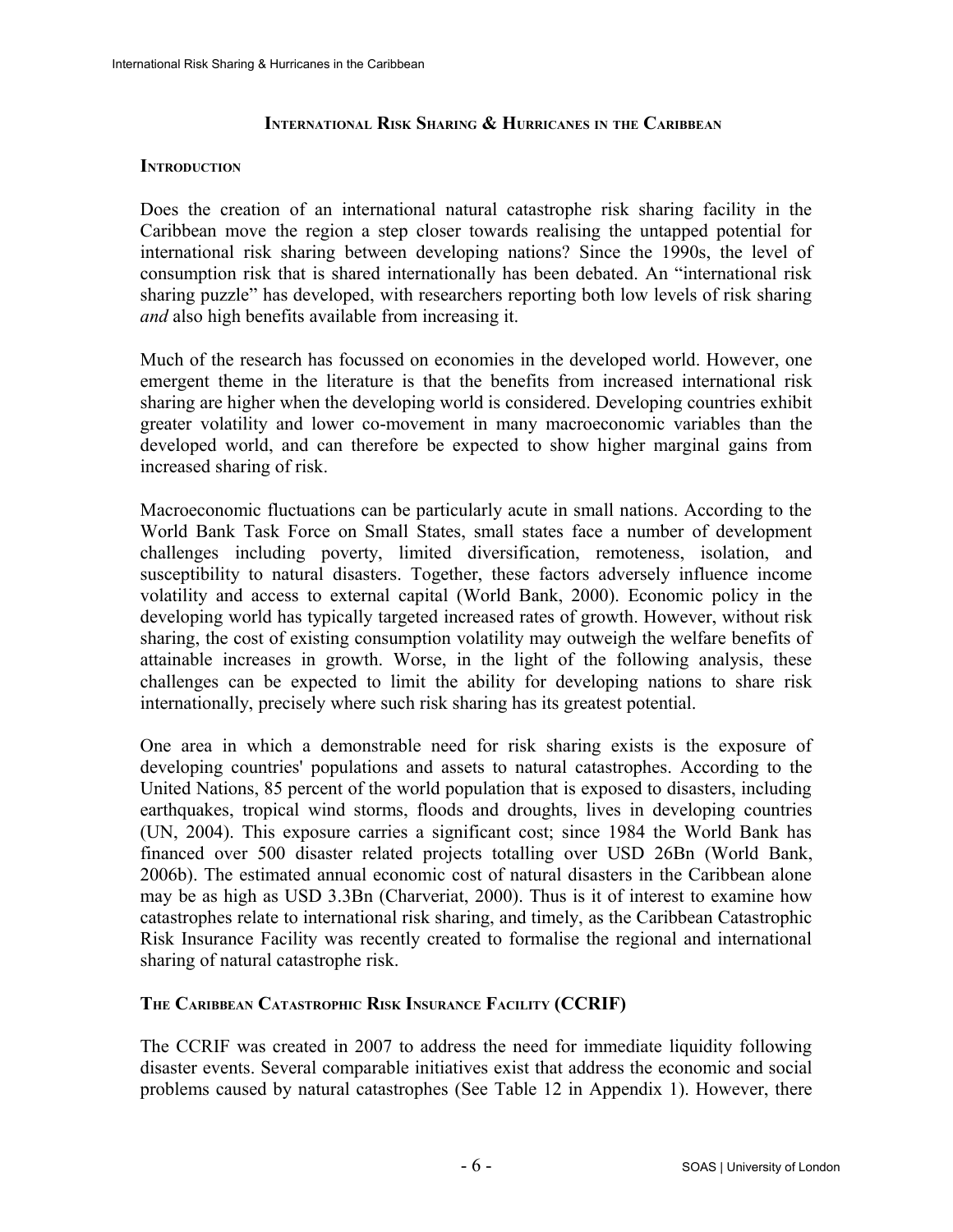are relatively few such schemes in the developing world, and all but the CCRIF are bilateral schemes between the sponsor nation and international markets. The CCRIF is the only example of an intra-regional & international natural catastrophe risk sharing scheme.

The CCRIF is essentially an insurance company that is capitalised and patronized by the governments of the Caribbean region.<sup>[1](#page-6-0)</sup> The CCRIF offers, in exchange for an annual premium, insurance policies against hurricanes and earthquakes. The payout of these policies is linked directly to attributes of the hazards themselves (e.g. wind speed, location of storm, earthquake intensity and epicentre location) according to a predefined scale, facilitating rapid payout following an event.

In addition to offering insurance, the CCRIF fulfils a second purpose by aggregating regional risk, and harnessing the diversification benefit (it is unlikely that disaster experience will be perfectly correlated amongst participants) to reduce overall transfers to world markets and to reduce the cost of coverage to participants. This creates a pool of less volatile risk, offering a more attractive proposition to the international reinsurers and financial markets that assume the risk of extremely large or highly correlated events, increasing the long term solvency of the scheme (World Bank,  $2006$  $2006$ )<sup>2</sup>.

#### **CATASTROPHES AND RISK SHARING**

The CCRIF is important in this context because it is a formal international risk sharing mechanism, operating in a region of developing economies. The scheme is as yet untested by disasters<sup>[3,](#page-6-2)[4](#page-6-3)</sup>, and cannot provide direct evidence of the link between catastrophes and the international risk sharing question.

Whereas a subsection of the risk sharing literature addresses risk sharing at the household level by identifying specific shocks, and examining the response of households' consumption to them<sup>[5](#page-6-4)</sup>, relatively few attempts have been made to identify specific shocks at the national level with international risk sharing opportunities and measure the associated benefits. The study of the link between the occurrence of catastrophes and the benefits of risk sharing may illuminate the international risk sharing debate by providing an identifiable exogenous shock variable that does not depend upon the actions of the countries engaged in risk sharing.

<span id="page-6-0"></span><sup>&</sup>lt;sup>1</sup> There were 16 participants at  $30/1/2007$ .

<span id="page-6-1"></span><sup>&</sup>lt;sup>2</sup> This risk has been reinsured and transferred to capital markets using a "catastrophe swap". Hofman & Brukoff (2006) provide a review of catastrophe risk securitization methods. Lane (2004) assesses the viability of "cat bonds" as an ex-ante financing instrument for developing countries.

<span id="page-6-2"></span><sup>&</sup>lt;sup>3</sup> Hurricane Dean in 2007 did not trigger a payout.

<span id="page-6-3"></span><sup>4</sup> Subsequent to the original preparation of this paper, a magnitude 7.4 earthquake that occurred close to Martinique on November 29<sup>th</sup> 2007 caused a payout to two CCRIF member countries.

<span id="page-6-4"></span><sup>5</sup> See Cochrane (1991), Mace (1991), Townsend (1994 & 1995) and Ligon, (1998).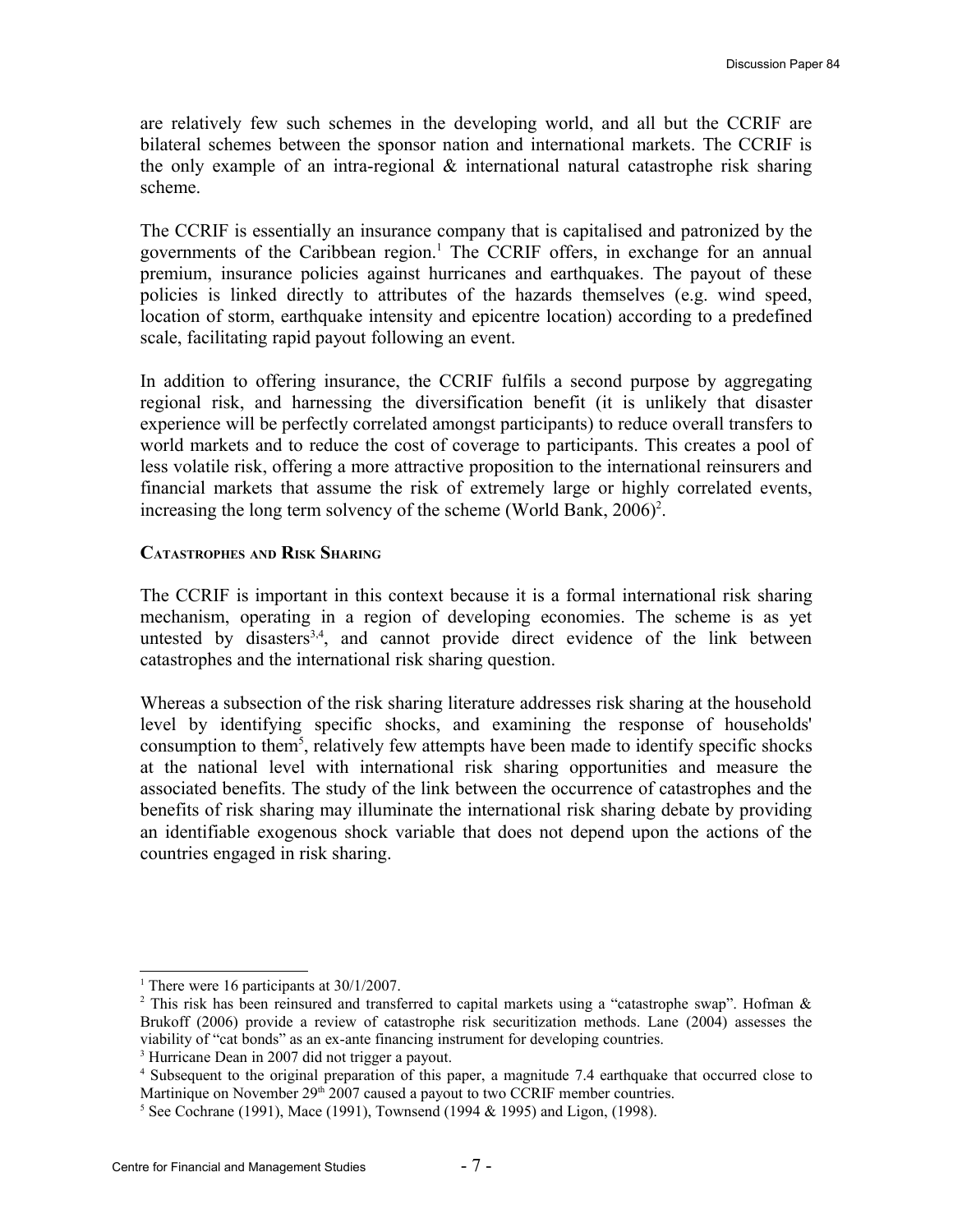#### **METHODOLOGY**

Can evidence for the benefits of sharing catastrophe risk be detected in developing country data? The primary research question of this paper is to establish whether a method of measuring the welfare gains from risk sharing developed by Eijffinger  $\&$ Wagner (2001) is more closely correlated to catastrophe risk in the Caribbean than another more traditional approach, and to compare and contrast the two methods.

The intuition behind this approach is that by comparing a risk sharing measurement based on historical consumption data (rather than stochastic processes that represent future consumption) with an index based on the occurrence of historical hurricane events, a link between catastrophes and risk sharing may be more readily identifiable than by comparing results based on volatility statistics with established, but incomplete databases of economic losses due to catastrophes. Using an index based approach, the paper mirrors the structure of the CCRIF and motivates the use of data from other disciplines where the economic records are incomplete.

The remainder of the paper is structured as follows: Section I presents a review of the key risk sharing literature and empirical results, and the economics of catastrophes in the developing world. Section II describes the theoretical framework and methodology used in the present research, and develops a Caribbean hurricane exposure index. Section III discusses the data. Section IV presents the results of applying the methods to a sample of Caribbean island nations and relates them to the hurricane exposure index. Finally, Section V concludes, draws policy implications and presents avenues for further research.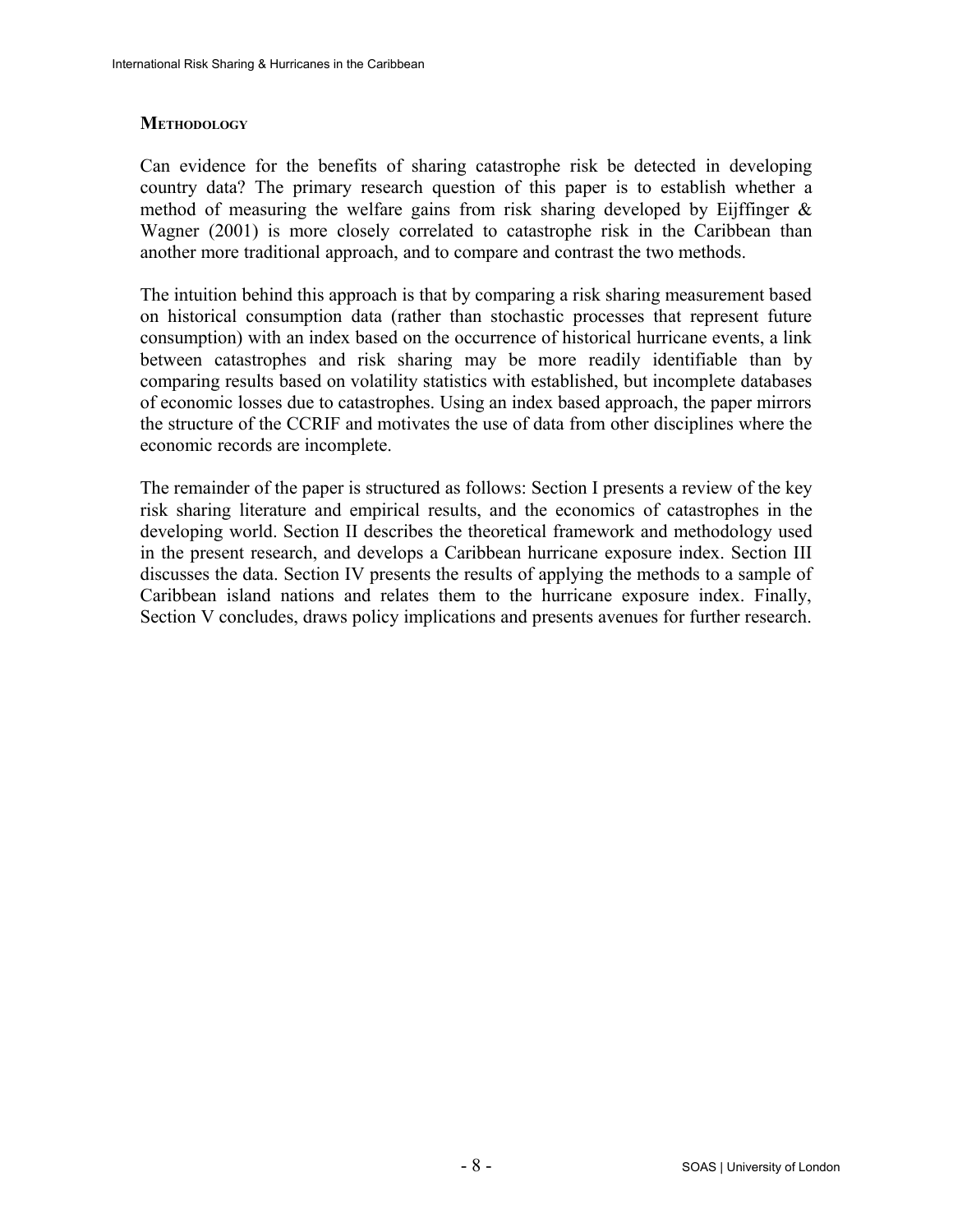#### **I. LITERATURE REVIEW**

The international risk sharing literature grew out of the theory of real business cycles (Plosser, 1989; Kydland & Prescott, 1982; Zarnowitz, 1985). In a closed economy, agents are able to share their idiosyncratic risk (resulting from circumstances such as unemployment, illness, etc.) through financial, credit, insurance, social redistribution schemes and other means<sup>[6](#page-8-0)</sup> but they cannot effectively diversify their business cycle risk.

The proposition examined by the international risk sharing literature is that risk averse agents inhabiting an internationally linked set of economies will act in such a manner as to obtain future consumption paths that smooth domestic shocks through the international markets, trading country specific risk for a lower, shared, risk across the cycle. The literature can be broadly characterized into two categories: theoretical work and applications of a model devised by Lucas (1987), and its descendants, measuring the welfare gains attainable by increasing risk sharing; and empirical work related to the work of Backus *et al.* (1992), measuring correlations between consumption and output<sup>[7](#page-8-1)</sup>, or using a method related to the approach of Asdrubali, Sørensen, & Yosha (1996) (ASY hereafter) to identify the channels through which existing risk sharing is achieved.

#### **ASY METHODOLOGY**

Whilst the present paper focuses on the welfare impact of further risk sharing, it is instructive to briefly review the literature that measures existing risk sharing, which typically addresses a federation or group of states or regions within a nation. ASY identify the channels through which existing risk sharing smoothes consumption.

The identity describing the co-movements of per-capita gross state product *(gsp)*, state income *(si)*, disposable state income *(dsi)* and state consumption (*c*) for state *i* can be written:

$$
gsp^{i} \equiv \frac{gsp^{i}}{si^{i}} \frac{si^{i}}{dsi^{i}} \frac{dsi^{i}}{c^{i}}c^{i}
$$
 [1]

Which can be manipulated to produce the following:

$$
\begin{aligned}\n\text{var}\{\Delta \log ssp\} &= \text{cov}\{\Delta \log ssp, \Delta \log ssp - \Delta \log si\} \\
&+ \text{cov}\{\Delta \log ssp, \Delta \log si - \Delta \log dsi\} \\
&+ \text{cov}\{\Delta \log ssp, \Delta \log dsi - \Delta \log c\} \\
&+ \text{cov}\{\Delta \log ssp, \Delta \log c\}\n\end{aligned}\n\tag{2}
$$

<span id="page-8-0"></span><sup>6</sup> Cochrane (1991) describes a test for "consumption insurance" within the US by identifying the impact of specific factors using household data, concluding that full insurance is not rejected for the majority. Mace (1991) reports similar results.

<span id="page-8-1"></span><sup>7</sup> Risk sharing is generally rejected in tests of correlations (e.g. Backus *et al*., 1992), although other models suggest that these results can be explained even with complete risk sharing, if agents are heterogeneous (Pakko, 1994), or foreign exchange movements are taken into account (Corsetti *et al.*, 2003; Cavaliere, 2006).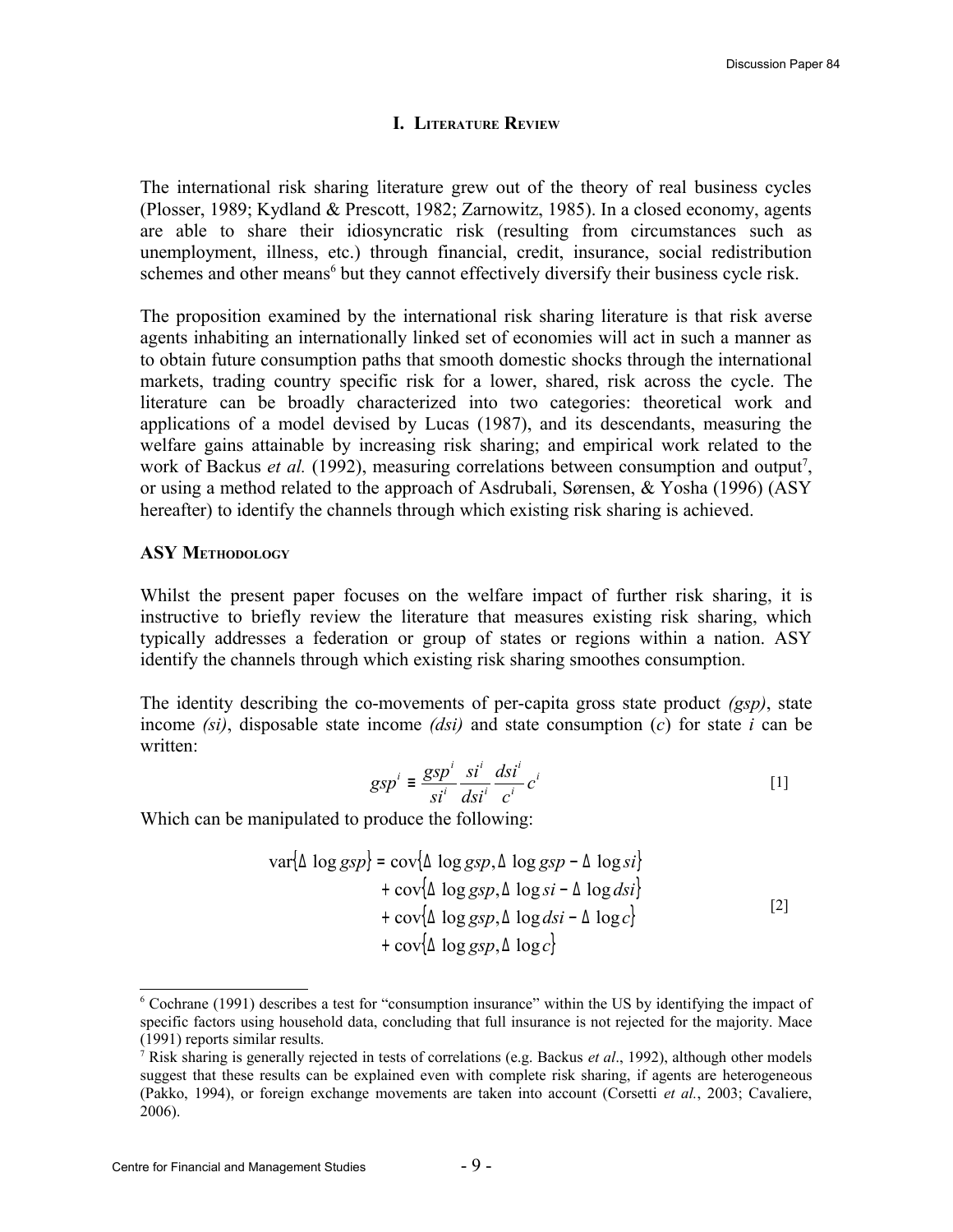Dividing by *var{Δlog gsp}*, and defining constants gives:

$$
1 = \beta_K + \beta_F + \beta_C + \beta_v \tag{3}
$$

The *β* co-efficients form the slopes of separate regressions of *Δlog gsp* on the second argument in each of the four covariance terms, representing the percentage of smoothing achieved through each channel:  $\beta_K$  relates to capital markets,  $\beta_F$  to federal transfers,  $\beta_C$  to credit markets and  $\beta_U$  to the un-smoothed portion of the risk. Performing these regressions, risk sharing can be decomposed into three channels, and the proportion of risk left un-smoothed identified.

[Table 1](#page-13-0) summarizes a selection of empirical investigations in the literature. There appears to be broad agreement that risk is shared between states in a federation or regions in a country. ASY measure risk sharing across the US and find that 75% of all risk is shared between states. Using related methods, Athanasoulis  $\&$  van Wincoop (AVW hereafter) (1998), Crucini (1999), Crucini & Hess (1999) and Kalemli-Ozcan, *et al.* (2003) find similar levels of intranational risk sharing in various developed countries.

ASY present a robust argument for their results, concluding that 39% of total risk sharing is achieved through capital markets, 23% through credit markets and 13% through federal government transfers, with the residual 25% of risk unsmoothed. They conduct sensitivity tests, showing that credit market smoothing decreases as the time horizon increases, and that the channels of smoothing vary according to the nature of the principal business activity conducted in each state.

These measurements are important, as if substantially all risk is shared domestically, the marginal benefits of sharing risk internationally may be insufficient to outweigh the costs (e.g. creating, monitoring and administering international markets or risk sharing contracts). However, the results of ASY and others suggest that although domestic risk sharing is typically high in a developed economy, for a small developing country, where capital and credit markets are less complete and fewer opportunities exist to share risk between geographically distinct sections of the economy, the unsmoothed portion may be larger.

### **THE LUCAS MODEL**

A formal model of international risk sharing was introduced by Lucas (1987). The expected utility, *V*, for a representative consumer can be written as follows, where  $u(c_i)$  is the utility acquired from consumption path  $c_t$ , and  $\delta$  is the discount factor.

$$
V = E\left[\int \delta^t u(c_t) dt\right]
$$
 [4]

Risk averse agents generally prefer smooth consumption paths to those that fluctuate. The welfare gains from international risk sharing (equivalently, the welfare costs of economic instability) can be defined as the increase in consumption across all dates required to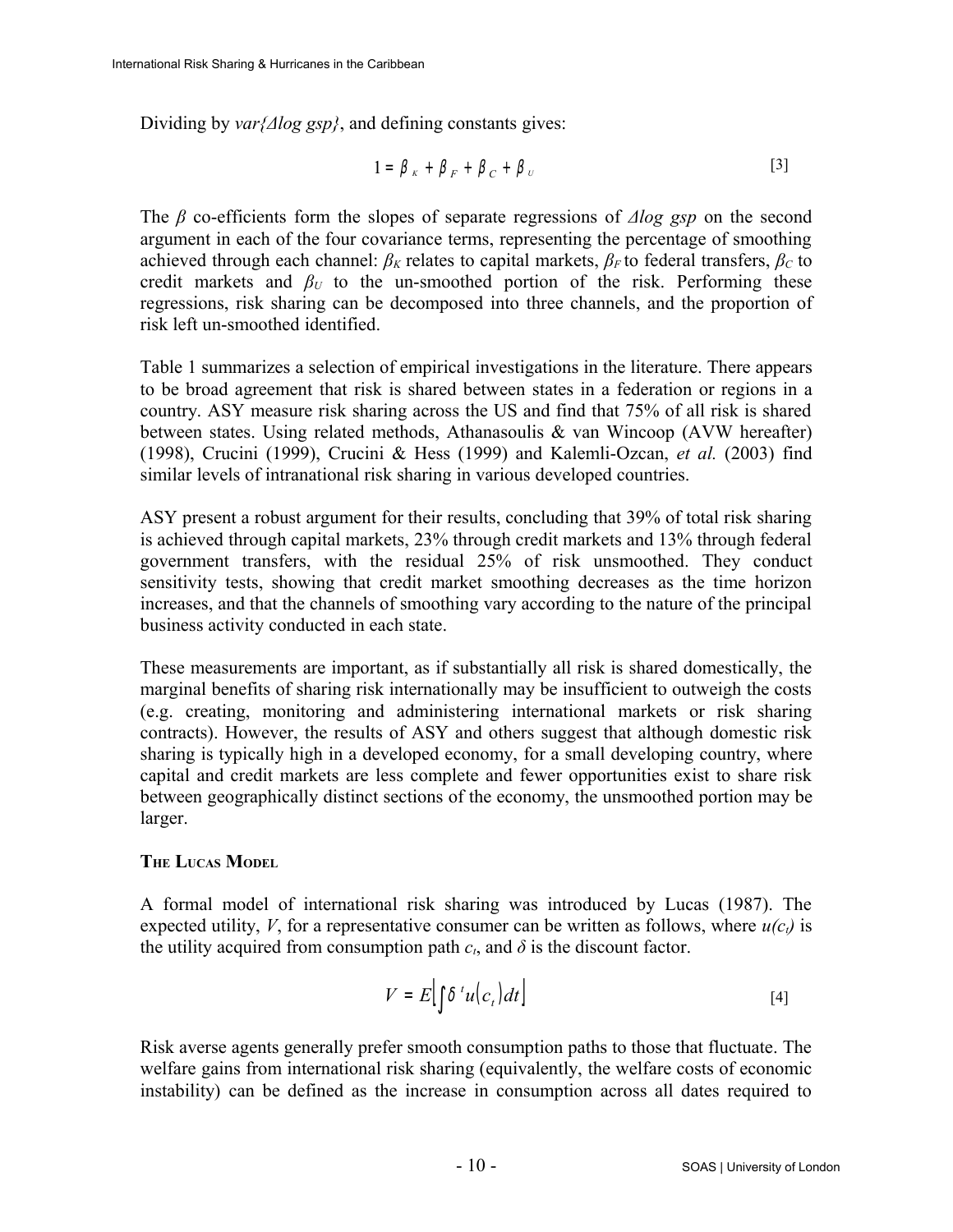leave a consumer indifferent between a perfectly smooth consumption path,  $c^*$ , with constant growth  $\mu$ , and a volatile path  $c^{\sigma}$ .

$$
\ln(c_t^*) = \ln(c_0) + (1 + \mu)t
$$
  
\n
$$
\ln(c_t^{\sigma}) = \ln((1 + g)c_0) + (1 + \mu)t + \varepsilon_t
$$
  
\n
$$
\varepsilon_t \to N(0, \sigma^2)
$$
 [5]

The fractional increase in initial consumption, *g*, is such that  $V(c^*) = V(c^{\sigma})$ . A constant relative risk aversion (CRRA) function with risk aversion level  $\gamma$  is used to specify preferences:

$$
u(c) = \frac{c^{1-\gamma} - 1}{1 - \gamma} \qquad \qquad \gamma > 0, \gamma \neq 1
$$
  

$$
u(c) = \ln(c) \qquad \qquad \gamma = 1
$$
 [6]

In a multi-country model, each of which is inhabited by representative agents, an approximate solution for the welfare gains from complete risk sharing can be written:

$$
g \approx \frac{1}{2} \gamma \sigma^2 \tag{7}
$$

Thus, the welfare gains depend only upon the risk-aversion factor and the volatility of consumption, with increases in either parameter increasing welfare gains.

#### **EMPIRICAL RESULTS AND DISCUSSION**

The results of measurements on international risk sharing vary widely. The estimates of the extent of existing risk sharing range from 0% to 80% in [Table 1.](#page-13-0) The estimates of welfare gains that would arise from complete international risk sharing range from 0.48% to over 100%. This lack of consensus is suggestive of various possibilities including: theoretical problems, incompleteness of markets, moral hazards associated with risk sharing and the impact of globalization.

#### *Theoretical Issues*

The Lucas model can be criticised for the choice of a trend stationary process for consumption. There are many possible choices, including random walks, mean reverting and others, and it is difficult to determine empirically the true generating process. The model implicitly assumes that risk sharing policies will affect only the variance of consumption, and not the growth of consumption. If growth can be expected to increase as a result of risk sharing, then welfare gains may be significantly higher.

Van Wincoop (1994) extended the Lucas Model, assuming that consumption follows a random walk with drift (a more theoretically appealing assumption motivated by the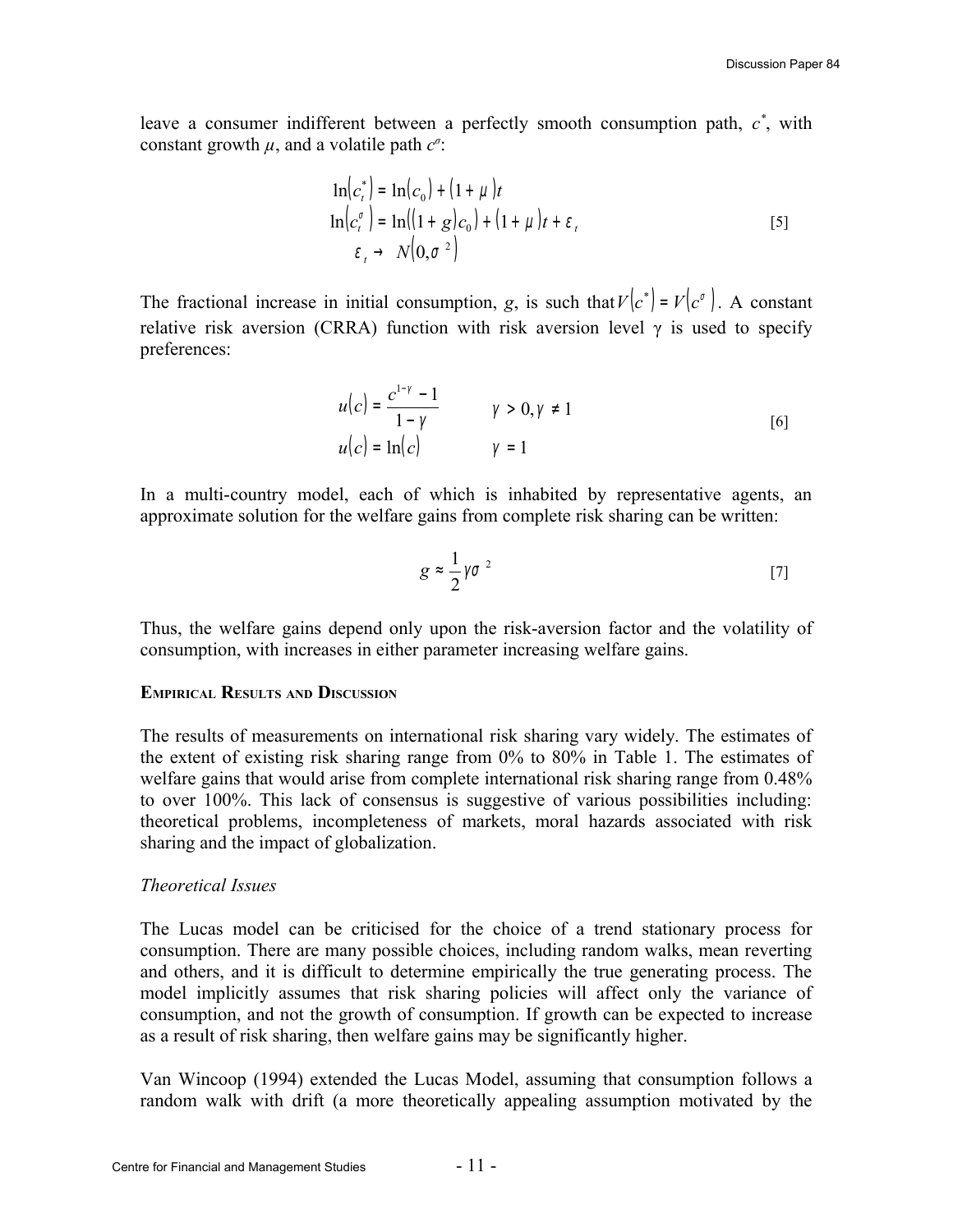permanent income hypothesis), and other researchers adapted the model for other processes. The calculated welfare gains show a similar dependence on the risk aversion parameter and consumption variance, but more complex processes introduce additional dependencies. The measured gains vary widely depending on the choice of generating process. Van Wincoop (1998) provides an analysis of this sensitivity, showing that the choice of process and parameters are significant determinants of the reported gains. In reality, the processes that actually drive consumption are likely to be much more complex (involving linkages between economies, world business cycles, financial and real components, etc.) than the analytically tractable processes examined in the literature.

Several researchers have attempted to address this dependence, and two of these methods form the theoretical basis for the present paper. AVW (1997) develop a measure of risk sharing that, by estimating future consumption from data available to an agent at a given time (the "information set"), has the advantage of making no explicit assumptions about the consumption process. However, calibration requires a substantial dataset (AVW test 21 variables as possible members of the information set, ultimately selecting 3), and the choice of regression variables must be undertaken with care to avoid "data mining" and the inclusion of spurious dependencies. Auffret (2001) and Eijffinger & Wagner (2001) (EW hereafter), also develop methods that reduce or eliminate the dependency of results on the form of endowment process. These methods are described in greater detail in Section II.

### *Incomplete Markets*

Imperfections in international trade and asset markets present an obstacle to risk sharing. If the costs of sharing risk through these channels are high then the benefits must be significant for risk sharing to occur.

Lewis (1996) examines nonseparabilities between tradable and non-tradable goods, together with capital market restrictions & imperfections, suggesting that once the impact of both is taken into account, the lack of risk sharing can be explained<sup>[8](#page-11-0)</sup>. As trade in real goods constitutes only a small part of international financial flows, it may be expected that more evidence for risk sharing can be obtained from the international assets markets; however, this is not the case. Economic agents have an empirically observed preference for domestic assets; itself another macroeconomic anomaly<sup>[9](#page-11-1)</sup> (Lewis, 1999; Castren *et al.*, 2003). With such preferences, the scope for welfare gains through international risk sharing, which Van Wincoop (1996) suggests is otherwise substantial, is reduced. If these preferences are a reaction to market imperfections (e.g. fear of appropriation of assets), then risk sharing may have high welfare gains if these imperfections can be removed.

Much of the literature makes the tacit assumption that is possible to own claims on foreign output. Whilst international financial diversification is possible (through ownership of foreign stocks, debt or direct investment, for example) it is not

<span id="page-11-0"></span><sup>&</sup>lt;sup>8</sup> Guibaud, (2004) develops a method of measuring trade costs from macroeconomic data, but does not apply it to risk sharing.

<span id="page-11-1"></span><sup>9</sup> Obsfelt & Rogoff (2000) list six major remaining 'puzzles', including those described here and point to the costs of international trade as a possible explanation for all of them.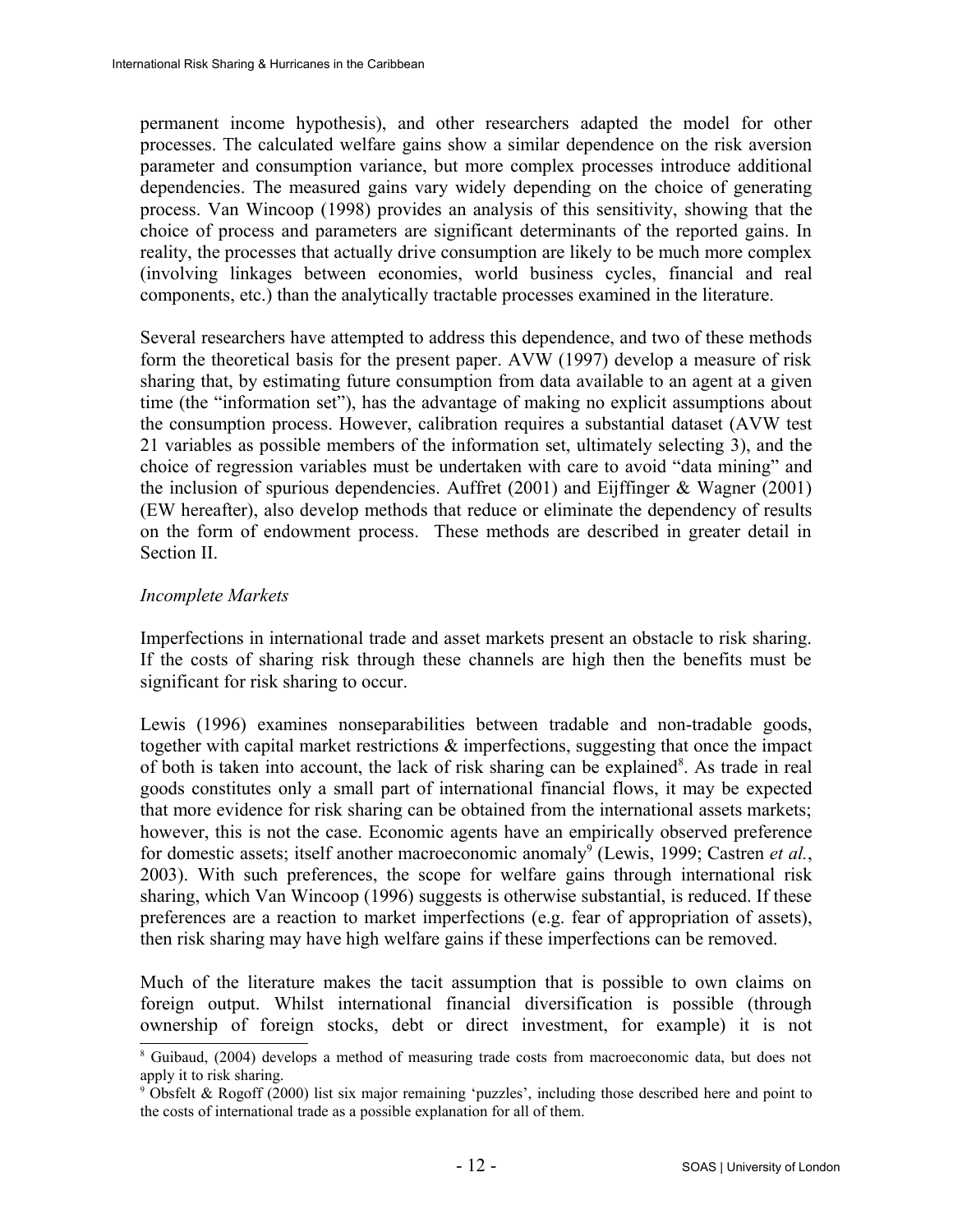straightforward to create a portfolio that exactly mimics the aggregate output of an economy. Shiller & Athanasoulis (2001) motivate facilitating risk sharing by devising new asset markets based upon contracts that derive their values from the relative changes in national aggregate statistics. However, such statistics are subject to measurement error and are often revised many years after initial production. The proposed markets have yet to be actively traded.

#### *Moral Hazard & Incentives*

If risk is shared then a moral hazard exists; it may benefit a country to "buy insurance" from another, and then fail to produce its share of international output. This counteracts the positive welfare effects of risk sharing. The lack of an effective means to enforce contracts between nations leaves participants in a risk sharing scheme with few options to prevent defaults. Canova & Ravn (1996) test international risk sharing in the developed world at short, medium and long time periods, finding that risk is almost completely shared in the short term, but not in the medium and long term; this result is consistent with the existence of adequate short term financial means to share risk and the lack of enforceable long term contracts. (See also Von Hagen, 1998 & Atkeson, 1991).

Countries in the developing world, which arguably stand to benefit most from greater risk sharing, are also those which have the worst track record of defaulting on international obligations. Imbs & Mauro (2007) study different groupings of countries, focusing on the developing world, and find that groups of as few as seven countries can achieve the majority of available risk sharing gains, but that moral hazard issues may prevent many such groups from being viable in practice.

### *Globalization*

The impact on risk sharing of recent globalisation trends, in both developed and developing economies is not clear. Obstfeld (1994) finds that increasing globalisation may drive a shift from safer to riskier capital, thus increasing production and ultimately welfare. Conversely, Devereux & Smith (1994) contend that a less risky world results in lower savings rates, and thus lower capital accumulation, growth and welfare.

Nevertheless, increasing global ties and trade imply that the sharing of risk is increasing. Olivei (2000) suggests that the reason less recent research reported low gains from risk sharing was because the practical integration of international financial flows driven by globalization would require data extending beyond the 1990s to manifest benefits. However, they do not find much evidence for their proposition, and in fact conclude that perhaps results from data based on earlier time periods were overstating the gains from risk sharing, linking this to more closely synchronised business cycles observed during that time period. $10$ 

<span id="page-12-0"></span><sup>10</sup> Kose *et al*. (2003a) report similar results.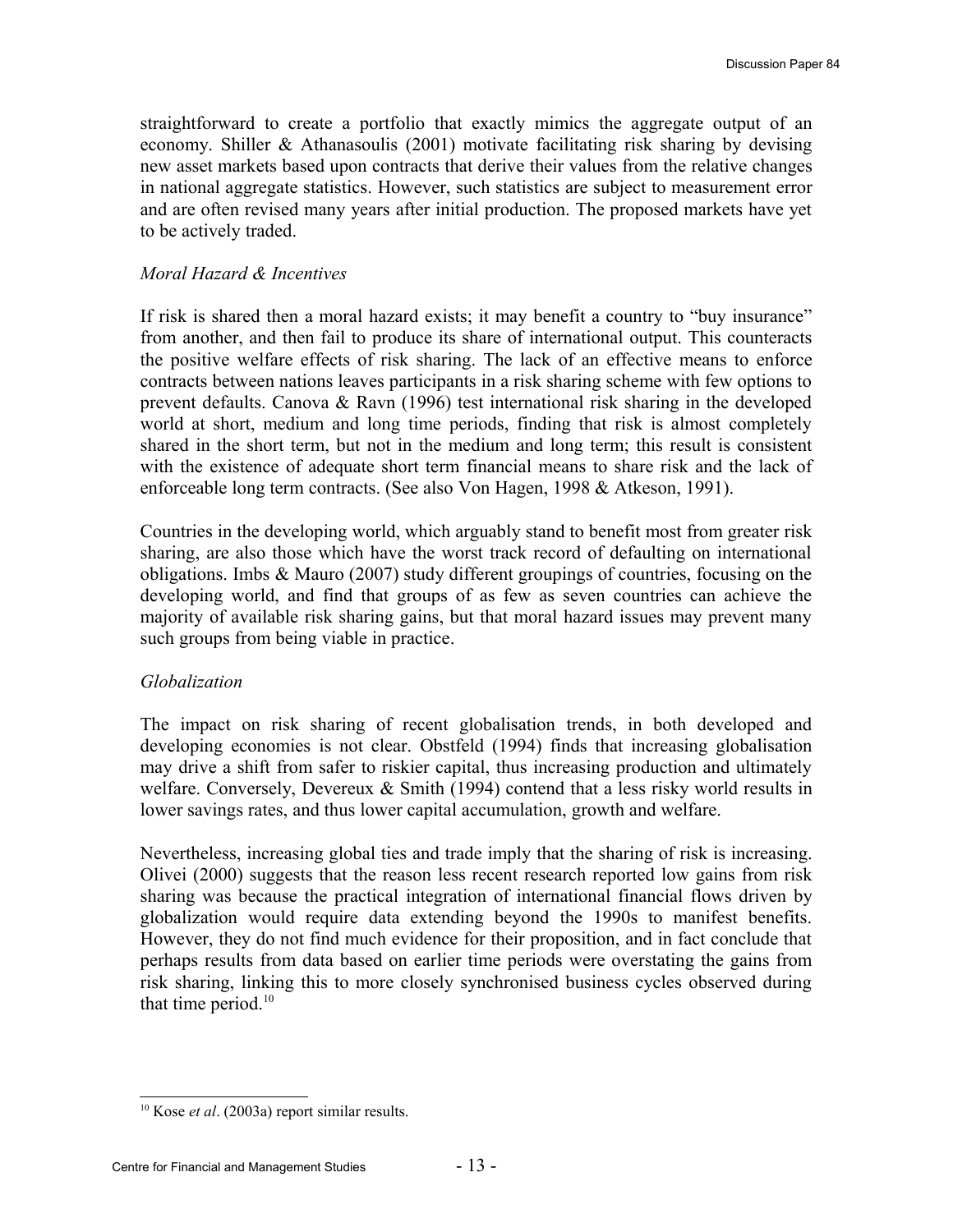| Reference                      | <b>Regions</b>                | <b>Measures</b>                          | <b>Method</b>                                                                                                                  | <b>Results</b>                                                                                |
|--------------------------------|-------------------------------|------------------------------------------|--------------------------------------------------------------------------------------------------------------------------------|-----------------------------------------------------------------------------------------------|
| Lucas (1987)                   | <b>US</b>                     | Welfare gains                            | Regression on consumption data                                                                                                 | Equivalent<br>0.1%<br>of<br>$\leq$<br>increase in<br>consumption                              |
| ASY (1996)                     | <b>US</b>                     | Actual risk sharing                      | Variance decomposition                                                                                                         | 75% of intrastate risk is shared                                                              |
| Canova & Ravn (1996)           | G7, Australia,<br>Switzerland | Test for existence of risk<br>sharing    | <b>Consumption Correlations</b>                                                                                                | There is evidence for risk sharing in the short<br>term, but not in the long or medium terms. |
| Lewis (1996)                   | 72 countries                  | sharing                                  | Test for existence of risk Regressions on consumption data                                                                     | Rejection of international risk sharing                                                       |
| AVW (1997)                     | 49 countries                  | Potential welfare gains                  | "Information set" regression                                                                                                   | $6.6\%$ for 49 countries<br>1.5% for 21 OECD countries<br>(35 year horizon)                   |
| AVW (1998)                     | <b>US</b>                     | Actual risk sharing                      | "Information set" regression                                                                                                   | 71% of available welfare gains achieved                                                       |
| van Wincoop (1998)             | 20 OECD countries             | Sensitivity of welfare gains<br>measures | Sensitivity analysis of preferences<br>specification,<br>stochastic<br>endowment<br>and<br>processes<br>measures of endowment. | $1.5\%$ to 3.5% (for 50 year horizon)                                                         |
| Crucini (1999)                 | G7                            | Actual risk sharing                      | Two stage regression estimate of<br>pooled income risk.                                                                        | Intra US, 84-94%<br>Intra Canada, 88%-90%<br>Inter G7, 37-60%                                 |
| Crucini & Hess $(1999)$        | G7                            | Actual risk sharing                      | As Crucini (1999)                                                                                                              | Intra-Canada, Japan, US 81-88%<br>Inter OECD 40%                                              |
|                                |                               | Welfare gains                            | Variance decomposition of pooled<br>regression estimates.                                                                      | Canada/Japan 1%, US 7%, OECD 1.5%                                                             |
| Melitz<br>&<br>Zumer<br>(2000) | EU                            | Actual risk sharing                      | Variance decomposition                                                                                                         | 20%-25%                                                                                       |

#### <span id="page-13-0"></span>**Table 1: Summary of selected results in the international risk-sharing literature.**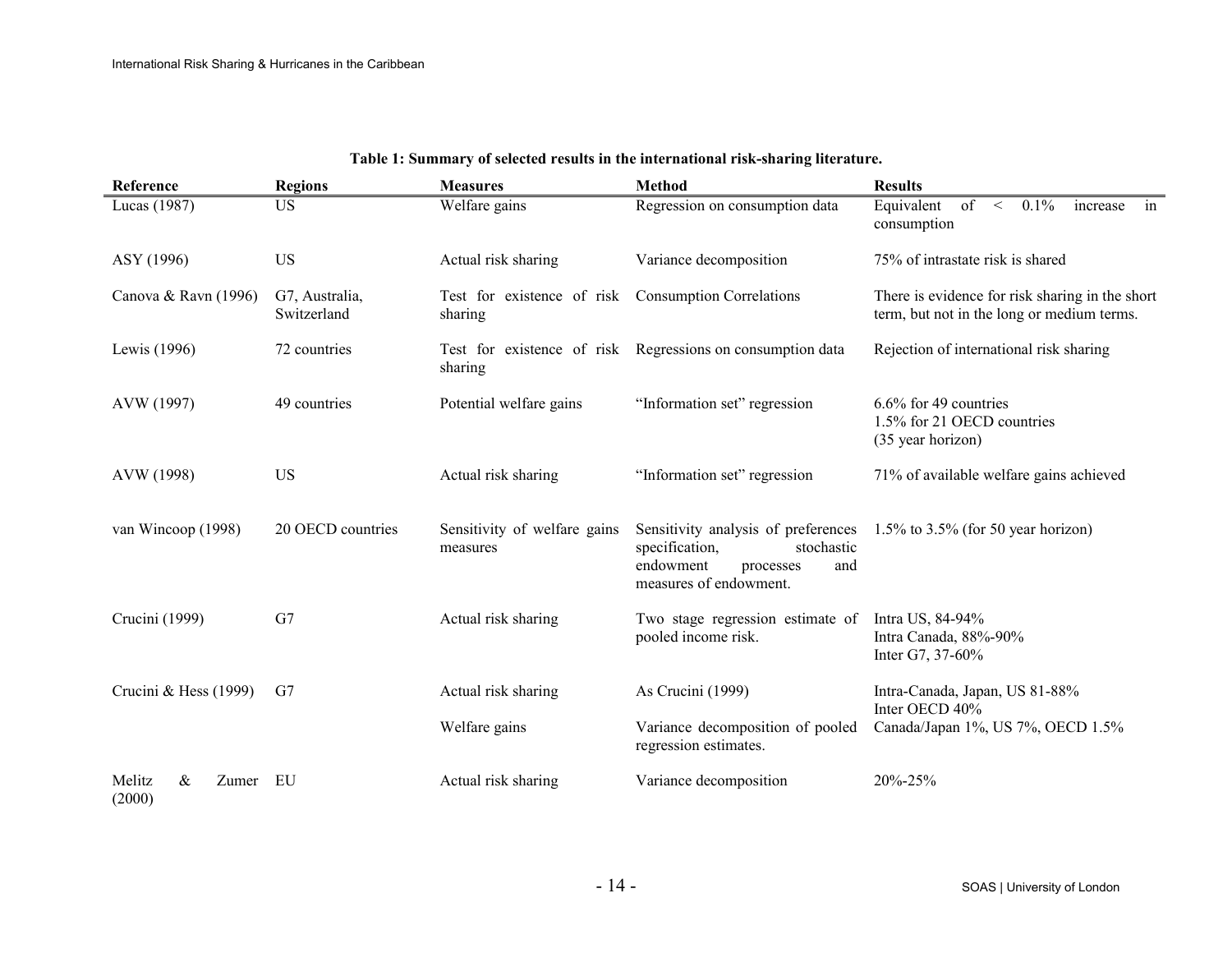| Reference                                             | <b>Regions</b>                                   | <b>Measures</b>                      | <b>Method</b>                                         | <b>Results</b>                                                                                                                                                                                                                                               |
|-------------------------------------------------------|--------------------------------------------------|--------------------------------------|-------------------------------------------------------|--------------------------------------------------------------------------------------------------------------------------------------------------------------------------------------------------------------------------------------------------------------|
| Auffret (2001)                                        | <b>US</b>                                        | Welfare gains                        | Regression on consumption data                        | $0.48\%$ to 13.4% (35 year horizon)                                                                                                                                                                                                                          |
| Eijffinger & Wagner<br>(2001)                         | G7                                               | Welfare gains                        | Regression on consumption data                        | 0.5%                                                                                                                                                                                                                                                         |
| Shiller $&$ Athanasoulis<br>(2001)                    | G7                                               | Welfare gains                        | Variance decomposition and new<br>tradable securities | 2.4\% to $6.4\%$                                                                                                                                                                                                                                             |
| Auffret (2003b)                                       | 30 Countries / regions                           | Certainty Equivalent<br>Growth rates | Regression on consumption data                        | Region (Growth, CEG)<br>Caribbean (2.45, 0.79)<br>Latin America (1.44, 0.75)<br>Sub-Saharan Africa (0.9, -0.58)<br>Middle East & North Africa (1.60, 0.37)<br>Europe and Central Asia (1.49, 0.89)<br>East Asia and Pacific (2.90, 2.55)<br>OECD (2.5, 2.39) |
| Kalemli-Ozcan,<br>$\&$<br>Yosha<br>Sørensen<br>(2003) | G7                                               | Consumption insurance                | Regression on consumption and<br>income data          | 84% for Federations<br>23.8% for groups of countries                                                                                                                                                                                                         |
| Pallage $& \text{Robe} (2003)$                        | 33 African countries                             | Welfare gains                        | Regression on consumption data                        | $0.26\%$ to 2.27% for LDCs<br>0.01% to 0.09% for US                                                                                                                                                                                                          |
| Becker & Hoffmann<br>(2004)                           | G7                                               | Actual risk sharing                  | Variance decomposition                                | 50% for US States<br>0% for OECD countries                                                                                                                                                                                                                   |
| Bai & Zhang (2005)                                    | industrial &<br>19<br>21<br>developing countries | Actual risk sharing                  | Regression on consumption and<br>income data          | 76% to 78%                                                                                                                                                                                                                                                   |
| Hadzi-Vaskov (2006)                                   | 153 countries                                    | Actual risk sharing                  | Regression on consumption and<br>income data          | 40% for 'advanced' countries<br>17% for LDCs                                                                                                                                                                                                                 |
| Hoffmann (2007)                                       | 22 industrial nations                            | Actual risk sharing                  | Variance decomposition                                | 80% of international risk                                                                                                                                                                                                                                    |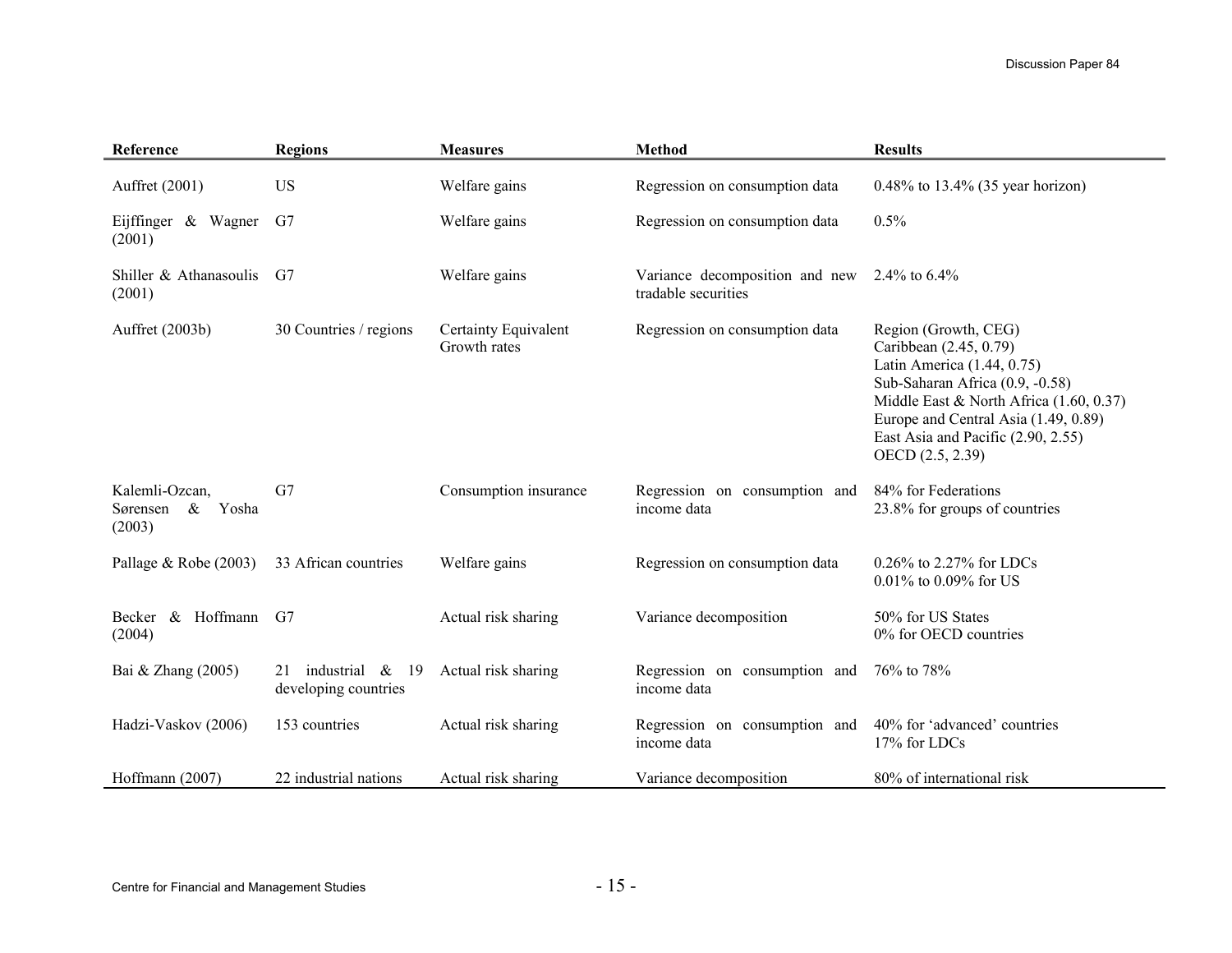### **RISK SHARING IN DEVELOPING COUNTRIES**

Several researchers have pointed out that studies of international risk sharing amongst developed countries face a sampling bias. These countries have sophisticated financial systems and international linkages and may already be sharing risk in an efficient manner. Of the studies of developed countries, those measuring the extent of risk sharing find significant levels, whereas those that measure the welfare impact of eliminating consumption variability find low gains. Where a breakdown is given, [Table](#page-13-0) [1](#page-13-0) shows that including developing countries raises welfare gains. Whilst there is some evidence for risk sharing at the household level in the developing world (Townsend 1994, 1995; Ligon, 1998), there is evidently less risk sharing at the international level. Pallage  $& Robe (2003)$  provide the only study in the sample that specifically addresses developing world risk sharing. They apply the Lucas Model and two variations on it to Sub-Saharan African data, finding the welfare gains from eliminating consumption volatility to be 10 to 30 times higher than those estimated for the US.

That risk sharing may have higher benefits for developing countries may be related to the size of the economy (Ramussen, 2004), the physical size of the country (Head, 1995), poorly developed domestic financial institutions and restricted availability of insurance (Auffret, 2003a), lower diversity of output (Kalemli-Ozcan, *et al*, 2003), vulnerability to changes in direction of international financial flows (Kose, *et al.* 2003b) and the lack of resilience of infrastructure and economic activity to natural catastrophe (Chaveriat, 2000), amongst other factors. A body of research has developed that examines the implications of a variety of these factors. The present paper concentrates on natural catastrophes.

## *The Impact of Natural Catastrophes*

Since the 1990s, a substantial focus has been placed on the effects of natural catastrophes in the developing world, particularly in qualitative and policy research regarding preparation for, mitigation of, and response to disasters. The literature stresses the advantages of strategic ex-ante action compared to often ad-hoc and tactical ex-post responses. (See e.g. Mahul & Gurenko, 2006; Ghesquiere *et al.*, 2006*;* Gurenko & Lester, 2004; Auffret, 2003a).

The economic impact of disasters is well illustrated in many case studies in the literature. For example, Benson & Clay (2001) provide a detailed case study relating disasters in Dominica to their economic effects, finding that hydrological and geotechnical hazards have significantly affected output, but that experience also stimulated risk mitigation measures reducing future vulnerability (e.g. hurricane proofing and new building codes). (See also: Benson & Clay, 2004; Freeman, 2000; Jha, 2006; and World Bank, 1999, 2000c).

Whilst the impact of an individual disaster is often clear on a local economic and human scale in terms of lost production and deaths, and some events are well documented, it has proven difficult to generalise. Precise estimates of the economic cost and effects of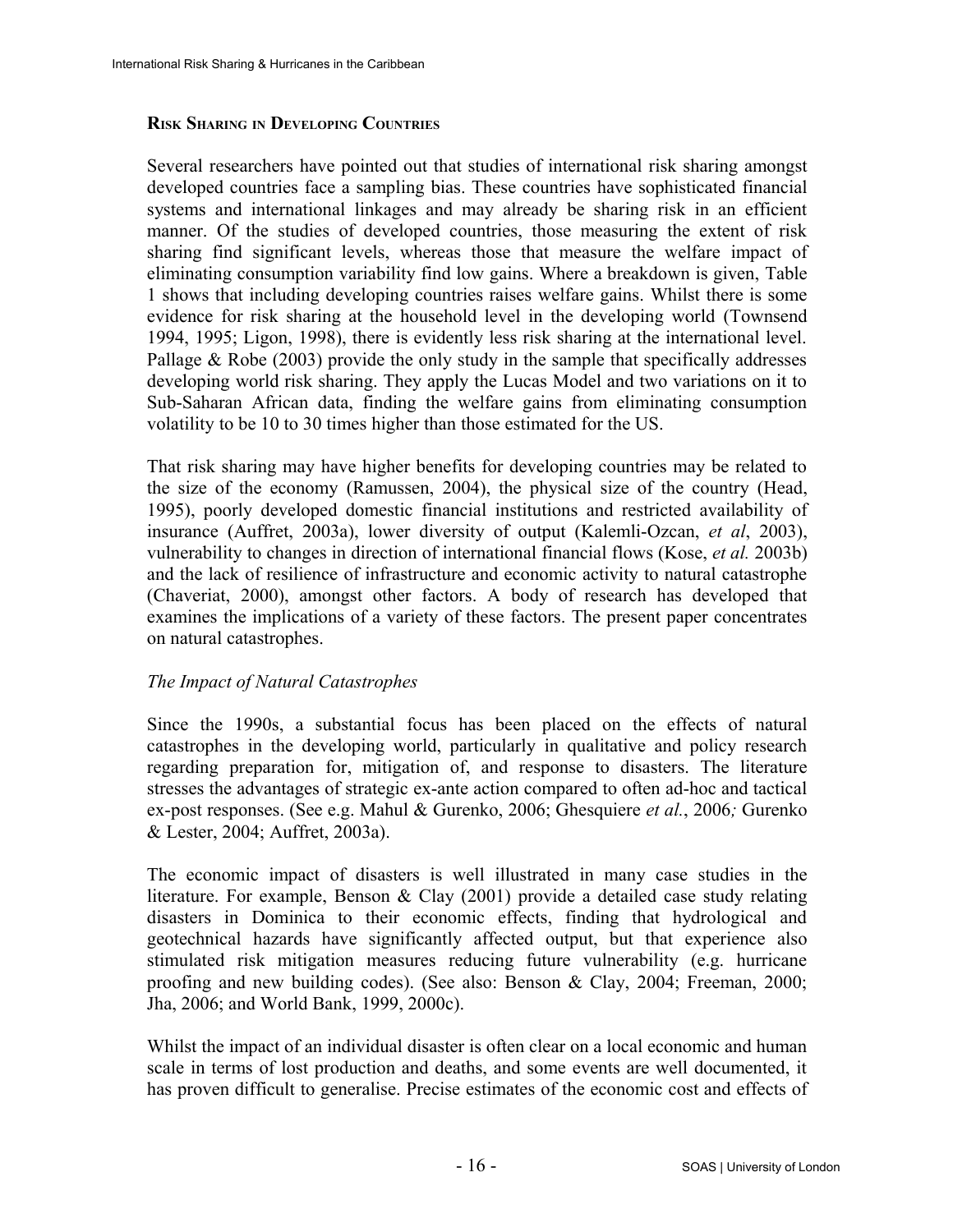disasters on aggregate macroeconomic variables are difficult to identify in regression analyses. [Table 2](#page-16-0) shows a summary of empirical results drawn from selected relevant literature; there is general agreement that declines in key variables can be expected immediately after disasters.

| Reference                      | <b>Study</b>                                                                                           | <b>Result</b>                                                                                                                                                  |
|--------------------------------|--------------------------------------------------------------------------------------------------------|----------------------------------------------------------------------------------------------------------------------------------------------------------------|
| Charveriat (2000)              | disasters                                                                                              | 35 Latin American and Caribbean Median 2% decline in GDP followed by<br>3% increase                                                                            |
| Crowards (2000)                | effects<br>Economic<br>disasters                                                                       | of Caribbean Median 3% reduction of growth in year<br>following, with positive impact two<br>vears after                                                       |
| Auffret $(2003b)$              | Latin<br>American<br>$\&$<br>Countries                                                                 | Economic effects of disasters in 16 9% decrease in total consumption<br>Caribbean growth and 43% decrease in investment<br>growth in year following a disaster |
| Rasmussen (2004)               | Caribbean                                                                                              | 12 Large disasters in the Eastern Median 2.2% reduction in output<br>following disaster                                                                        |
| Ramcharan (2005)               | <b>benefits</b><br>Evidence<br>the<br>for<br>diversification<br>production<br>incidence of earthquakes | of Median 0.75% of GDP decline in<br>from household expenditure                                                                                                |
| Gassebenr <i>et al.</i> (2006) | Impact of disasters on trade                                                                           | $0.1\%$ -0.2% negative impact on trade                                                                                                                         |

<span id="page-16-0"></span>**Table 2: Results of selected studies of the impact of natural catastrophes in LDCs**

However, these averages mask a wide range of responses to natural disasters (e.g. a range spanning -14% to +4% in Charveriat, 2000), and the inclusion of many types of disaster. It is not clear if the economic effects of disasters have been adequately isolated from other explanations. Indeed, The World Bank finds that while disasters appear to have a significant impact on output volatility in the Caribbean, their direct impact on consumption volatility is statistically insignificant, and reports only weak evidence for a declining balance of trade and increased fiscal deficits due to disasters (World Bank, 2002, 2005).

The effects of disasters on longer term growth are also inconclusive; notably, Albala-Bertrand (1993  $\&$  2006) suggests that growth may be increased in the long run by disasters, through a "creative destruction" process in which older capital stock is destroyed and replaced with newer capital, increasing efficiency (see also Cuaresma *et al.*, 2004). This may, however, be truer for developed nations than developing; larger, more diversified nations are better able to recover from a disaster than a small developing state which experiences a large loss relative to GDP.

Ex-ante measures to finance catastrophic loss include insurance, reinsurance and financial market instruments. In addition to international recovery loans, ex-post financing can also be obtained from the international capital markets, foreign aid, expansionary post-event domestic fiscal policy (Kunreuther, 1985) and charity & remittances from overseas citizens (Hadzi-Vaskov, 2006). These sources of funding may already be sufficient to effectively smooth disaster related consumption risk.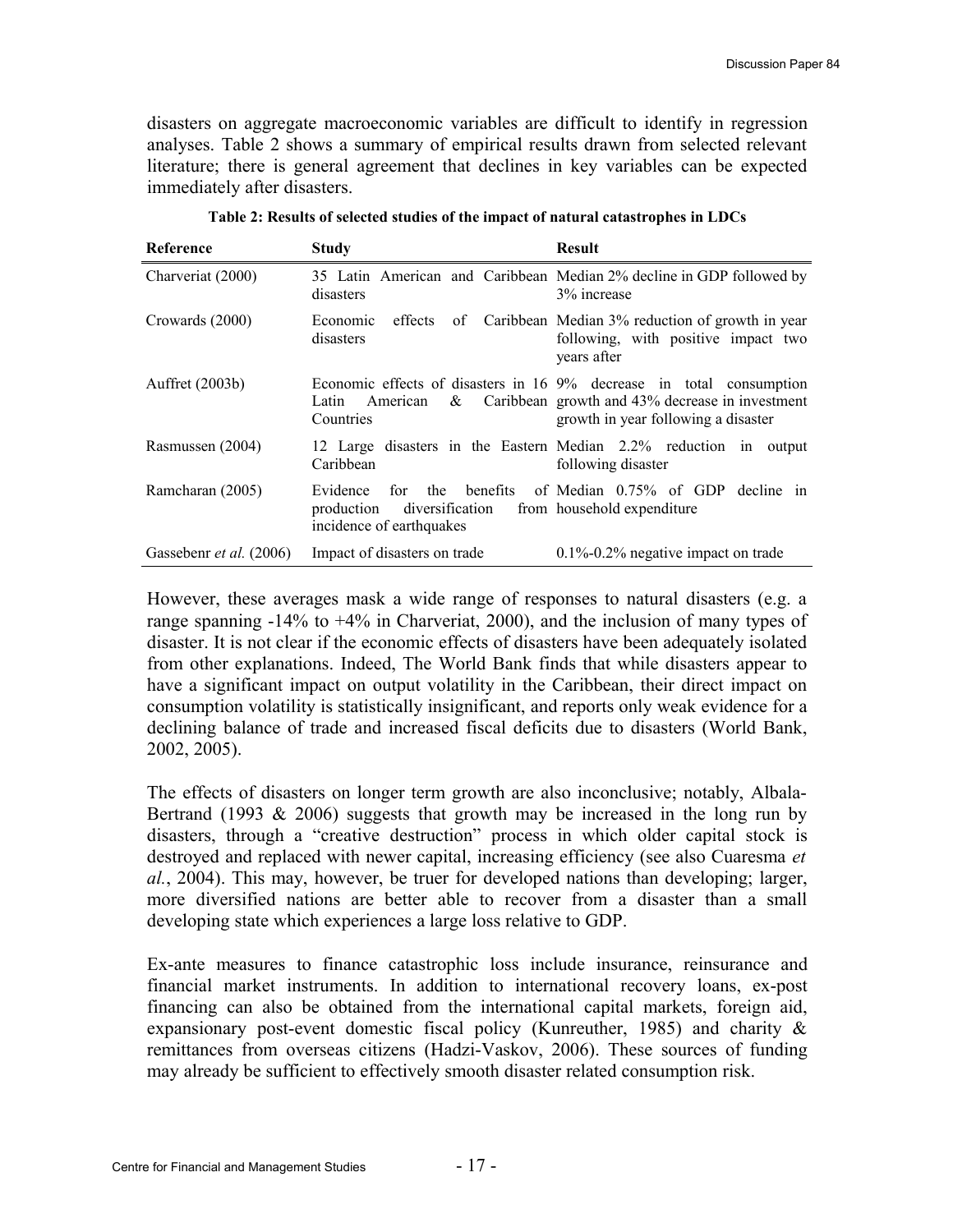## **II. METHODOLOGY**

The literature shows that the specifications of preferences, consumption processes, the risk free rate, and other parameters are critical when evaluating the potential for risk sharing. Intuitively, generating processes for macroeconomic aggregate variables in developing countries can be expected to be more complex, as consumption smoothing markets are less complete. Developing countries also experience greater frequencies of economic crises, exacerbating the problem. In addition, macroeconomic data are subject to greater uncertainty and are of lower quality (Summers, *et al* 2006), as are data on the incidence and economic consequences of disasters (Albala-Bertrand, 1993).

For these reasons, this paper focuses on measures of risk sharing that are the least data intensive and most robust to changes in the generating process. In addition, geographically, the focus is on the Caribbean. Whilst Caribbean economies have experienced economic crises, they have been less so exposed than other regions of the developing world, and have been largely politically stable throughout the time period in the data. The Caribbean is also exposed to natural hazards, and a dataset of high quality for the physical parameters of hurricanes is available.

Auffret (2001), EW (2003) and AVW (1997) have developed methods that do not depend sensitively on the precise specification of the generating process. In this section, the Auffret and the EW models are described in greater detail. The AVW methodology is not pursued, as it is data intensive, as noted in Section I.

## **CERTAINTY-EQUIVALENT CONSUMPTION GROWTH**

Auffret (2001) defines risk sharing welfare gains as the percentage change in consumption *growth* that a representative consumer is willing to forgo in exchange for the elimination of variability in growth. The measure developed from this definition is robust to changes to process specification, preferences and the time horizon.

In the Lucas Model, welfare gains are derived by equating expected utilities  $V<sub>1</sub>$  and  $V<sub>2</sub>$ , where *g* represents the fractional increase in initial consumption required to compensate an agent for exchanging the perfectly smooth consumption path in  $V_2$  with the volatile path in  $V_1$ :  $c_0$  represents initial consumption;  $\mu$ , the rate of growth of consumption and  $σ<sup>2</sup>$  its volatility:

$$
V_1[(1+g)c_0, \mu, \sigma^2] = V_2(c_0, \mu, 0)
$$
 [8]

Lucas applied this framework to a stationary process, deriving welfare gains [7], whereas subsequent researchers applied a similar framework to non-stationary processes, leading to greater complexity in the resulting measurements. The intuition behind Auffret's approach is that when consumption is non-stationary, growth should exhibit a relatively simple dependence; thus welfare gains are obtained by equating expected utilities  $V_3$  and  $V_4$ .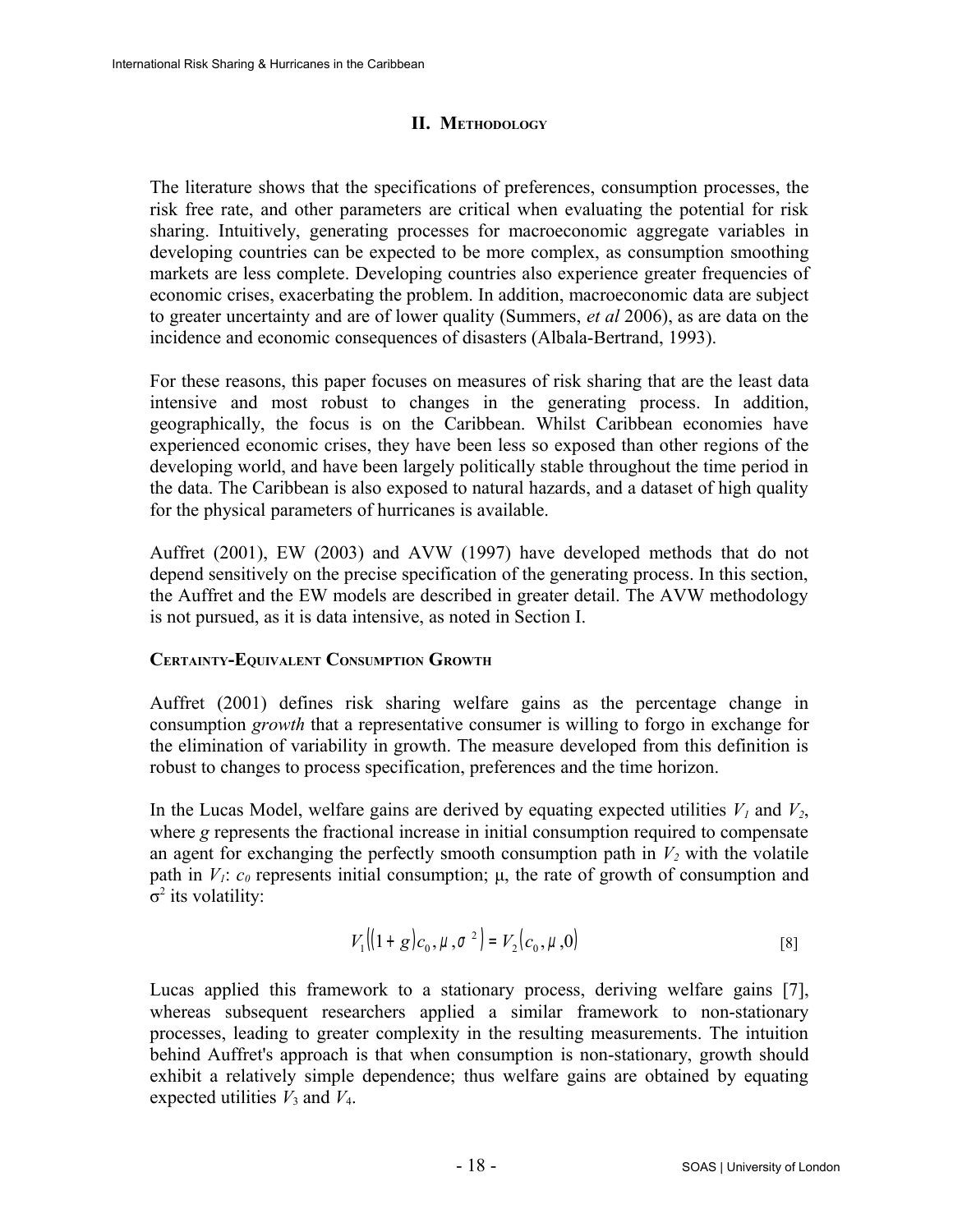$$
V_3(c_0, \mu + \tau, \sigma^2) = V_4(c_0, \mu, \sigma^2)
$$
 [9]

This general approach allows for changes to both the variance and growth rates of consumption. If consumption follows a Brownian motion with drift  $dc/c = \mu dt + \sigma dz$ , then:

$$
c_{t} = c_{0}e^{\left(\mu - \frac{1}{2}\sigma^{2}\right)t + \sigma\left(z(t) - z(0)\right)}
$$
 [10]

The expected utility from [4], using CRRA preferences [6], can be written (where the discounting function  $\delta$  is represented as its continuous time counterpart;  $\beta = -\ln \delta$ ):

$$
V(c_0, \mu, \sigma^2) = \frac{c_0^{1-\gamma}}{1-\gamma} \frac{1}{\beta + (\gamma - 1)(\mu - \frac{1}{2}\gamma\sigma^2)} - \frac{1}{\beta(1-\gamma)}
$$
 [11]

From [10], estimators for the instantaneous expected growth and its variance are derived:

$$
\hat{\mu} = E \left[ \log \left( \frac{c_t}{c_{t-1}} \right) \right] + \frac{1}{2} \sigma^2 \tag{12}
$$

$$
\hat{\sigma}^2 = \text{var}\left[ \log \left( \frac{c_t}{c_{t-1}} \right) \right] \tag{13}
$$

Auffret shows that the welfare gains from moving from consumption process  $dc_1/c_1 = \mu dt + \sigma dz$  to  $dc_2/c_2 = \mu' dt + \sigma' dz$  can be written as

$$
\tau = \overline{\mu} - \overline{\mu} \tag{14}
$$

Where:

$$
\overline{\mu} = \mu - \frac{1}{2} \gamma \sigma^2 \tag{15}
$$

The "certainty equivalent consumption growth" (CEG), *μc* , is then a special case of the move from  $c_1$  to  $c_2$ , where  $\sigma' = 0$  and  $\mu' = \mu - \tau$ .

$$
\mu_c = \mu - \frac{1}{2}\gamma\sigma^2 \tag{16}
$$

Thus, the principle determinants of CEG are the mean and variance of the (log of) historical consumption growth.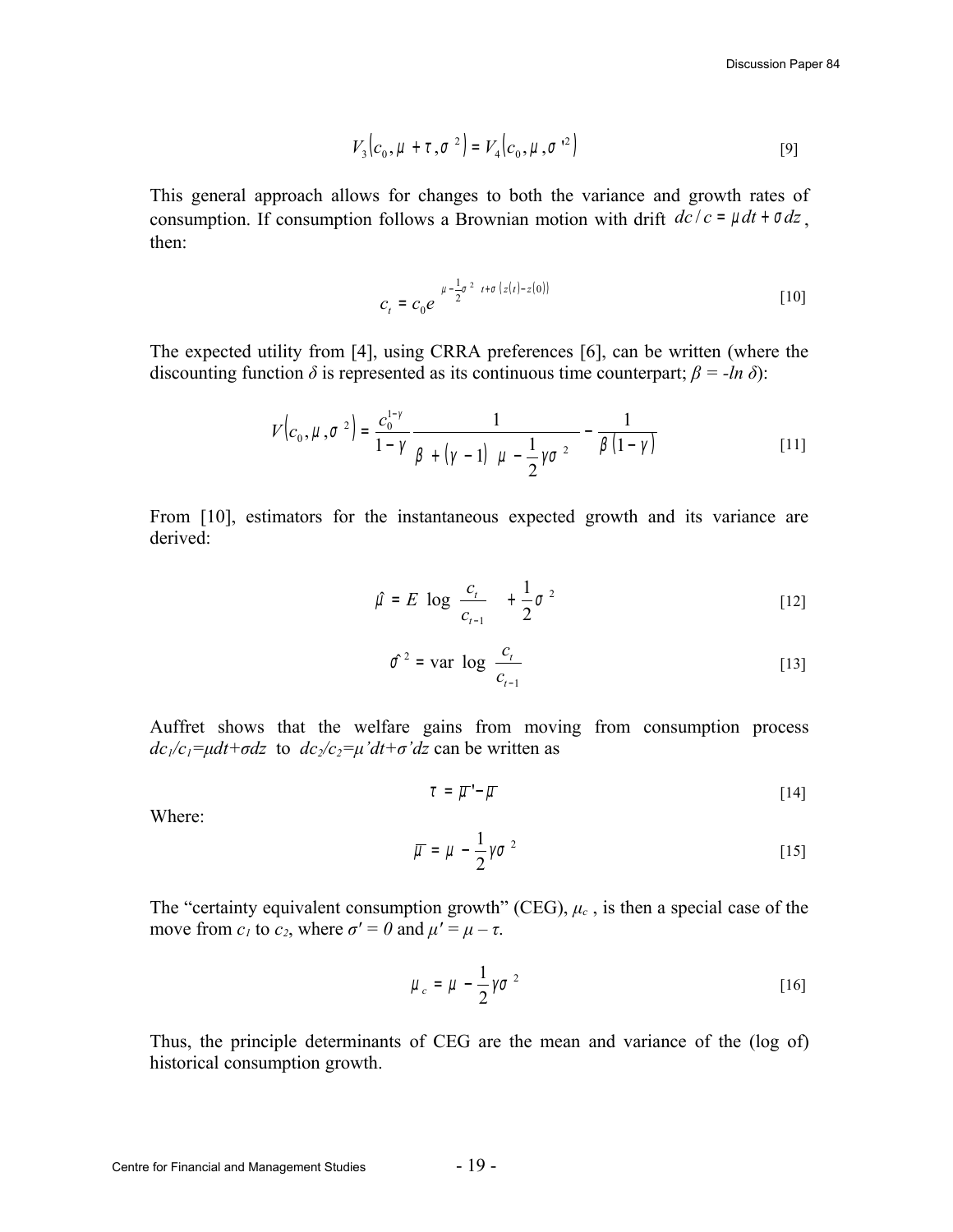Auffret also considers a trend stationary process and an Ornstein-Uhlenbeck process for consumption, and Kreps-Porteus preferences (which separate the risk aversion rate from the intertemporal substitution rate), showing in each case that the expression for CEG remains the same.

This result has the appeal of being close to Lucas's original derivation [7], invariant with respect to several changes of specification, and straightforward to calculate given a sequence of consumption data.

Whilst this method exhibits a lesser dependence on the process used to characterise consumption, it is still assumed that the dynamics of consumption are exogenous to the model and that the stochastic process itself is unaffected (except in terms of its parameters) by risk sharing. The method implicitly takes a "single country" view of risk sharing. This may be appropriate when evaluating a small economy's risk sharing with world markets (which it cannot affect), but less appropriate when estimating the risk pooling benefits of a group of nations whose consumption and production processes may be co-integrated, through regional trade, for example.

This framework offers no insight into how the parameters of the consumption process are changed, but only into the welfare effects of the change. There may be additional costs associated with any risk sharing scheme, borne by the risk sharing nation, which are not included in these measures.

### **COUNTERFACTUAL WELFARE GAINS**

EW (2001) measure forgone welfare gains by estimating the gain in welfare that could have been achieved if the actual sequence of consumption data for a country *i* had in fact been equal to a 'fair' share of 'world' consumption over the available history, *m*. The welfare gains, *g*, are defined as follows:

$$
0 = \sum_{t=1}^{m} \delta' u(c_t^*) - \sum_{t=1}^{m} \delta' u(c_t^i(1+g))
$$
 [17]

Consumption under complete smoothing,  $c^*$ , is defined as a share of world consumption *c w* :

$$
c_t^* = \alpha_i c_t^w \tag{18}
$$

where

$$
\alpha_i \approx \left(\sum_{t=1}^m \delta^t c_i^i\right) / \left(\sum_{t=1}^m \delta^t c_i^w\right)
$$
 [19]

And world consumption (with *N* countries) is defined:

$$
c_t^w = \sum_{i=1}^N c_t^i
$$
 [20]

Assuming CCRA preferences [6], an estimator for *g* can be written as follows: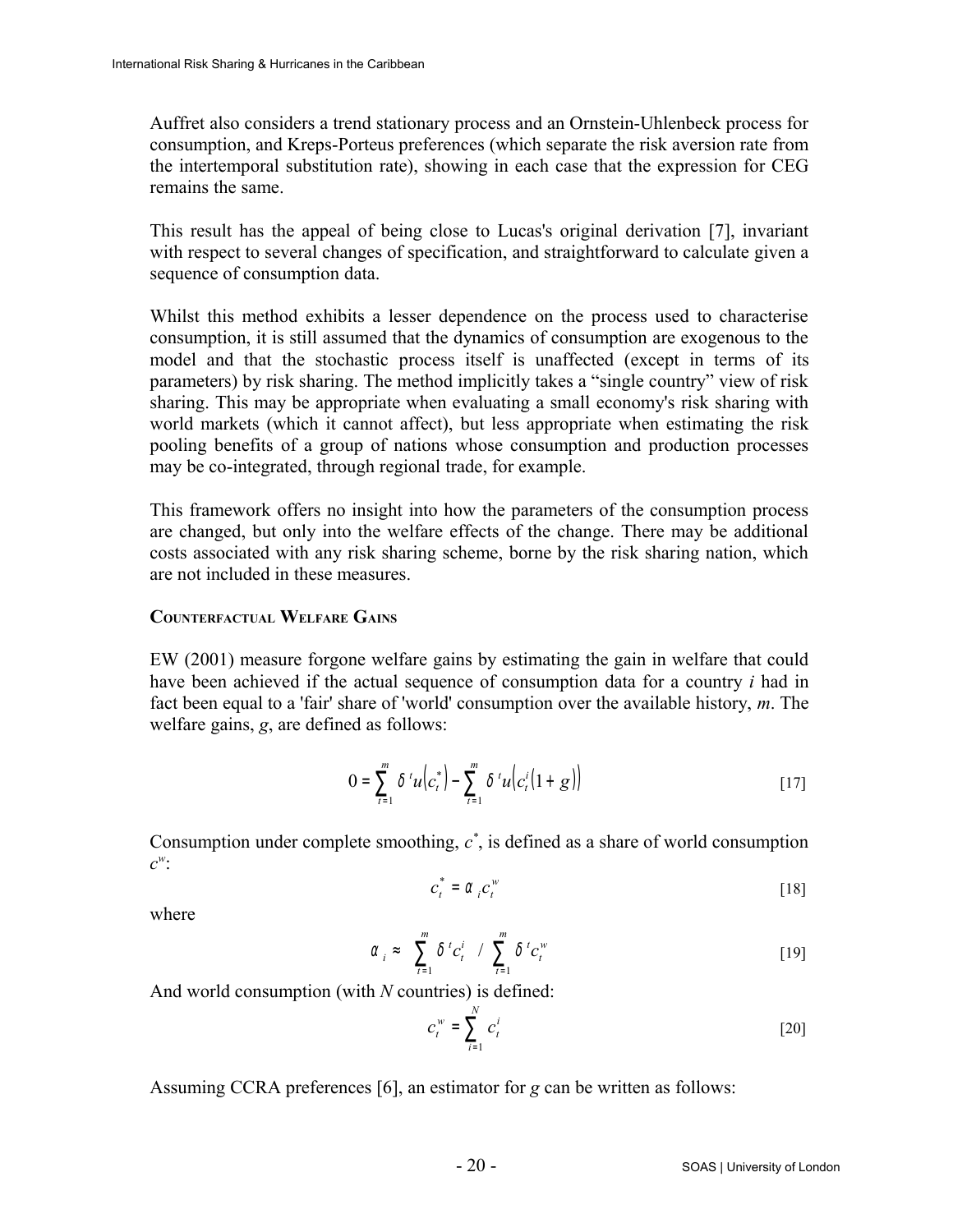$$
\hat{g} = \left(\frac{\sum_{t=1}^{m} \delta^{t} c_{t}^{*1-\gamma}}{\sum_{t=1}^{m} \delta^{t} c_{t}^{1-\gamma}}\right)^{\frac{1}{1-\gamma}} - 1
$$
\n[21]

By using historical consumption paths, the EW method makes no assumption on the generating process. It is, however, sensitive to the choice for preferences, the risk aversion parameter and the discount rate.

The estimation and use of the  $\alpha$  parameters is straightforward in an ex-post sense, but presents problems in practice as it requires full knowledge of the results of the consumption process. In order to calculate  $\alpha$ , one must project the total amount of world production and each country's future share. EW rationalise this by allowing that welfare gains computed from historical data "cannot (directly) deal with uncertainty", and state that approximately 80% of the computed gains should be available from ex-ante intertemporal trade. Nevertheless, in order to implement a risk sharing scheme based on the EW method, it is necessary to estimate the  $\alpha$  parameters, involving the selection of a generating process for future consumption, either explicitly or implicitly by computing the estimated future share as a function of present data (e.g. a rolling average). Either of these approaches may result in a sub-optimal risk sharing scheme.

In contrast to methods based on Lucas's approach, which are sensitive to both the time period used for calibration and the time horizon for prospective risk sharing (integrals may diverge if applied over a sufficiently long future period), the EW method is sensitive only to the length of time used for historical data. In particular, if each country's share of overall consumption changes significantly over the time period, then estimates of available welfare benefits will likely exceed any realisable benefits, as episodes of rapid growth or contraction tend not to repeat themselves.

The definition of "world" consumption is a further point of sensitivity. EW define world consumption as the combined per capita consumption of G7 nations. The analogue in the present case is to compute risk sharing based upon the pooling of only Caribbean nations. By appropriate definition of world consumption, the EW method will allow the comparison of the effects of intra-regional risk pooling with extraregional risk pooling.

The risk sharing regime is assumed to start immediately after a period in which risk is not (or is not as much) shared. This creates discontinuities in consumption for countries joining the risk sharing scheme; some experiencing an immediate increase, and some an immediate drop. Whilst overall regional production throughout time remains constant (and thus EW risk sharing does not imply creation or destruction of resources), this would be resisted by countries on the losing side of the transfer; some means of evaluating appropriate "entrance" and "exit" costs is necessary to align the measure more closely with practical implementation.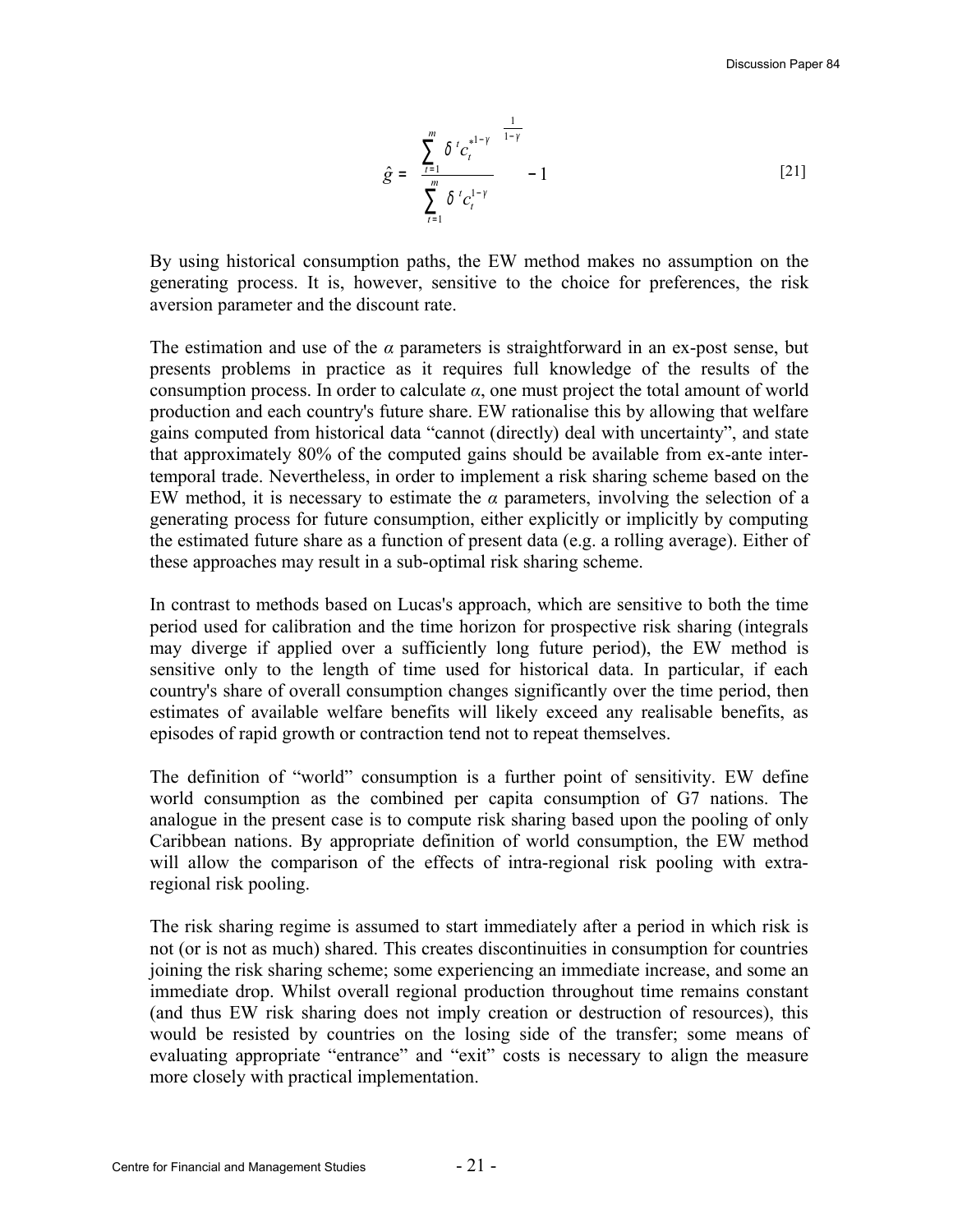Finally, this counterfactual approach suffers from a perhaps insufficiently revisionist approach to history. No attempt is made to account for the possibility that consumption paths under risk sharing may be different, as agents may pursue different economic strategies under risk sharing than they actually did in its absence.

### **CARIBBEAN HURRICANES**

The National Oceanic and Atmospheric Administration's HURDAT database<sup>[11](#page-21-1)</sup> will form the basis of testing the linkage between international risk sharing and natural hazards. Hurricanes and subtropical wind storms are the principal catastrophe exposure in the Caribbean, in terms of economic damage and frequency. Whilst geotechnical hazards have great damage potential, few damaging events have been observed during the sample period, thus they are neglected here, along with other less damaging  $hazards<sup>12</sup>$  $hazards<sup>12</sup>$  $hazards<sup>12</sup>$ .

Models have been developed by the insurance industry<sup>[13](#page-21-3)</sup> to assess loss potential from many different natural hazards using the framework shown in [Figure 1.](#page-21-0) The analysis breaks phenomena into four components; hazard (H), exposure (E), vulnerability (V) and damage or loss (D), where  $D = f(H, E, V)$ .



<span id="page-21-0"></span>**Figure 1: Natural hazards modelling framework**

In general, these models rely upon large databases of asset values, types, locations and other attributes to estimate exposure and vulnerability. However, accurate data on assets are difficult or impossible to obtain at a national level. In order to assess the relationship between welfare gains from risk sharing and natural catastrophes, an approximate index based approach can be developed, alleviating the need for this complexity.

Engineering studies (e.g. Howard *et al.*, 1972) show that the amount of physical damage resulting from a wind storm scales approximately with the cube of the maximum sustained wind speed,  $v$  (i.e.  $\lambda = 3$ , with C to be determined in [22])<sup>[14](#page-21-4)</sup>.

$$
\frac{\partial^2 f}{\partial E \partial V} = C v^{\lambda}
$$
 [22]

This relationship enables an index of economic damage to be derived from data on historical events, assuming that the level of loss is related to the level of physical damage done by the event.

<span id="page-21-1"></span><sup>&</sup>lt;sup>11</sup> Available at http://www.aoml.noaa.gov/hrd/hurdat/Data\_Storm.html

<span id="page-21-2"></span> $12$  The 1995 volcanic eruption in Montserrat provides a notable counterexample to this assertion.

<span id="page-21-3"></span><sup>&</sup>lt;sup>13</sup> Applied Insurance Research, EQECAT and Risk Management Solutions provide such models.

<span id="page-21-4"></span><sup>&</sup>lt;sup>14</sup> Nordhaus (2006), gives an overview in the economic context.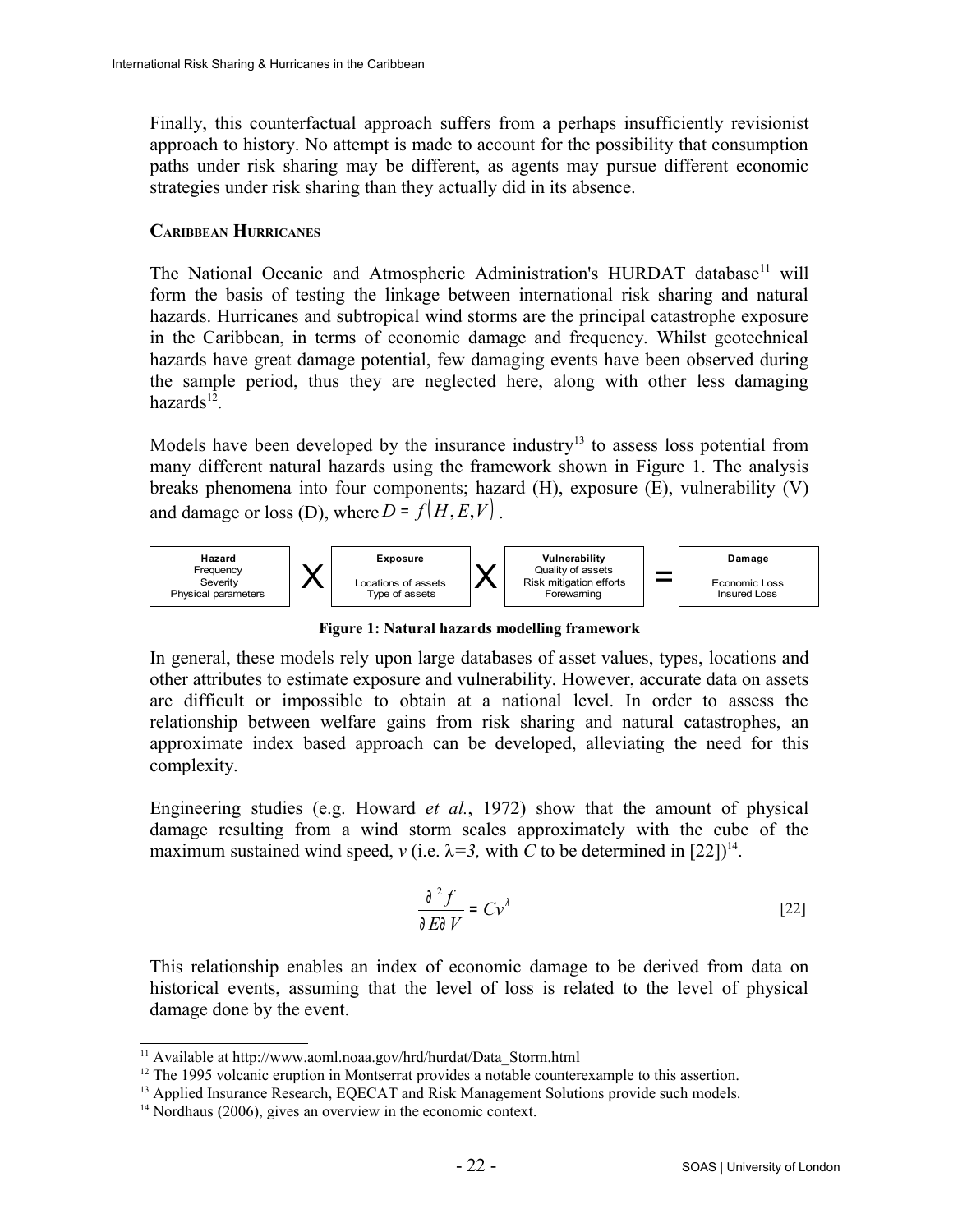By holding exposure and vulnerability constant, the index may overstate losses in the past and understate them in the future, particularly for rapidly growing countries. To address this, economic damage is calibrated as a fraction of contemporaneous GDP. However, in the time period in question, both the physical exposure growth and attendant economic multipliers of damage (e.g. lost tourist revenues) are likely to have increased significantly and possibly beyond real GDP growth rates thus magnifying the economic impact of hurricanes.

The HURDAT dataset stores the latitude, longitude, wind speed and pressure at sixhourly intervals for all known Atlantic basin wind storms since 1851. Since the 1970s, this data has been collected via several advanced methods, including satellite and radar.<sup>[15](#page-22-0)</sup> To create the index, the time period 1970 to 2004 is used and the maximum wind speed observed as each storm that passed within  $r<sub>0</sub>=60$  nautical miles of the latitude and longitude of the principal city of one of the Caribbean islands studied was recorded. One value was recorded for each city that a storm passed over (thus, an individual storm may have several values associated with it). These values were then raised to the power of *λ*, to reflect economic damage potential. For a given storm, *i*, and island defined by the location of  $r_0$ :

$$
HUI_{i,r_c} \propto \max\left(\frac{v_{(i,t)}^{\lambda}, if(|\vec{r} - \vec{r}_c| < r_0)}{0, otherwise}\right) \tag{23}
$$

Whilst this index reduces reliance on economic loss data, it may only broadly approximate actual damage. Economic estimates are only available for a small subset of known storms, so the choice of exponent  $\lambda$  may be subject to some uncertainty. Regression tests are undertaken in Section IV.

The possible impact of climate change is also neglected; the linkage between climate change and direct effects on hurricane strength or frequency is a matter of intense current debate.[16](#page-22-1) The choice of a fixed radius is intended to capture the majority of storms with significant damage potential, but may miss some damaging events and the maximum wind speed may be reached at any distance from the reference city. In addition, it is well known that wind speed alone is not the sole cause of economic damage (for example, a low speed storm can cause massive flooding and consequent loss). These omissions are not expected to be a significant driver of error in the majority of cases, as the wind fields have a significant geographical extent and were in fact the main driver of loss for many of the events for which economic data are available.

<span id="page-22-0"></span><sup>&</sup>lt;sup>15</sup> See<http://www.aoml.noaa.gov/hrd/hurdat/noaatechmemo.html>for a detailed discussion of the limitations of the HURDAT database.

<span id="page-22-1"></span><sup>&</sup>lt;sup>16</sup> See e.g. Emmanuel (2005). There is evidence that cyclical changes in the average temperature of the Atlantic affect these factors. The Atlantic has been in a "cold" cycle for most of the period of interest here.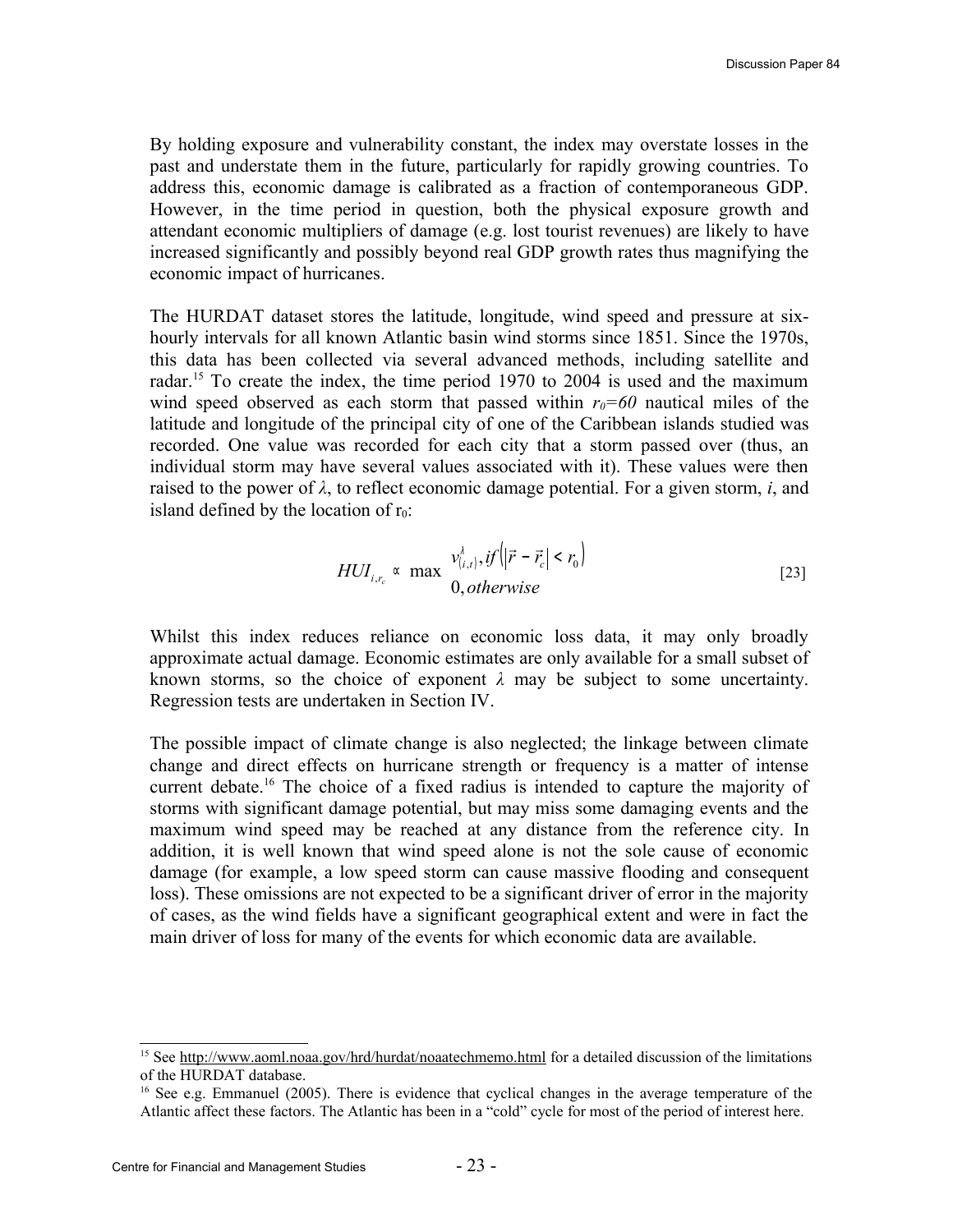### **III. DATA**

The national aggregates data is drawn from a sample of 15 Caribbean nations<sup>[17](#page-23-1)</sup> in the Penn World Table v6.2 (Summers *et al.*, 2006), at constant 1996 prices, expressed in international dollars<sup>[18](#page-23-2)</sup>. The sample spans the time period 1970-2000. The Penn World Table contains a ranking of data quality (A to D). Puerto Rico, Cuba and Haiti's data ranks "D", whereas the rest of the Caribbean nations' data are ranked "C". All of the G7 nations except for Germany (which has a "B" grade) are ranked "A". Rankings are determined based upon the sensitivity of the price level measure used, the income levels of the country and the number of benchmarking exercises completed. These rankings illustrate that risk sharing measurements for the developing world, which are primarily measurements of volatility, will be inevitably subject to the impact of data collection imprecision, motivating the use of risk sharing measurement methods that do not depend upon a large number of fitted parameters.

[Figure 2](#page-23-0) shows the annual per capita growth rates of total consumption for the Caribbean compared with those of G7 countries, illustrating that the Caribbean has much greater volatility and lower correlation.



<span id="page-23-0"></span>**Figure 2: Growth rates (%) of consumption for Caribbean (left) and G7 nations (right)**

[Table 13](#page-41-4) & [Table 14](#page-42-1) [\(Appendix 1\)](#page-41-1) show descriptive statistics for the samples. Whilst the average annual growth rates are similar in both samples [\(2.2%\)](#page-41-3), the average of the country specific standard deviations in the Caribbean [\(6.7%\)](#page-41-2) is over four times as high as that in the G7 [\(1.6%\)](#page-42-0). The G7 data also exhibit a much greater degree of comovement than the Caribbean. That the standard deviation of the total regional consumption is 3.4%, compared with the country specific average, alludes to a potential for risk sharing across the business cycle within the Caribbean region.

<span id="page-23-1"></span><sup>17</sup> Antigua, Bahamas, Bermuda, Barbados, Cuba, Dominica, Dominican Republic, Grenada, Haiti, Jamaica, St. Kitts & Nevis, St. Lucia, Puerto Rico, Trinidad & Tobago, and St. Vincent

<span id="page-23-2"></span><sup>18</sup> Series codes RGDPL, KC, KG, KI: Available at http://pwt.econ.upenn.edu/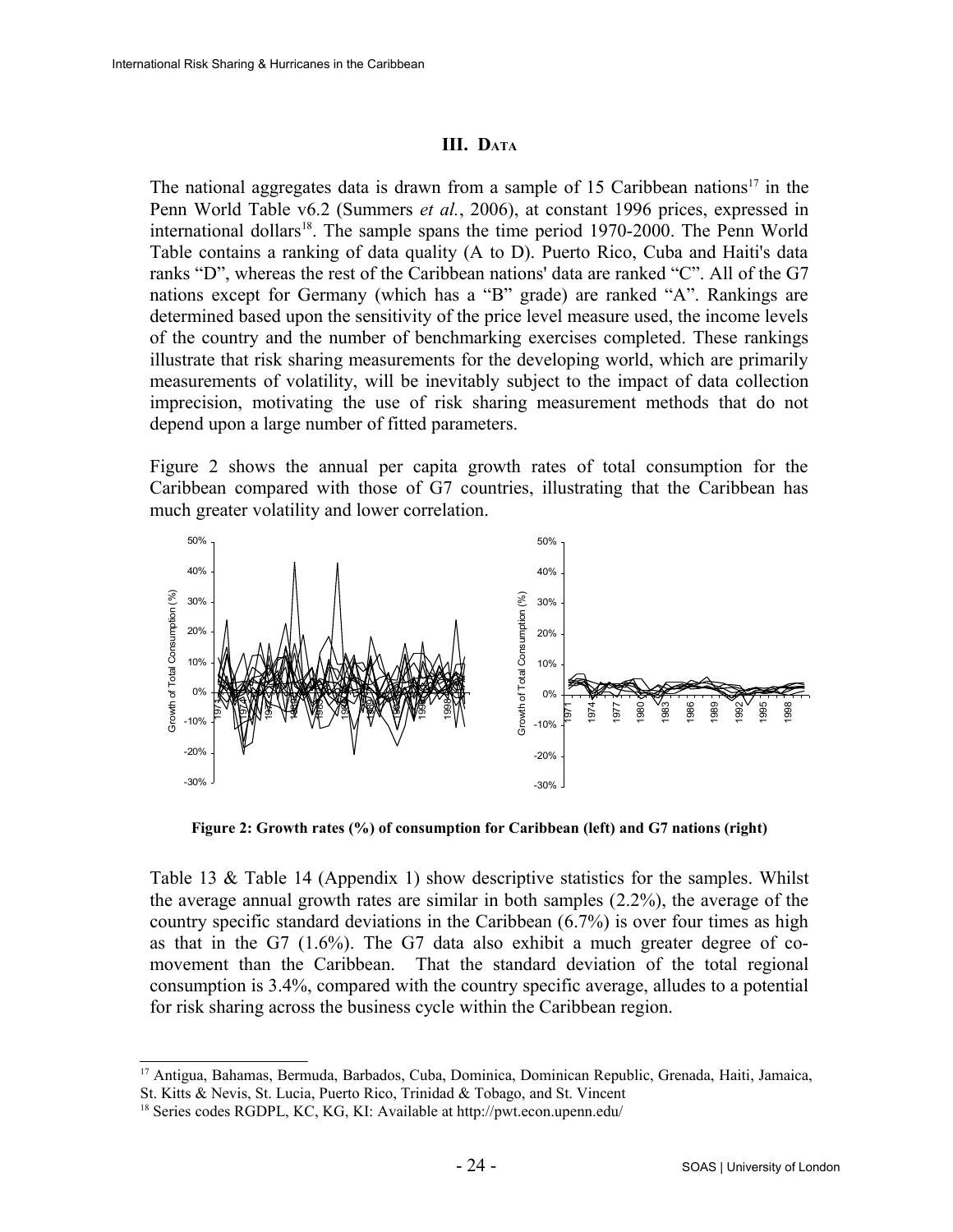| Year | Hurricane          | <b>Estimated Damage (USD 000s)</b> |
|------|--------------------|------------------------------------|
| 1970 | Dorothy            | 31,000                             |
| 1973 | Gilda              | 1,700                              |
| 1974 | Alma               | 5,000                              |
| 1979 | David              | 150,000                            |
|      | David & Frederic   | 194,650                            |
| 1980 | Allen              | 313,790                            |
| 1982 | Alberto            | 85,000                             |
| 1984 | Klaus              | 4,115                              |
| 1985 | Kate               | 5,205                              |
| 1986 | Danielle           | n/a                                |
| 1987 | Emily              | 129,000                            |
| 1988 | Gilbert            | 2,091,286                          |
| 1989 | Hugo               | 457,800                            |
| 1990 | Arthur             | n/a                                |
|      | Gustav             | n/a                                |
|      | Klaus              | n/a                                |
| 1992 | Andrew             | 250,000                            |
| 1993 | <b>Bret</b>        | 57                                 |
|      | Cindy              | n/a                                |
| 1994 | Debby              | n/a                                |
|      | Gordon             | 101,968                            |
| 1995 | Allison            | n/a                                |
|      | Luis               | 515,579                            |
|      | Marilyn            | 146,000                            |
| 1996 | Hortense           | n/a                                |
|      | Lili               | n/a                                |
|      | Luis               | 2,000                              |
|      | Marco              | 3,000                              |
| 1998 | Georges            | 2,121,500                          |
| 1999 | Floyd              | n/a                                |
|      | Irene              | n/a                                |
|      | Jose               | n/a                                |
|      | Lenny              | 78,450                             |
|      | <b>Grand Total</b> | 16,948,397                         |
|      |                    | Source: EM-DAT                     |

<span id="page-24-0"></span>**Table 3: Economic damage due to Caribbean hurricanes 1970-2000.** 

[Table 3](#page-24-0) lists the major hurricanes and the economic damages caused according to EM-DAT<sup>[19](#page-24-1)</sup>. The dataset is sparse, with many damage estimates unavailable. 33 events are recorded (12 have no associated economic loss) during the time period 1970-2000, which suggests an average of approximately one event per year. By comparison, there are 70 events in the HURDAT data which pass within 60nm of a populated centre in the region during the period. Whilst unrecorded events (and events lacking economic loss estimates) would typically be smaller events, this illustrates the incompleteness of the economic loss data associated with disaster events.

<span id="page-24-1"></span><sup>&</sup>lt;sup>19</sup> The OFDA/CRED International Disaster Database, available from www.em-dat.net - Université Catholique de Louvain - Brussels - Belgium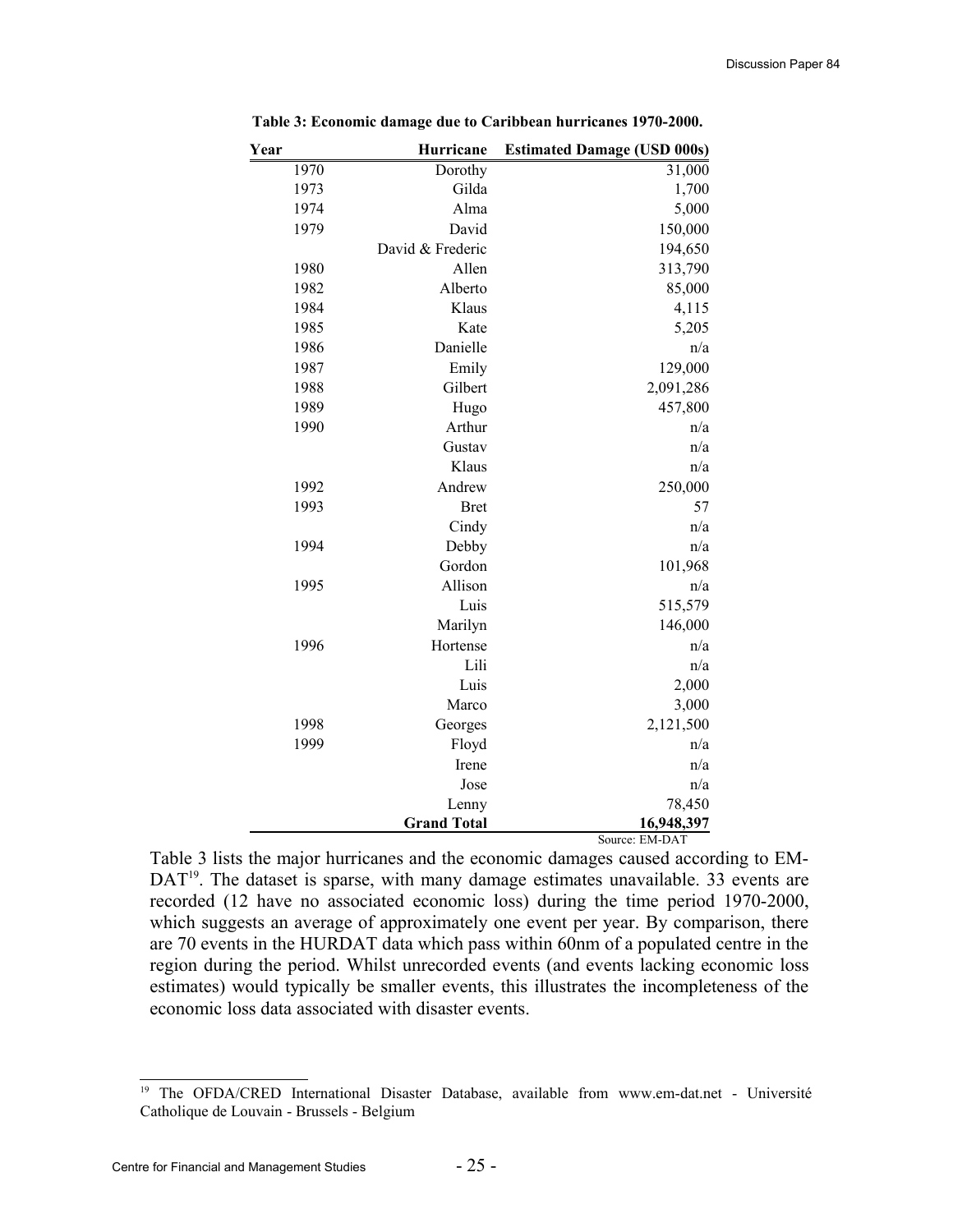### **IV. RESULTS**

### **EW RISK SHARING**

[Table 4](#page-25-1) shows the results of applying the EW welfare gains methodology to the Caribbean dataset, following EW in assuming that  $\gamma = 3$  and  $\delta = 0.95$ . The results show that whilst some countries could expect to have been moderately worse off under complete risk sharing (Barbados), others could have gained substantially (St. Kitts & Nevis).

| Country                         | $\alpha$ | g         |
|---------------------------------|----------|-----------|
| Antigua                         | 5.66%    | 14.24%    |
| <b>Bahamas</b>                  | 13.41%   | $0.27\%$  |
| Bermuda                         | 22.27%   | $-0.73%$  |
| <b>Barbados</b>                 | 10.47%   | $-2.84\%$ |
| Cuba                            | 3.55%    | 12.51%    |
| Dominica                        | 3.99%    | 3.95%     |
| Dominican Republic              | 3.14%    | 1.92%     |
| Grenada                         | 2.98%    | $-0.08%$  |
| Haiti                           | $1.64\%$ | $-2.03%$  |
| Jamaica                         | 3.47%    | $-2.83%$  |
| St. Kitts & Nevis               | 5.09%    | 16.96%    |
| St. Lucia                       | 3.50%    | 8.32%     |
| Puerto Rico                     | 9.33%    | 4.04%     |
| Trinidad & Tobago               | 8.49%    | $-1.04%$  |
| St. Vincent                     | 3.02%    | 12.70%    |
| Average                         |          | 4.36%     |
| Weighted (on $\alpha$ ) Average |          | 2.73%     |

<span id="page-25-1"></span>**Table 4: EW counterfactual risk sharing welfare gains.**

<span id="page-25-0"></span>Source: Author's calculations based on PWT data.

The overall welfare gain for the region is [2.73%](#page-25-0) when weighted by each country's share of overall production. This result is slightly higher than Pallage & Robe's 2003 estimate for (African) developing countries, and is generally higher than estimates associated with developed economies detailed in Section I.

A closer examination of the effects driving the "winners" and "losers" of this arrangement is warranted. [Figure 3](#page-26-0) shows examples of the consumption paths for the nation that exhibits the greatest welfare gain from the scheme (St. Kitts & Nevis) and that which exhibits the greatest welfare loss (Barbados). Barbados takes an initial consumption loss. Consumption then tracks upwards, crossing the actual consumption path resulting in a final gain. Evidently, the discounted benefits of this future gain are not sufficient to compensate a Barbadian agent for its initial loss.

Initially, for St. Kitts, risk sharing results in a 50% increase in consumption, which then increases in line with regional production until the actual consumption path of St. Kitts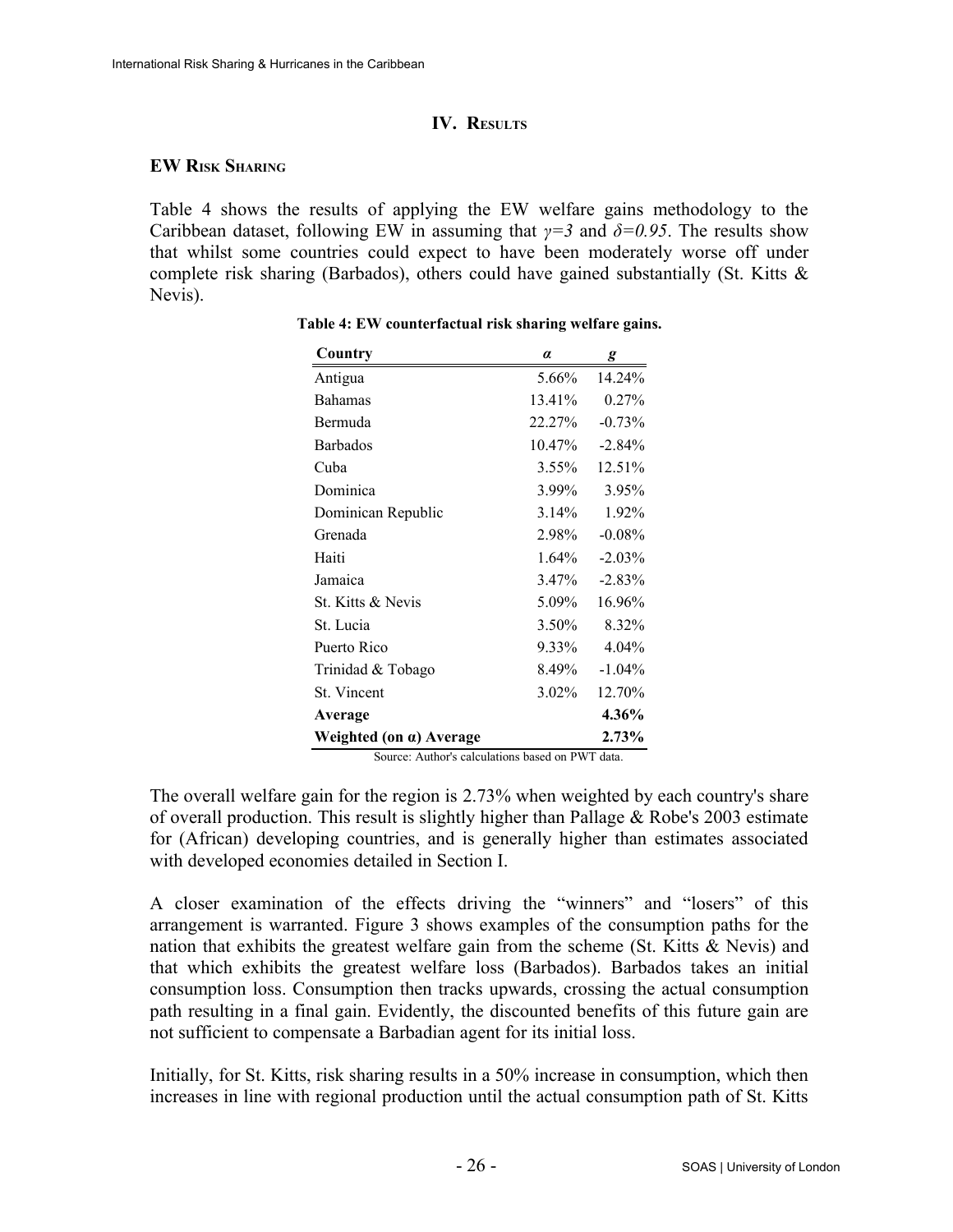crosses it in the late 1980s. In reality, by 2000, the consumption of the representative St. Kitts agent is actually higher than would be permitted by the EW risk sharing scheme. The utility of this discounted loss is insufficient to counteract the combination of an early increase in endowment and an overall reduced volatility.



<span id="page-26-0"></span>**Figure 3: Consumption before & after EW risk sharing (Barbados and St Kitts & Nevis)**

To the extent that either Barbados's below average output or St. Kitt's above average output is sustainable, the EW welfare gains are biased towards events which occur towards the beginning of the risk sharing scheme. However, to the extent that regional convergence occurs, these gains or losses respectively will revert to average production and the risk sharing scheme's benefits or costs will remain.

The initial decade of these results illustrates the magnitude of likely entrance costs. Unless the population of Barbados could be convinced in 1970 that their consumption would be eventually higher in the year 2000 as a result of the policy, and so the marginal loss in welfare would only be of the order of the estimates here in the long run, it is unlikely that they would accept an immediate drop in per capita consumption of the order of 20%.

[Table 16](#page-43-1) & [Table 17](#page-44-0) [\(Appendix 2\)](#page-43-0) show the results of sensitivity tests on the two free parameters of the EW method and on the time period used. For the latter, a rolling window of a decade in length has been used. The results indicate that the degree of welfare gains is dependent upon the length of time used, and in particular the period 1980-90 is a time of particular divergence for the region, with many countries experiencing sharply higher welfare gains from risk sharing than compared to other decades. Throughout the time period, the highest welfare loss experienced by any island as a result of EW risk sharing is -0.65%.

The sensitivities to the time preference rate,  $\delta$ , and the risk aversion rate,  $\gamma$ , behave intuitively. The spread between the largest and smallest welfare gains rises along with *δ* (as  $\delta$  rises, agents attach a greater value to future consumption). With lower values of  $\delta$ ,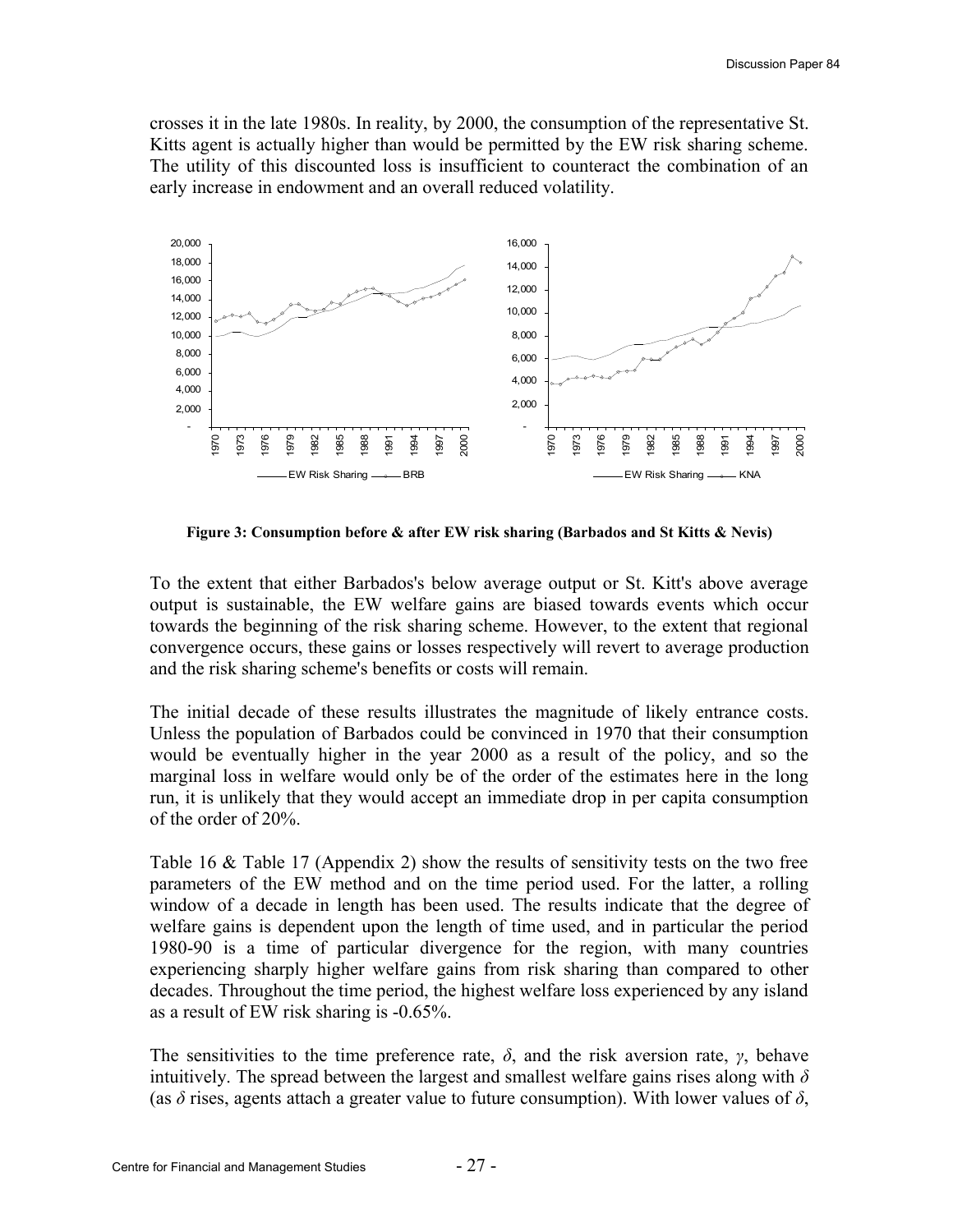the risk sharing results are more strongly aligned towards initial differences in consumption levels. As *γ* increases (and agents are more averse to risk) the benefits from risk sharing increase for all countries that benefit (and costs increase for those that do not).

It is instructive to compare the results of regional risk sharing with the results obtained for risk sharing between the Caribbean nations and G7 countries (representing world markets). This is shown in [Table 5.](#page-27-1)

<span id="page-27-1"></span>

| Table 5: Caribbean risk sharing with G7 |           |  |  |
|-----------------------------------------|-----------|--|--|
| Country                                 |           |  |  |
| Caribbean Total                         | $-0.21\%$ |  |  |
| G7 Total                                | 0.33%     |  |  |

**1.42%**

**Weighted (on α)**

**Average**



<span id="page-27-0"></span>**Figure 4: Caribbean & G7 EW risk sharing**

These results suggest an overall welfare loss to the Caribbean of sharing risk with world markets. However, the magnitude of the loss is not great, and the welfare gain or losses for individual countries within the region remain broadly similar to the previous result (as evidenced by the weighted average result). Aggregate Caribbean consumption, both before and after risk sharing with G7 nations is very similar [\(Figure 4\)](#page-27-0). This result also suggests that the benefits from risk sharing can be achieved substantially within the Caribbean region – a result that is in line with the assessment of risk sharing groupings conducted by Imbs & Mauro (2007), and motivates further research into optimal risk sharing groups within the region.

### **CERTAINTY EQUIVALENT GROWTH**

[Table 6](#page-28-0) shows the results of applying CEG measurements to the Caribbean data, assuming again that  $\gamma = 3$ . The  $\mu$ ,  $\sigma$ , and  $\mu_c$  columns represent the risk adjusted mean growth rate [12], its standard deviation [13], and the CEG estimate respectively. The next column expresses the difference between the estimated growth rate and CEG, and the final column expresses this difference as a percentage of the original growth rate. Thus, this is the share of current consumption growth that the representative agent is willing to forgo in order to obtain a perfectly smooth growth path.

Striking amongst these results are two instances (Bahamas and Jamaica) in which  $\mu_c$  is negative. This implies that consumption growth is sufficiently volatile in these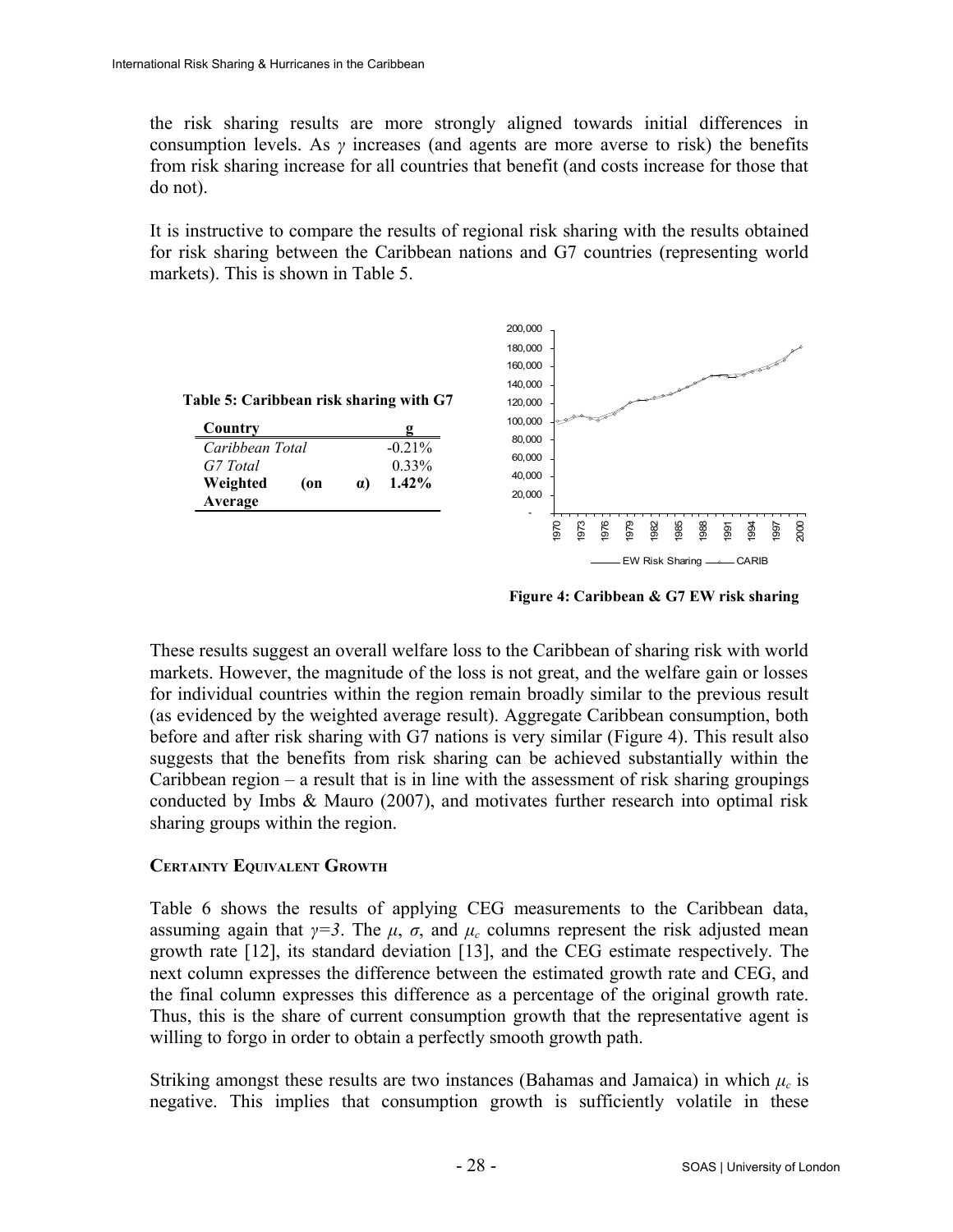countries that the representative agents would in fact prefer contraction in the economy. This has interesting implications for policy. If a policy pursues growth as its primary objective, without regard to the volatility of growth, welfare may be damaged as a result.

| μ        | σ        | $\mu_c$   |          | $\mu$ - $\mu_c$ ( $\mu-\mu_c$ )/ $\mu$ |
|----------|----------|-----------|----------|----------------------------------------|
| 3.57%    | 6.82%    | 2.87%     | 0.70%    | 20%                                    |
| 0.74%    | 8.13%    | $-0.25%$  | $0.99\%$ | 133%                                   |
| 1.57%    | 3.29%    | 1.40%     | 0.16%    | 10%                                    |
| 1.15%    | 3.56%    | $0.96\%$  | 0.19%    | 17%                                    |
| 2.84%    | 7.94%    | 1.89%     | $0.95\%$ | 33%                                    |
| 2.34%    | 7.12%    | 1.58%     | 0.76%    | 33%                                    |
| 2.91%    | $3.32\%$ | 2.74%     | 0.17%    | 6%                                     |
| 2.38%    | 5.32%    | 1.95%     | $0.43\%$ | 18%                                    |
| $0.69\%$ | 5.69%    | $0.20\%$  | $0.49\%$ | 71%                                    |
| 0.16%    | 3.88%    | $-0.07\%$ | 0.23%    | 143%                                   |
| 4.58%    | 5.56%    | $4.11\%$  | 0.46%    | 10%                                    |
| $3.05\%$ | 5.76%    | 2.55%     | $0.50\%$ | 16%                                    |
| 3.16%    | 3.83%    | 2.93%     | $0.22\%$ | 7%                                     |
| 1.95%    | 7.00%    | 1.21%     | $0.74\%$ | 38%                                    |
| 4.02%    | 8.12%    | $3.03\%$  | $0.99\%$ | 25%                                    |
| $2.34\%$ | 5.69%    | 1.81%     | $0.53\%$ | <b>23%</b>                             |
|          |          |           |          |                                        |

<span id="page-28-0"></span>**Table 6: Caribbean certainty-equivalent growth rates.**

Source: Author's calculations based on PWT data

In both cases, volatility is considerable. Despite significant periods of growth, there have also been significant periods of contraction, leading to a "boom bust" cycle. This is illustrated in [Figure 5,](#page-28-1) which compares the actual consumption path 1970-2000 with a perfectly smooth growth path, with the same initial endowment, but a growth rate of  $\mu_c$ . In each case, the representative consumer is slightly worse off in terms of final endowment, but the elimination of the cycle over the period raises utility for the risk averse consumer.



<span id="page-28-1"></span>**Figure 5: Certainty-equivalent consumption (Bahamas and Jamaica)**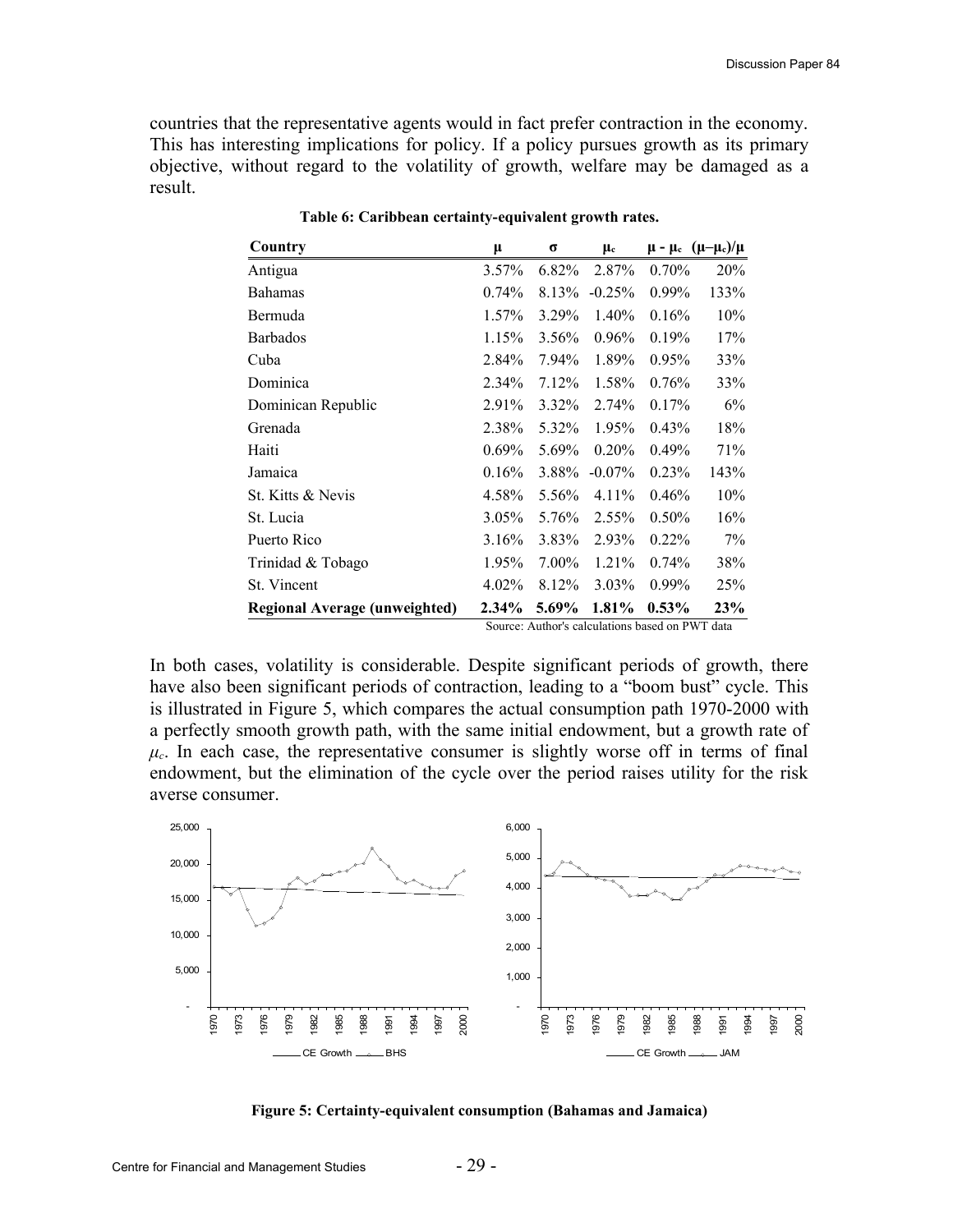The CEG measure must be evaluated over a sufficiently long period of time in order to reflect structural growth, rather than cyclical variability. For example, if the CEG measure for Jamaica is evaluated on the period 1970-1985 only, then  $\mu_c = 1.48\%$ . Whilst this may express the utility preference of a representative agent that just experienced a contracting economy, common sense suggests that it would be foolish for such an agent to "lock in" a negative growth rate at that time.

#### **DISCUSSION**

The CEG & EW measures are not directly comparable. However, some inferences can be drawn from the ranking of results under each. [Table 7](#page-29-0) shows the welfare gain under the EW measure against the CEG measure  $(\mu-\mu_c)/\mu$ . In each case, the measurements are ranked in order of welfare gain from greatest (1) to least (15).

| Country            |    | <b>EW Rank CEG Rank</b> |
|--------------------|----|-------------------------|
| Antigua            | 2  | 8                       |
| <b>Bahamas</b>     | 9  | $\mathfrak{D}$          |
| Bermuda            | 11 | 12                      |
| <b>Barbados</b>    | 15 | 10                      |
| Cuba               | 4  | 5                       |
| Dominica           | 7  | 6                       |
| Dominican Republic | 8  | 15                      |
| Grenada            | 10 | 9                       |
| Haiti              | 13 | 3                       |
| Jamaica            | 14 | 1                       |
| St. Kitts & Nevis  |    | 13                      |
| St. Lucia          | 5  | 11                      |
| Puerto Rico        | 6  | 14                      |
| Trinidad& Tobago   | 12 | 4                       |
| St. Vincent        | 3  |                         |

<span id="page-29-0"></span>**Table 7: Comparative rankings under EW and CEG risk sharing**

The rankings under each scheme are quite different. This highlights the difference between a measure, which whilst robust to several possible theoretical configurations, is based on a theoretical growth process, and a measure which is based on actual growth. Under CEG, those countries with stable growth rates have little to gain from risk sharing, but under EW, those countries whose current production is below their potential (and eventually realised) production with respect to the regional average benefit the most from risk sharing in the absence of entrance costs.

The EW results in Figure 6, below, depict the moral hazard issue faced by countries that consider forming a risk sharing scheme. Under EW risk sharing, Jamaica experiences a consistent benefit after its production falls below its 1970-2000 share of the regional average in the early 1980s. Under such conditions, there would be little incentive to pursue growth oriented policies to restore the balance.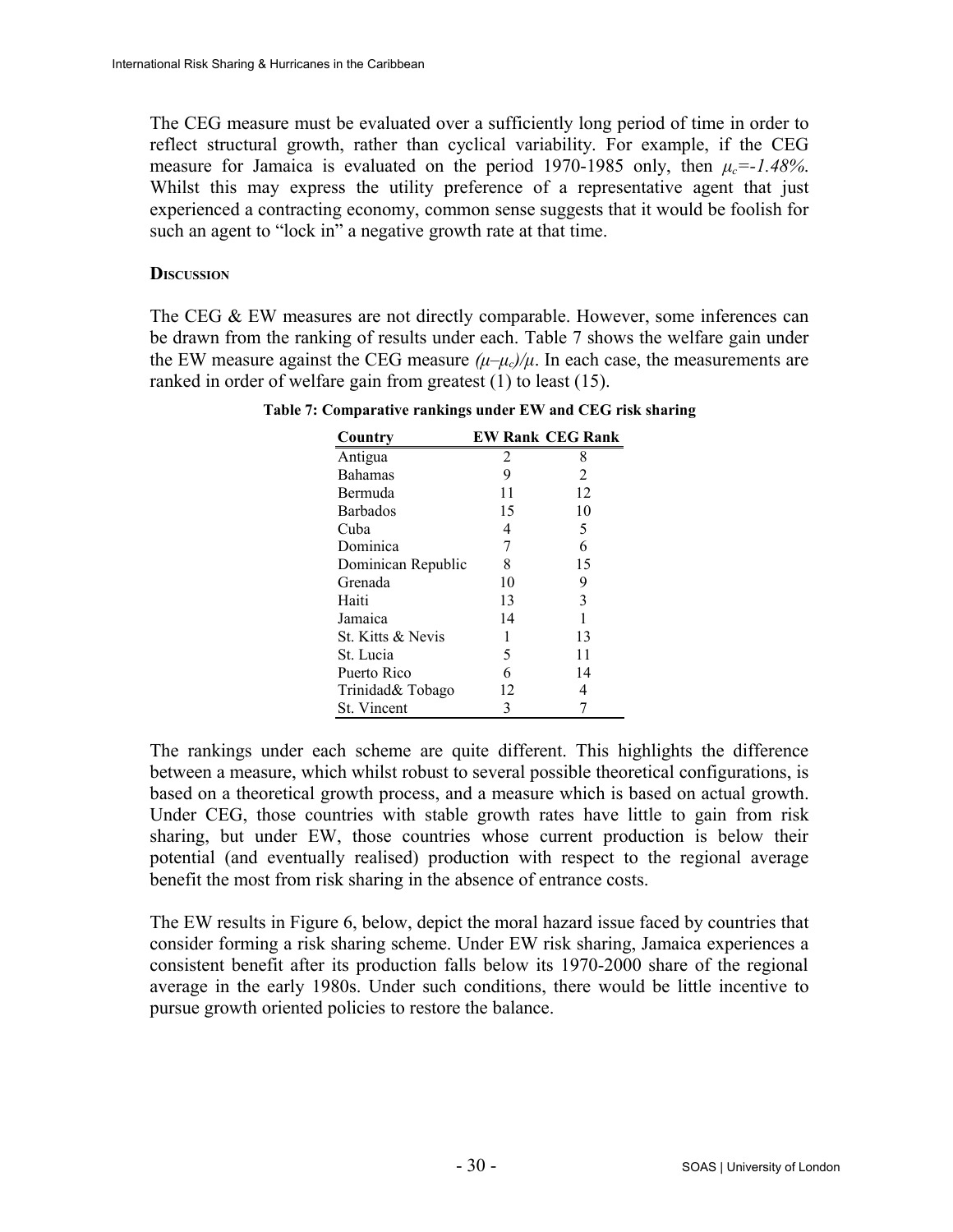

**Figure 6: EW (left) and CEG risk sharing (right) for Jamaica (top) and St Kitts & Nevis (bottom)**

Although total production and consumption is maintained throughout time in the EW scheme, effectively, consumption is appropriated from those countries that produced more than their overall average share during that time period, such as St Kitts & Nevis, in order to raise the consumption of countries that produced less than their overall share. This in turn would remove the incentive for those countries to continue to increase their production. EW risk sharing schemes are perhaps best considered at the same time as growth and consumption convergence policies, as without measurable convergence, an EW risk sharing scheme would be subject to increasing stresses as a result of this kind of divergent experience.

#### **RELATIONSHIP TO HURRICANE EXPOSURE**

In order to calibrate the hurricane index, regression tests were conducted. The EM-DAT data in [Table 3](#page-24-0) are split by island and expressed as a %age of GDP in [Table 19.](#page-46-0) This was used in conjunction with the HURDAT derived results shown in [Table 18](#page-45-0) to test the *λ* exponent in the hurricane index. In total, 83% of corresponding entries in the tables either have no value in either table (no storm activity in that island), or a non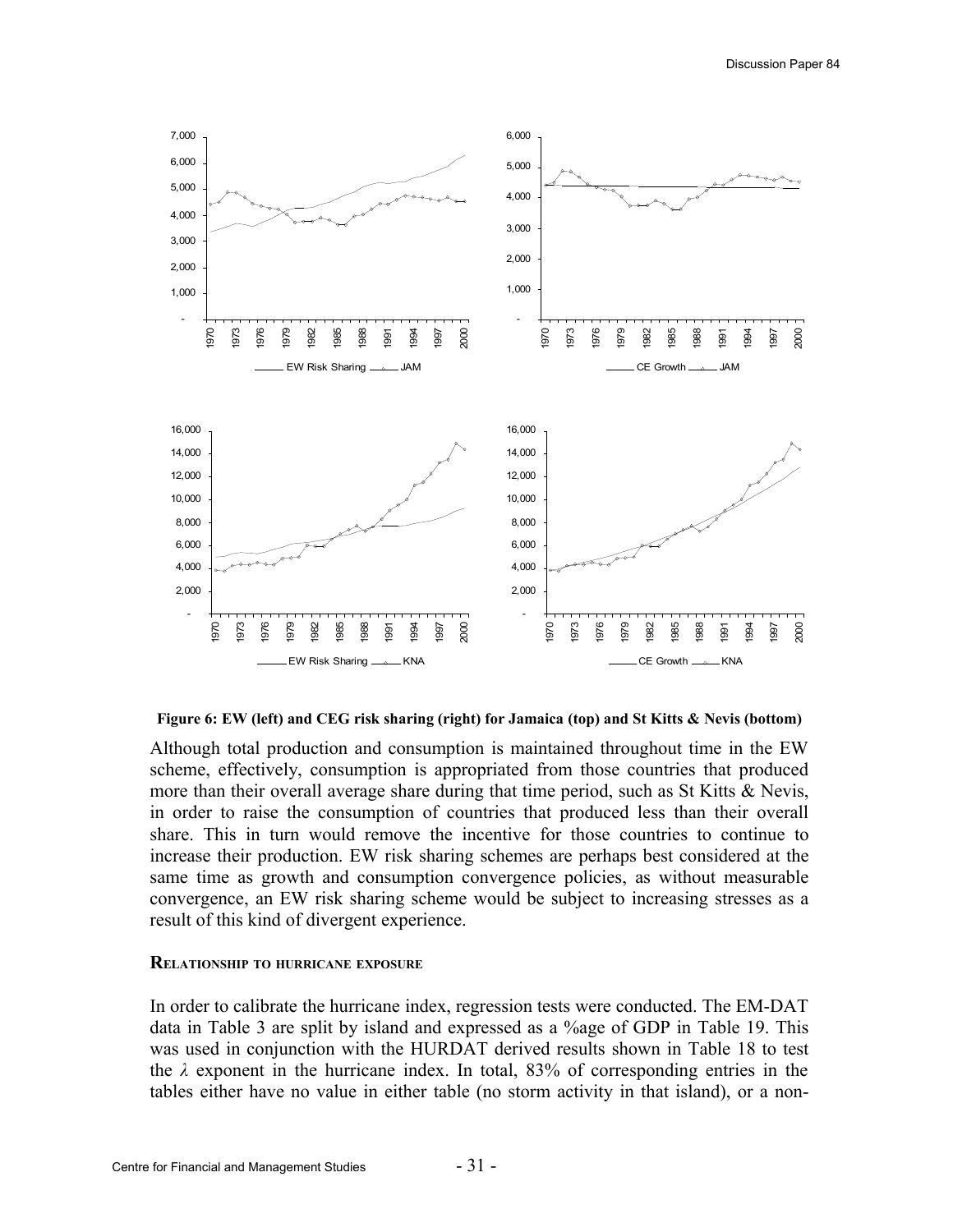zero value in both (storm landfall). The remaining 17% have either an economic loss where there was no named storm within 60nm of the major city, or a storm that has no economic loss in the EM-DAT database, leaving 28 data points for testing.

Following [22] (and taking logs), a regression test of *ln(D)* against *ln(v)* was performed, to identify an appropriate constant and exponent  $\lambda$  from the regression equation  $ln(D)$  =  $ln(C) + \lambda ln(v)$ . The results are shown below in [Table 8.](#page-31-1)

|       |            | <b>Standard Error T-Ratio p-Value</b> |               |                     |
|-------|------------|---------------------------------------|---------------|---------------------|
| ln(C) | $-14.9713$ |                                       |               | 5.4596 2.7422 0.011 |
| λ     | 2.544      |                                       | 1.2154 2.0931 | 0.046               |

#### <span id="page-31-1"></span>**Table 8: Hurricane index calibration test**

Both co-efficients are statistically significant at the 5% level. Using these co-efficients implies the following levels of economic damage, on average, for a hurricane of the minimum strength required to qualify for each of the five Saffir-Simpson categories, passing within 60nm of a Caribbean city [\(Table 9\)](#page-31-0).

| <b>Saffir-Simpson Category</b> | v, kts | $HUI$ (as %GDP) |
|--------------------------------|--------|-----------------|
|                                | 64     | $1.2\%$         |
|                                | 83     | 2.4%            |
|                                | 96     | 3.5%            |
|                                | 114    | $5.4\%$         |
|                                | 135    | 8.3%            |

<span id="page-31-0"></span>**Table 9: HUI indicative economic loss values**

The results of the EW and CEG risk sharing measurements suggest that each measurement is likely to have a different relationship to the hurricane index. If natural hazards are significant drivers of consumption volatility then a rise in exposure should be linked to an increased benefit from sharing this risk. Thus, a positive linkage between the hurricane index and risk sharing measurements can be expected. In the introduction, it was hypothesised that the EW measure may be more closely correlated to hurricane exposure, as measured by the index, than other measures, as it relates directly to the actual data (as does the index). To this end, regression tests are carried out on the risk sharing results against the cumulative value of the index over the 30 year period, for each island in the study.

**Table 10: Link between hurricanes and EW risk sharing**

| EW g on <i><b>EHUI</b></i> |          | <b>Standard Error T-Ratio p-Value</b> |      |                |
|----------------------------|----------|---------------------------------------|------|----------------|
| Constant                   | $-0.001$ | 0.035                                 |      | $-0.036$ 0.972 |
| Slope                      | 0.670    | 0.363                                 | 1844 | 0.095          |

**Table 11: Link between hurricanes and CEG risk sharing**

| CEG<br>ΣHUI | $(\mu-\mu_c)/\mu$ | on Standard Error T-Ratio p-Value |                          |
|-------------|-------------------|-----------------------------------|--------------------------|
| Constant    | 0.649             | 0.259                             | 2.506<br>0.031           |
| Slope       | $-2990$           |                                   | $2.658 - 1.125$<br>0.287 |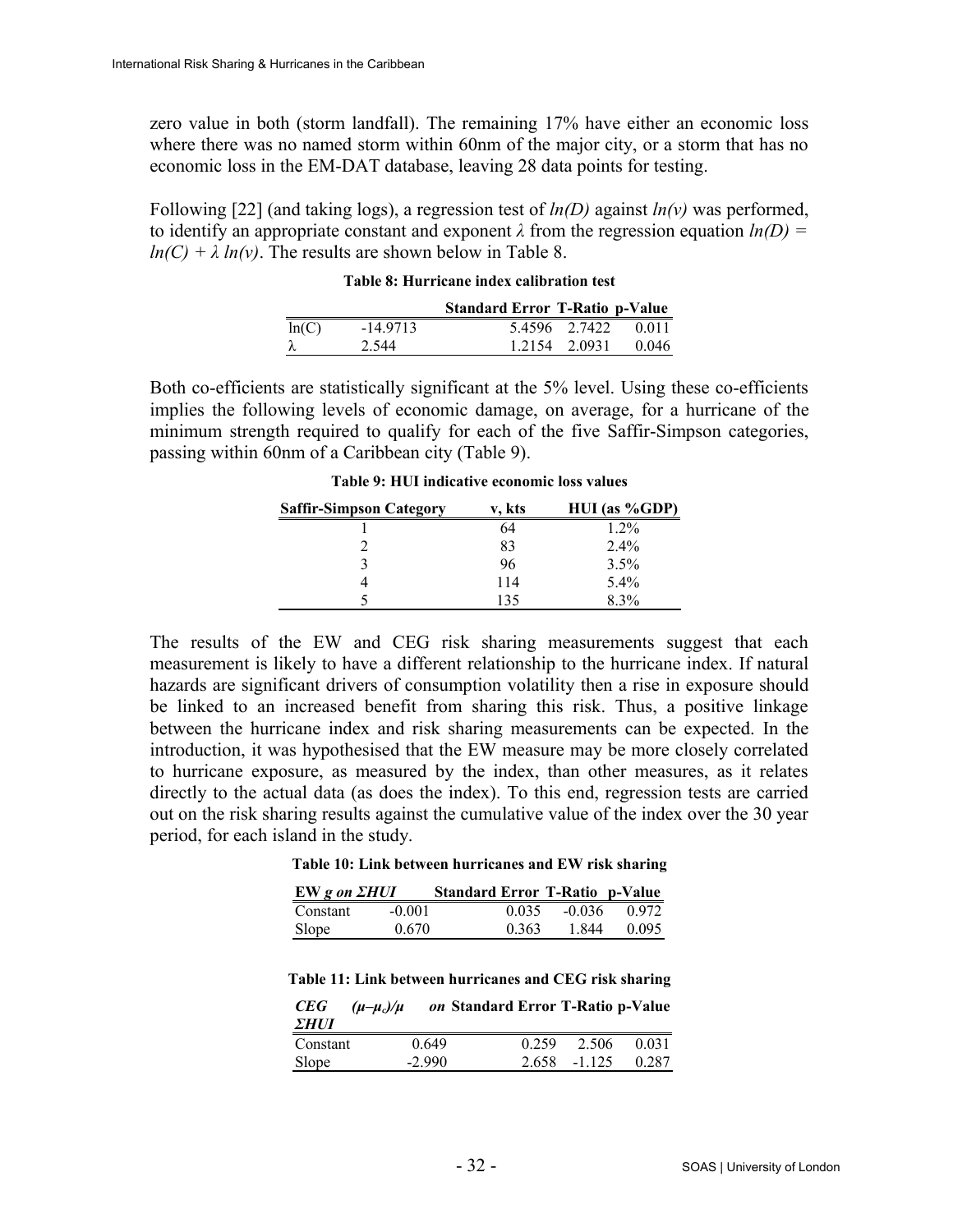The relationship between the EW *g* values and the hurricane index has the expected sign and a slope that is statistically significant at the 90% level. However, the relationship between CEG values has the opposite sign than expected and is not statistically significant at a conventional level.

The significance of the constants in each regression is interesting. In the first regression, the constant is not significantly different from zero; however, a positive value would be expected as benefits from risk sharing can emerge in the absence of natural hazards exposure. In the second regression, the constant has statistical significance, and the expected sign, suggesting a benefit from risk sharing that does not depend on natural hazard exposure. Whilst the relationship between the EW values and the hurricane index is suggestive of a linkage, it is far from conclusive.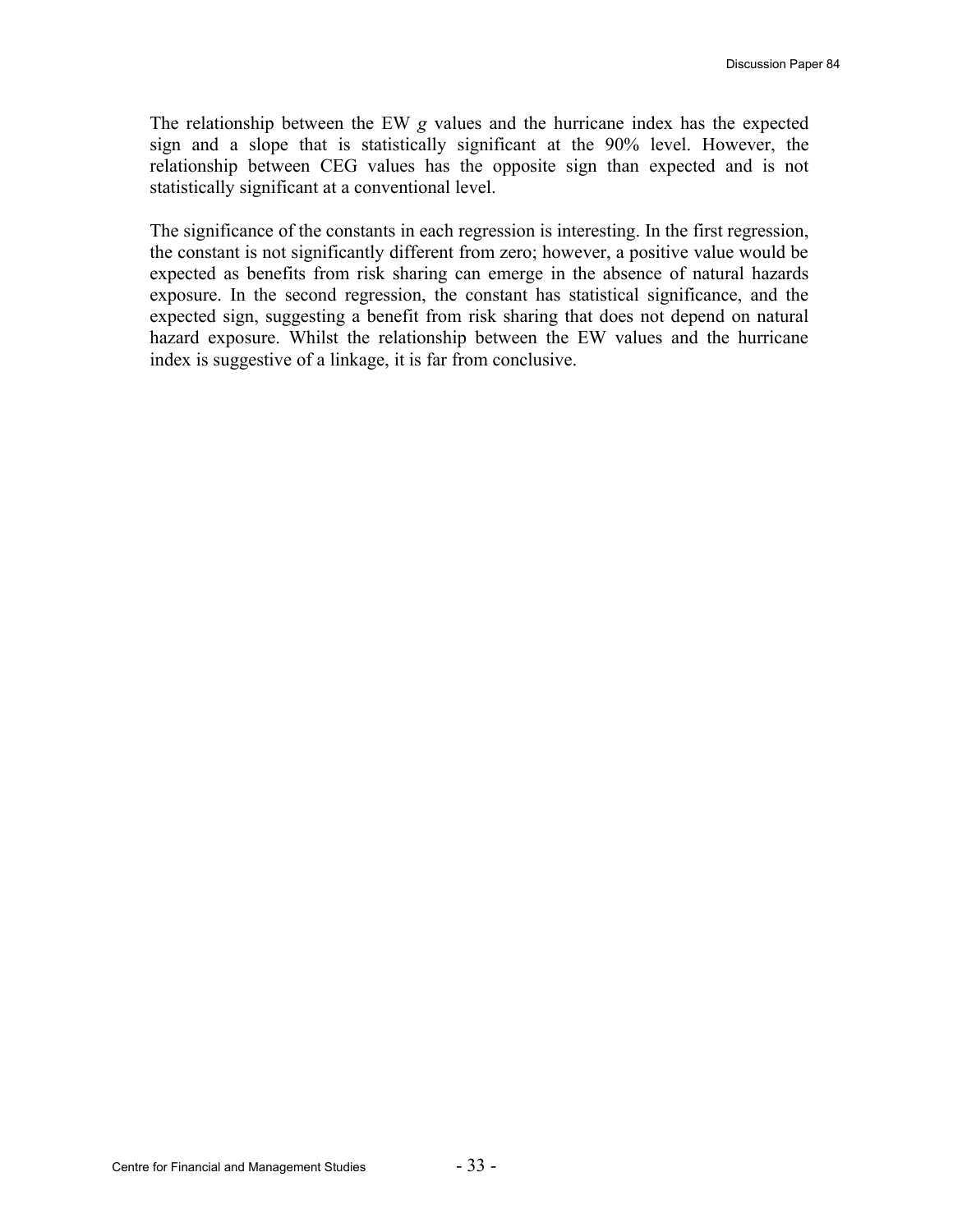## **V. CONCLUSIONS**

The risk sharing literature has documented an "international risk sharing puzzle" as there is a low level of actual international risk sharing *and* also potentially high benefits available from increasing it. In part, this is because much of the analysis has been performed on developed economies, which have achieved a measure of economic convergence. The situation for developing countries is much less clear; less research has been conducted on developing country data, and the research that has is subject to uncertainty as data from developing countries is subject to a greater measurement difficulty.

Separately, an emerging literature documents the effects of natural catastrophes on developing nations. Whilst the long run implications upon growth are subject to debate, there is agreement that a clear benefit can be obtained from policies which focus on ex-ante strategic plans to mitigate exposure to natural hazards, rather than expost tactical responses. The CCRIF is an example of an ex-ante strategy in this context that has recently been established. Its success or failure will be a clear signal as to the future significance of formalised international risk sharing mechanisms in the developing world.

This paper has examined the counterfactual risk sharing measure devised by Eijffinger & Wagner (2001) and compared it to an index developed to measure exposure to economic losses as a result of hurricane damage in the Caribbean. These results have been compared to a "certainty equivalent growth rate" (CEG) measure developed by Auffret (2001) that is closer to the original Lucas model, but shows greater robustness in the event of a misspecification of the consumption generating process.

The results of the counterfactual risk measure show that most nations in the Caribbean could have benefited from a risk sharing scheme that provided each nation with a share of overall regional consumption during the period 1970-2000. Those that would not have benefited failed to do so by a small margin. Further, the risk sharing measurements indicate that most of this benefit is obtainable within and between the economies in the Caribbean region, as adding the G7 nations to the risk sharing scheme does not substantially alter the results, a finding which is similar to that of Imbs & Mauro (2007). The weighted average welfare benefit associated with risk sharing in the region is [2.73%](#page-25-0), compared with EW's 2001 estimate for G7 economies of 0.5%. This increase over developed nations is in keeping with other results in the literature [\(Table 1\)](#page-13-0) and suggests that the marginal benefits of risk sharing are higher in the developing world than the developed world.

The results from the CEG formulation differ substantially from those developed in the EW framework, and indicate that certain Caribbean countries would be prepared to exchange volatile, but positive, growth for a low level of annual contraction in the economy. The magnitude of these results raises questions about policies designed to deliver growth and motivates the inclusion of stability as a policy goal.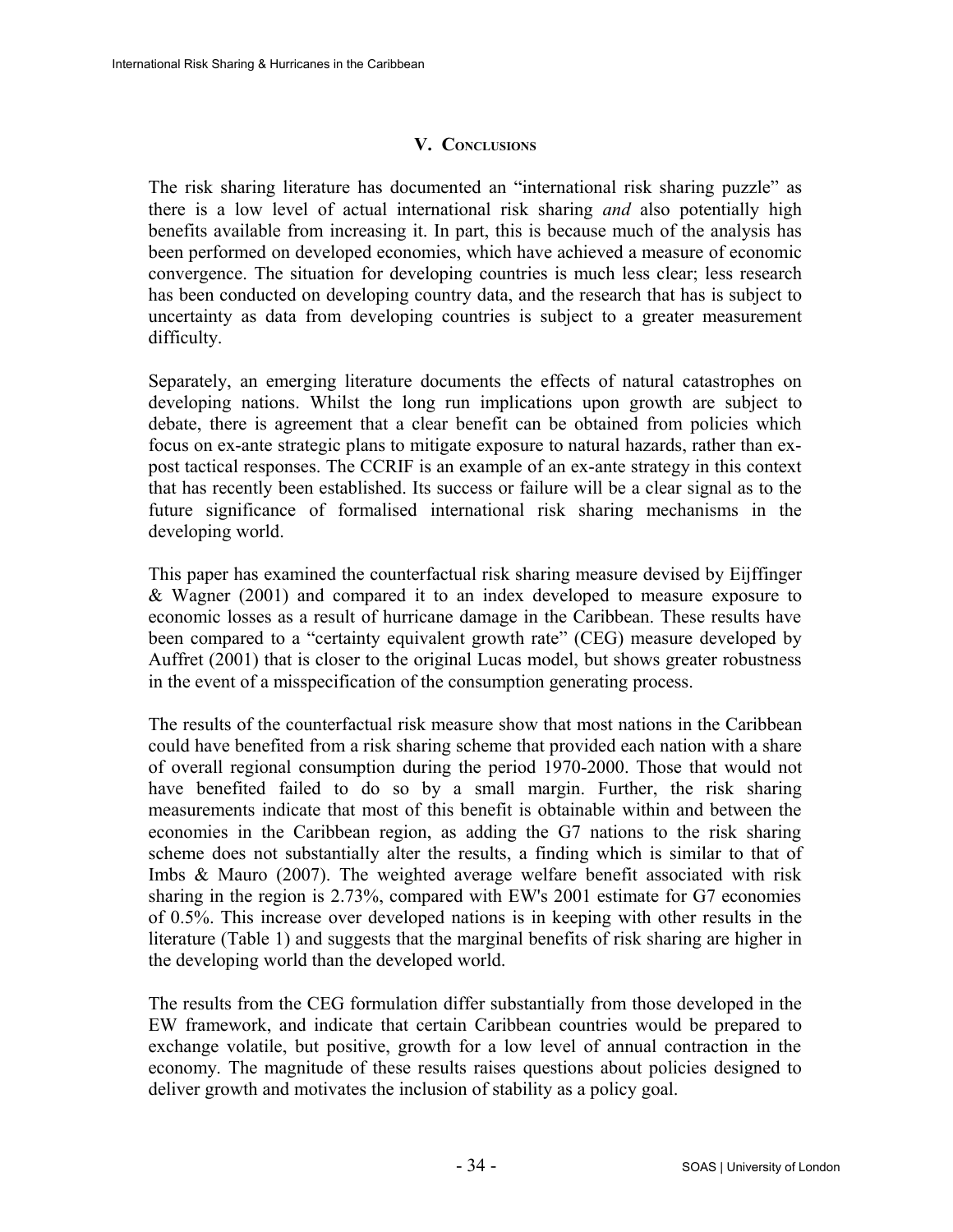The results of comparing EW risk sharing measurements to the hurricane index are suggestive of a linkage, but inconclusive. There is no evidence for a link between the CEG results and exposure to hurricanes. Whilst the levels of economic loss associated with hurricane damage appear to be large in both the observed events and the developed index, their impact on the data appears to be elusive, as there are many other sources of volatility. However, natural hazards are an example of a shock that has limited scope for diversification through these traditional channels, but is easily identifiable and distinct from other causes of economic volatility, and thus schemes similar to the CCRIF can be expected to have measurable value wherever there is a clear definition of causation.

This finding is in line with the limited evidence for a simple relationship between consumption or output and the incidence of natural disasters at the macroeconomic aggregate level. This motivates further collection and study of disaggregated data, in order to identify a robust effect. It is likely that further study of individual effects (natural catastrophes or other specific exogenous shocks) will illuminate the potential for international risk sharing. An application of the AVW (1997) method to Caribbean data may also provide evidence on this point. Further research on applications of the ASY (1996) method, or similar, to developing country data is motivated where there is natural scope for regional risk sharing– whether as a result of common geography, currency areas, trade federations or similar– in order to identify if risk sharing is taking place between these nations through more conventional channels.

The results and discussion indicate that risk sharing policy cannot be separated from discussions on economic convergence; if risk sharing mechanisms are to have longevity, then participants cannot persistently receive or give transfers and be expected to remain in the scheme. Perpetual receivers of transfers will be pushed out and perpetual donors will walk out. This suggests that the benefits of risk sharing measured in the literature thus far (including the present paper) are higher than those which can be practically achieved through formal mechanisms. A market based approach, similar to that suggested by Shiller  $\&$  Athanasoulis (2001) or a regional network of bilateral and short or medium term swaps (motivated in Imbs & Mauro, 2007) may be an appropriate means of sharing non-identifiable risk.

The literature shows that developed economies are able to share a large portion of their idiosyncratic risk within their own borders. With this and the results of the EW and CEG risk sharing measures in mind, the primary recommendation for developing world nations must be to focus on developing policies that foster well functioning local credit, insurance and financial markets (e.g. through moderated financial liberalization, sound macroeconomic policy, and building robust financial and regulatory institutions) before engaging in the development of transnational schemes to share GDP risk. The convergence benefits of these policies may then facilitate regional risk sharing of the kind described above, but such risk sharing is unlikely to be feasible in their absence.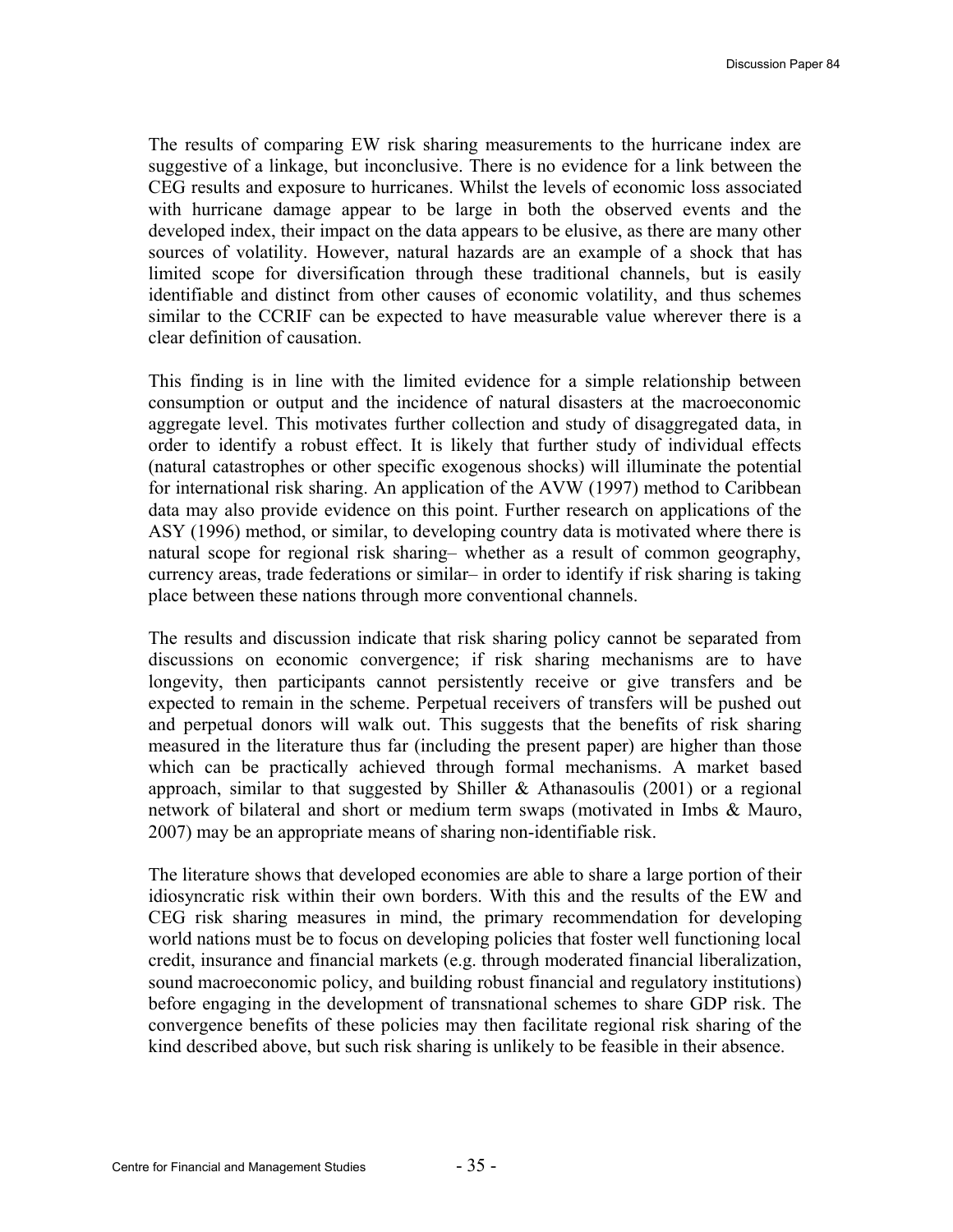#### **BIBLIOGRAPHY**

**AGENOR, P.R., C. MCDERMOTT, J., PRASAD, E.S. (2000)** *"Macroeconomic Fluctuations in Developing Countries: Some Stylized Facts"*, The World Bank Economic Review, Vol. 14, No. 2: 251-85

**ALBALA-BERTRAND, J.M. (1993)** *"The Political Economy of Large Natural Disasters with Special Reference to Developing Countries"*, Oxford University Press, 1993, Oxford, UK

**ALBALA-BERTRAND, J.M. (2006)** *"The Unlikeliness of an Economic Catastrophe: Localization & Globalization"*, Working Paper No. 576, October 2006, Queen Mary College, University of London, UK

**ALBUQUERQUE, R. (2003)** *"The Composition of International Capital Flows: Risk Sharing through Foreign Direct Investment"*, Forthcoming, Journal of International Economics

**ANGBAZO, L.A., NARAYANAN, R. (1996)** *"Catastrophic Shocks in the Property-Liability Insurance Industry: Evidence on Regulatory and Contagion Effects"*, The Journal of Risk and Insurance, Vol. 63, No. 4, Symposium on Catastrophic Risk. (Dec.,1996), pp. 619-637

**ASDRUBALI, P., SORENSEN, B.E., YOSHA, O. (1996)** *"Channels of Interstate Risk Sharing: United States 1963-1990"*, The Quarterly Journal of Economics, Vol. 111, No. 4. (Nov., 1996), pp. 1081-1110.

**ATHANASOULIS, S., VAN WINCOOP, E (1998)** *"Risksharing within the United States: What Have Financial Markets and Fiscal Federalism Accomplished?"*, Federal Reserve Bank of New York, April 1998, Research Paper 9808

**ATHANASOULIS, S., VAN WINCOOP, E. (1997)** *"Growth Uncertainty And Risksharing"*", Federal Reserve Bank of New York, October 1997, Staff Report No. 30

**ATKESON, A. (1991)** *"International Lending with Moral Hazard and Risk of Repudiation"*, Econometrica, Vol. 59, No. 4. (Jul., 1991), pp. 1069-1089.

**AUFFRET, P. (2001)** *"An Alternative Unifying Measure of Welfare Gains from Risk-Sharing"*, Policy Research Working Paper 2676, Sept 2001, World Bank, Washington DC

**AUFFRET, P. (2003A)** *"Catastrophe Insurance Market in the Caribbean Region: Market Failures and Recommendations for Public Sector Interventions"*, Policy Research Working Paper 2963, January 2003, World Bank, Washington DC **AUFFRET, P. (2003B)** *"High Consumption Volatility: The Impact of Natural Disasters?"*,

Policy Research Working Paper 2962, January 2003, World Bank, Washington DC

**BACKUS, D. K., KEHOE, P. J. (1992)** *"International Evidence on the Historical Properties of Business Cycles"*, The American Economic Review, Vol. 82, No. 4. (Sep., 1992), pp. 864-888.

**BACKUS, D. K., KEHOE, P. J., KYDLAND, F. E. (1992)** *"International Real Business Cycles"*, The Journal of Political Economy, Vol. 100, No. 4. (Aug., 1992), pp. 745-775.

**BAI, Y., ZHANG, J. (2005)** *"Financial Integration and International Risk Sharing"*, Working Paper, University of Michigan, 2005

**BECKER, S.O., HOFFMANN, M. (2004)** *"Intra- and International Risk-Sharing in the Short Run and the Long Run"*, CESifo Working Paper Series No. 1111, Dec 2003

**BENSON, C. & CLAY, E. (2001)** *"Dominica: Natural Disasters and Economic Development in a Small Island"*, Disaster Risk Management Working Paper Series No. 2, October 2001

**BENSON, C. & CLAY, E. (2004)** *"Understanding the Economic and Financial Impacts of Natural Disasters"*, Disaster Risk Management Series No. 4, 2004, World Bank, Washington DC

**BEREZIN, P., SALEHIZADEH, A., SANTANA, E. (2002)** *"The Challenge of Diversification in the Caribbean"*, Working Paper WP/02/196, 2002, International Monetary Fund, Washington DC

**BESLEY, T. (1995)** *"Nonmarket Institutions for Credit and Risk Sharing in Low-Income Countries"*, The Journal of Economic Perspectives, Vol. 9, No. 3. (Summer, 1995), pp. 115-127.

**CAMERER, C. F., KUNRUETHER, H.(1989)** *"Decision Processes for Low Probability Events: Policy Implications"*, Journal of Policy analysis and Management, Vol. 8., No. 4, (Autumn, 1989), pp565-592

**CANNING, D., AMARAL, L.A.N., LEE, Y., MEYER, M., STANLEY, H.E. (1998)** *"Scaling the volatility of GDP growth rates"*, Economics Letters, Vol. 60, 1998, pp335-341

**CANOVA, F., RAVN, M. O. (1996)** *"International Consumption Risk Sharing"*, International Economic Review, Vol. 37, No. 3. (Aug., 1996), pp. 573-601.

**CASE, A. (1995)** *"Symposium on Consumption Smoothing in Developing Countries"*, The Journal of Economic Perspectives, Vol. 9, No. 3. (Summer, 1995), pp. 81-82.

**CASHIN, P., CHAI, J., DUTTAGUPTA, R., ET AL. (2005)** *"Eastern Caribbean Currency Union:*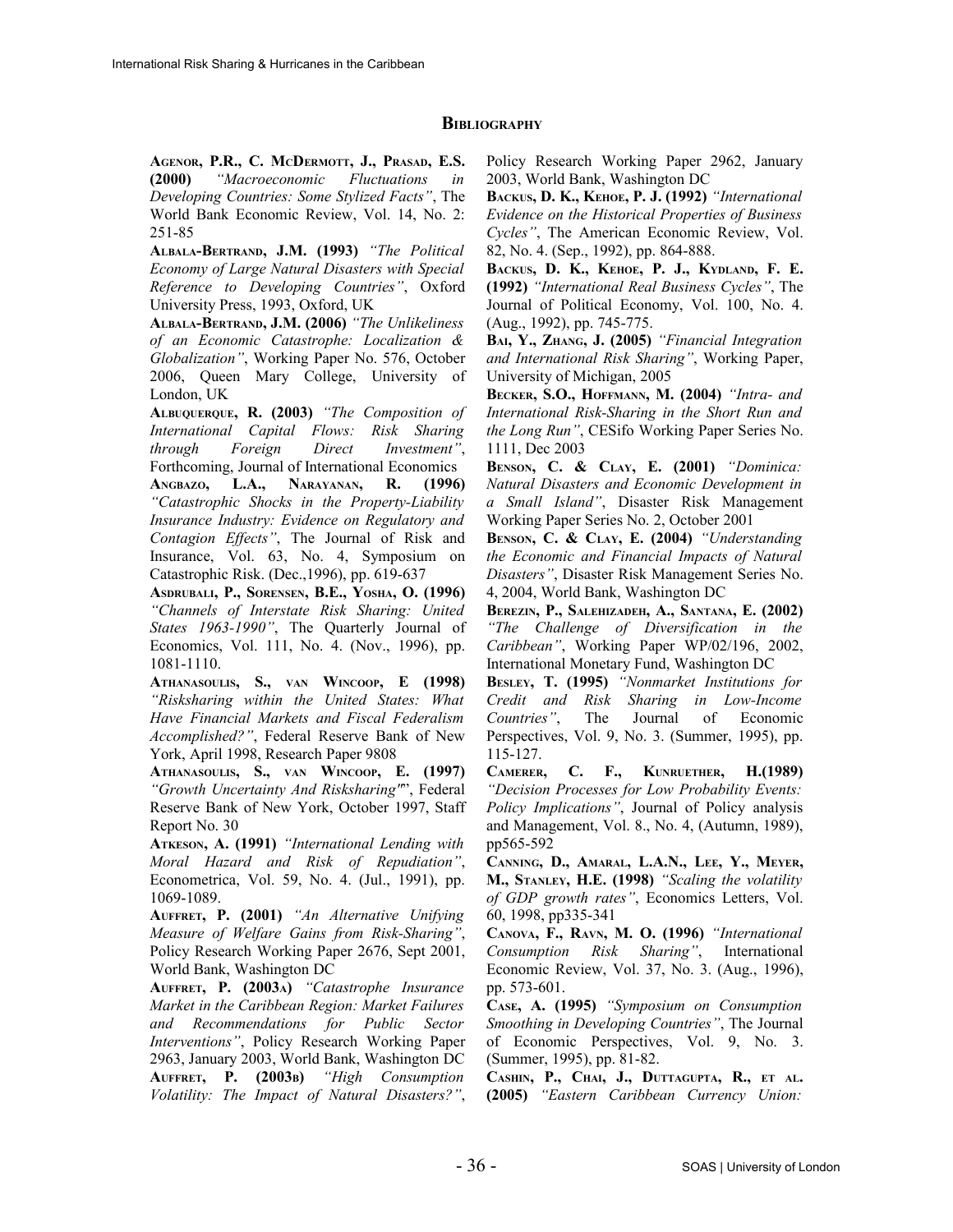*Selected Issues"*, Country Report No. 05/305, August 2005, International Monetary Fund, Washington DC

**CASTREN, O., MILLER, M., STIEGERT, R. (2003)** *"Growth Expectations, Capital Flows and International Risk Sharing"*, Working Paper 237, 2003, European Central Bank, Frankfurt

**CAVALIERE, M. (2006)** *"Why is international risksharing so low despite remarkable development of international capital markets?"*, Papers of the SSES Annual Meeting, Lugano, March 9-10, 2006

**CECCHETTI, S.G., FLORES-LAGUNES, A., KRAUSE, S. (2006)** *"Assessing the Sources of Changes in the Volatility of Real Growth"*, NBER Working Paper No. 11946, Jan 2006

**CHAMON, M. (2003)** *"Why Can't Developing Countries Borrow from Abroad in their Currency?"*, May 2003. Available at SSRN: http://ssrn.com/abstract=320001

**CHARVERIAT, C. (2000)** *"Natural Disasters in Latin America and the Caribbean: An Overview of Risk"*, Working Paper 434, October 2000, Inter-American Development Bank, Washington DC

**COAKLEY, J., FUERTES, A-M, SPAGNOLO, F. (2003)** *"The Feldstein-Horioka puzzle is not as bad as you think"*, Money Macro and Finance Research Group Conference 2003, No. 17

**COCHRANE, J.H. (1991)** *"A Simple Test of Consumption Insurance"*, The Journal of Political Economy, Vol. 99, No. 5. (Oct., 1991), pp. 957-976.

**CORSETTI, G., DEDOLA, L., LEDUC, S. (2005)** *"International Risk-Sharing and the Transmission of Productivity Shocks"*, Board of Governors of the Federal Reserve System, International Finance Discussion Papers, Number 826, February 2005

**CROWARDS, T. (2000)** *"Comparative Vulnerability to Natural Disasters in the Caribbean"*, Staff Working Paper No. 1/00, Caribbean Development Bank, Barbados

**CRUCINI, M. J. (1999)** *"On International and National Dimensions of Risk Sharing"*, The Review of Economics and Statistics, Vol. 81, No. 1. (Feb., 1999), pp. 73-84.

**CRUCINI, M.J., HESS, G.D. (1999)** *"International and Intranational risk sharing"*, Center for Economic Studies & Ifo Institute for Economic Research, Working Paper 227, Munich

**CUARESMA, J.C., HLOUSKOVA, J., OBERSTEINER, M. (2004)** *"Natural Disasters as Creative Destruction: Evidence from Developing Countries"*, Preliminary Report, (http://www.univie.ac.at/vwl/Seminars/Archiv/arc hive/pdffiles/EconomicBusiness/SS04/crespo.pdf), 2004, University of Vienna

**DE FERRANTI, D., PERRY, G. E., GILL, I. S., SERVÉN, L. (2000)** *"Securing Our Future in a Global Economy"*, June 2000, World Bank, Washington DC

**DEVEREUX, M. B., SMITH, G. W. (1994)** *"International Risk Sharing and Economic Growth"*, International Economic Review, Vol. 35, No. 3. (Aug., 1994), pp. 535-550.

**EICHENGREEN, B., KLETZER, K., MODY, A. (2005)** *"The IMF in a World of Private Capital Markets"*, Working Paper WP/05/84, 2005, International Monetary Fund, Washington DC

**EIJFFINGER, S., WAGNER, W. (2001)** *"The Feasible Gains from International Risk Sharing"*, Center for Economic Studies & Ifo Institute for Economic Research, Working Paper 472, Munich

**EMMANUEL, K.A. (2005)** *"Increasing destructiveness of tropical cyclones over the past 30 years"*", Nature, Vol. 436, August 2005, pp686-688

**FANELLI, L. (2004)** *"Consumption Risk Sharing and Adjustment Costs"*, Unpublished, http://mpra.ub.uni-muenchen.de/1641/

**FREEMAN, P. K. (2000)** *"Estimating chronic risk from natural disasters in developing countries: A case study on Honduras"*, Annual Bank Conference on Development Economics-Europe Development Thinking at the Millennium, June 26-28, 2000

**FREEMAN, P.K., KEEN, M., MANI, M. (2003)** *"Dealing with Increased Risk of Natural Disasters: Challenges and Options"*, Working Paper WP/03/197, 2003, International Monetary Fund, Washington DC

**GASSEBENR, M., KECK, A., TEH, R. (2006)** *"Shaken not Stirred: The Impact of Disasters on International Trade"*, Working Paper, No 139, , June 2006, ETH Zurich

**GHESQUIERE, F., JAMIN, L., MAHUL, O. (2006)** *"Earthquake Vulnerability Reduction Program in Colombia: A Probabilistic Cost-benefit Analysis"*, Policy Research Working Paper 3939, June 2006, World Bank, Washington DC

**GHIRONI, F., ISCAN, T.B., REBUCCI, A. (2003)** *""*Productivity Shocks and Consumption Smoothing in the International Economy", Boston College Working Paper 565, Boston College, MA, 2003

**GUIBAUD, S. (2004)** *"Are the obstacles to international risk sharing on capital markets or in the markets for goods?"*, Papers of the 9th International Conference on Theory and Methods in Macroeconomics Lyon, France, 13-14 January 2005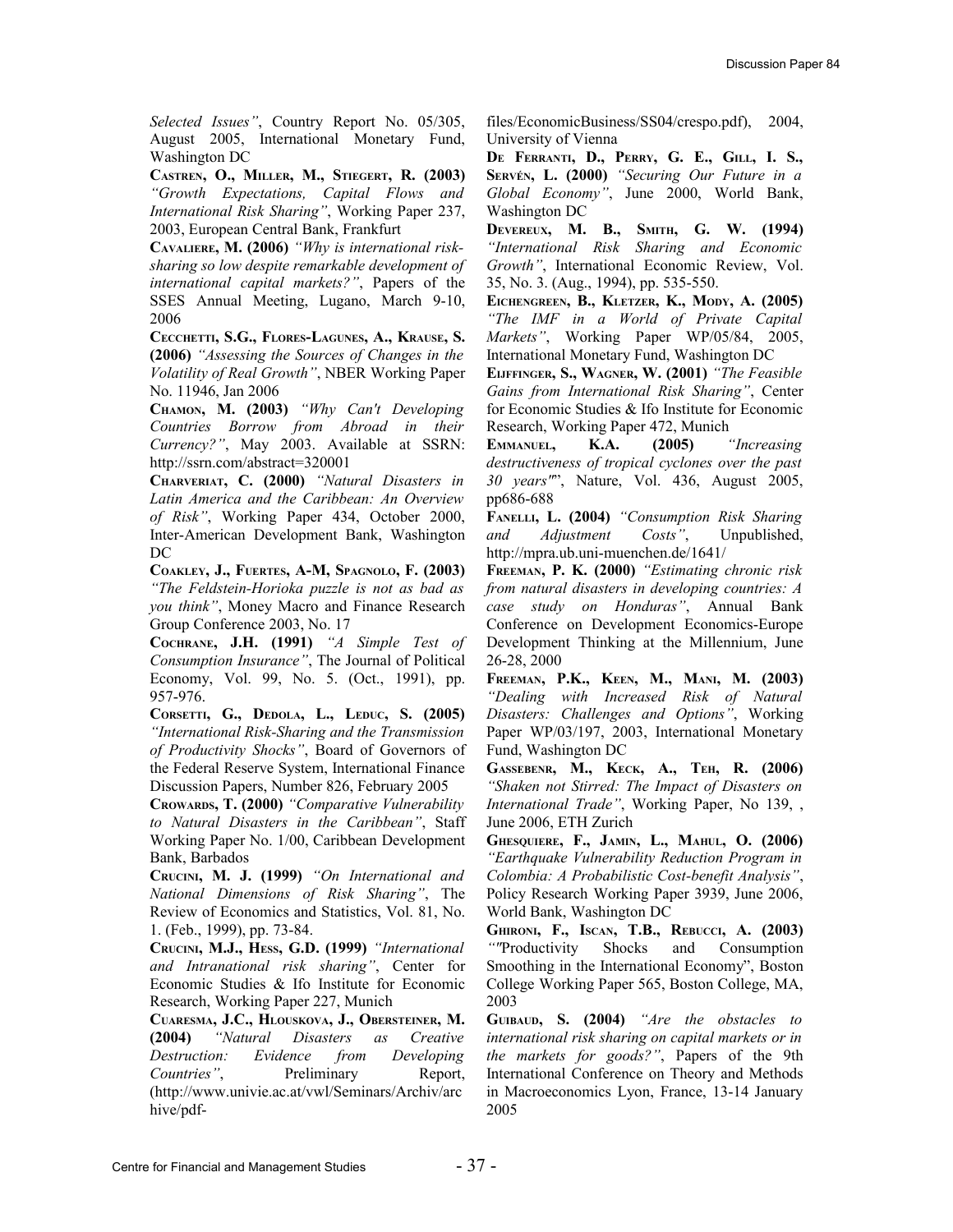**GURENKO, E., LESTER. R. (2004)** *"Rapid Onset Natural Disasters: The Role Of Financing In Effective Risk Management"*, Policy Research Working Paper 3278, April 2004, World Bank, Washington DC

**HADZI-VASKOV, M. (2006)** *"Workers' Remittances and International Risk Sharing"*, Utrecht School of Economics, Tjallling C. Koopmans Research Institute, Discussion Paper Series 06-19, 2006

**HEAD, A.C. (1995)** *"Country Size, Aggregate Fluctuations, and International Risk Sharing"*, The Canadian Journal of Economics, Vol. 28, No. 4b. (Nov.1995), pp. 1096-1119.

**HOFFMAISTER, A.W., ROLDOS, J.E., WICKHAM, P. (1997)** *"Macroeconomic Fluctuations in Sub-Saharan Africa"*, Working Paper WP/97/82, 1997, International Monetary Fund, Washington DC

**HOFFMANN, M. (2007)** *"The Lack of International Consumption Risk Sharing: Can Inflation Differentials and Trading Costs Help Explain the Puzzle?"*, Open Economies Review, Springer, forthcoming (May 2007)

**HOFMAN, D., BRUKOFF, P. (2006)** *"Insuring Public Finances Against Natural Disasters—A Survey of Options and Recent Initiatives"*, Working Paper WP/06/199, International Monetary Fund, Washington DC

**HOGARTH, R. M., KUNRUETHER, H. (1985)** *"Ambiguity and Insurance Decisions"*", The American Economic Review, Vol. 75, No. 2, Papers and Proceedings of the Ninety Seventh Annual Meeting of the American Economic Association (May 1985), pp386-390

**HOWARD, R. A., MATHESON, J., NORTH, W. (1972)** *"The Decision to Seed Hurricanes"*, Science, Vol. 176, June 1972, pp1191–1201.

**IDEA (2005)** *"System of Indicators for Disaster Risk Management: Program for Latin America and the Caribbean Main Technical Report"*, Instituto de Estudios Ambientales & Inter-American Development Bank, August 2005, Manizales, Columbia

**IKEFUJI, M., HORII, R. (2006)** *"Natural Disasters in a Two-Sector Model of Endogenous Growth"*, Discussion Paper 06-13, May 2006, Graduate School of Economics and Osaka School of International Public Policy (OSIPP)

**IMBS, J., AND MAURO, P. (2007)** *"Pooling Risk Among Countries"*, Working Paper WP/07/132, 2007, International Monetary Fund, Washington DC

**JHA, R. (2006)** *"Vulnerability and Natural Disasters in Fiji, Papua New Guinea, Vanuatu and the Kyrgyz Republic"*, Australia South Asia Research Centre, January 2006

**JUILLARD, C. (2002)** *"The International Diversification Puzzle Is Not Worse Than You* International Finance 0301004. EconWPA,

http://ideas.repec.org/p/wpa/wuwpif/0301004.html **KALEMLI-OZCAN, S., SØRENSEN, B. E., YOSHA, O. (2003)** *"Risk Sharing and Industrial Specialization: Regional and International Evidence"*, The American Economic Review, Vol. 93, No. 3. (Jun., 2003), pp. 903-918.

**KIM, E. H., SINGAL, V. (2000)** *"Stock Markets Openings: Experience of Emerging Economies"*, The Journal of Business, Vol. 73, No. 1. (Jan., 2000), pp. 25-66.

**KLEFFNER, A.E., DOHERTY, N.A. (1996)** *"Costly Risk Bearing and the Supply of Catastrophic Insurance"*, The Journal of Risk and Insurance, Vol. 63, No. 4, Symposium on Catastrophic Risk. (Dec.,1996), pp. 657-671.

**KOSE, M. A., OTROK, C., WHITEMAN, C. H. (2003)** *"International Business Cycles: World, Region, and Country-Specific Factors"*, The American Economic Review, Vol. 93, No. 4. (Nov., 2003), pp. 1216-1239.

**KOSE, M. A., PRASAD, E. S., TERRONES, M. E. (2003A)** *"How Does Globalization Affect the Synchronization of Business Cycles"*, Working Paper, WP/03/27, International Monetary Fund, Washington DC

**KOSE, M. A., PRASAD, E. S., TERRONES, M. E. (2003B)** *"Financial Integration and Macroeconomic Volatility"*, Working Paper, WP/03/50, International Monetary Fund, Washington DC

**KOSE, M. A., PRASAD, E. S., TERRONES, M. E. (2007)** *"How Does Financial Globalization Affect Risk Sharing? Patterns and Channels"*, Discussion Paper No. 2903, July 2007, IZA (Institute for the Study of Labor), Bonn

**KUNREUTHER, H., NOVEMSKY, N., KAHNEMAN, D. (2001)** *"Making Low Probabilities Useful"*, The Journal of Risk and Uncertainty, 23:2, pp103-120, 2001

**KUNRUETHER, H., MILLER, L. (1985)** *"Insurance versus Disaster Relief: An Analysis of Interactive Modeling for Disaster Policy Planning"*, Public Administration Review, Vol. 45, Special Issue: Emergency Management: A Challenge for Public Administration (Jan. 1985), pp147-154

**KYDLAND, F.E., PRESCOTT, E.C. (1982)** *"Time to Build and Aggregate Fluctuations"*, Econometrica, Vol. 50, No. 6. (Nov., 1982), pp. 1345-1370.

**LANE, M. (1999)** *"Risk Management: What should The World Bank do about it? A Personal View"*, Lane Financial LLC, January 15, 1999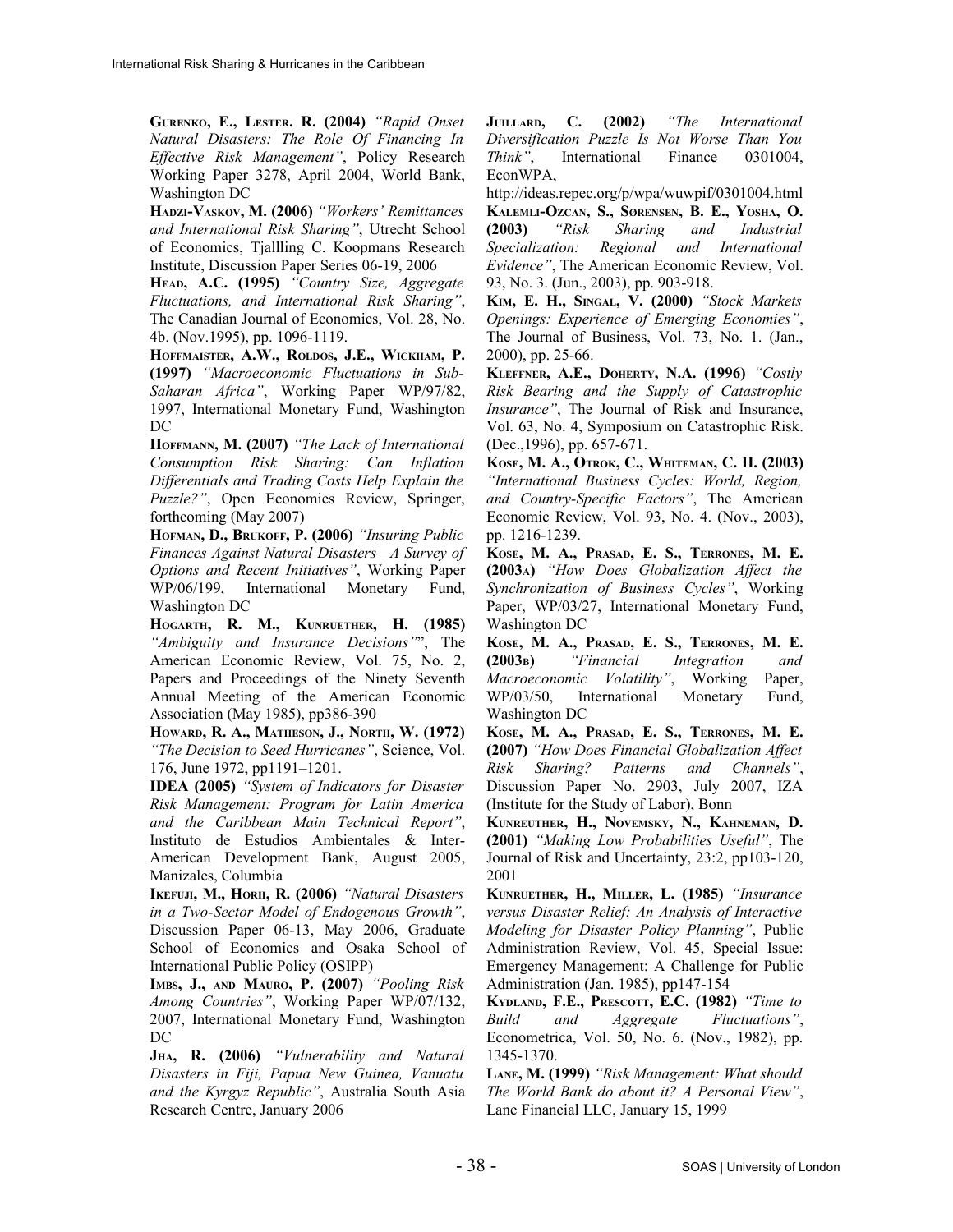**LANE, M. (2004)** *"The Viability And Likely Pricing Of "Cat Bonds"* For Developing Countries", Lane Financial LLC, February 15, 2004

**LEVCHENKO, A.A. (2005)** *"Financial Liberalization and Consumption Volatility in Developing Countries"*, Staff Papers, Vol. 52, No. 2, International Monetary Fund, Washington DC

**LEVINE, D.K., ZAME, W.R. (2002)** *"Does Market Incompleteness Matter?"*, Econometrica, Vol. 70, No. 5. (Sep., 2002), pp. 1805-1839.

**LEWIS, C.M., MURDOCK, K.C. (1996)** *"The Role of Government Contracts in Discretionary Reinsurance Markets for Natural Disasters"*, The Journal of Risk and Insurance, Vol. 63, No. 4, Symposium on Catastrophic Risk. (Dec. 1996) pp 567-597

**LEWIS, K. K. (1996)** *"What Can Explain the Apparent Lack of International Consumption Risk Sharing?"*, The Journal of Political Economy, Vol. 104, No. 2. (Apr., 1996), pp. 267-297.

**LEWIS, K. K. (1999)** *"Trying to Explain Home Bias in Equities and Consumption"*, Journal of Economic Literature, Vol. 37, No. 2. (Jun., 1999), pp. 571-608.

**LIGON, E. (1998)** *"Risk Sharing and Information in Village Economies"*, The Review of Economic Studies, Vol. 65, No. 4. (Oct., 1998), pp. 847-864. **LUCAS, R.E. JR. (1987)** *"Models of Business*

*Cycles"*, Oxford, Basil Blackwell, 1987

**MACE, B. J. (1991)** *"Full Insurance in the Presence of Aggregate Uncertainty"*, The Journal of Political Economy, Vol. 99, No. 5. (Oct., 1991), pp. 928-956.

**MAHUL, O. (2001)** *"Managing Catastrophic Risk through Insurance and Securitization"*, American Journal of Agricultural Economics, Vol. 83, No. 3. (Aug., 2001), pp. 656-661.

**MAHUL, O., GURENKO, E. (2006)** *"The Macro Financing of Natural Hazards in Developing Countries"*, Policy Research Working Paper 4075, December 2006, World Bank, Washington DC

**MCISAAC, D. A., BABBEL, D. F. (1995)** *"The World Bank Primer on Reinsurance"*, Policy Research Working Paper 1512, Sept 1995, World Bank, Washington DC

**MELITZ, J., ZUMER, F. (2000)** *"Interregional and International Risk Sharing Lessons for EMU"*, Working Paper 2000/2, European University Institute

**MENDOZA, E.G. (1991)** *"Real Business Cycles in a Small Open Economy"*, The American Economic Review, Vol. 81, No. 4. (Sep. 1991), pp. 797-818.

**MIRANDA, M., VEDENOV, D. V. (2001)** *"Innovations in Agricultural and Natural Disaster Insurance"*, American Journal of Agricultural Economics, Vol. 83, No. 3. (Aug., 2001), pp. 650-655.

**MURLIDHARAN, T.L. AND SHAH, H. (2003)** *"Economic Consequences of Catastrophes Triggered by Natural Hazards"*, Report No. 143, March 2003,

(http://blume.stanford.edu/pdffiles/Tech

%20Reports/TR143\_Murlidharan.pdf) John A. Blume Earthquake Engineering Center, Stanford University

**NORDHAUS, W.D. (2006)** *"The Economics of Hurricanes in the United States"*, Papers of the Annual Meetings of the American Economic Association, Boston, Massachusetts, January 5-8, 2006

**OBSFELT, M., ROGOFF, K.(2000)** *"The Six Major Puzzles in International Macroeconomics: Is there a common cause?"*, NBER Macroeconomics Annual 2006

**OBSTFELD M. (1994)** *"Risk-Taking, Global Diversification, and Growth"*, The American Economic Review, Vol. 84, No. 5. (Dec. 1994), pp. 1310-1329.

**OLIVEI, G. P. (2000)** *"Consumption Risk-Sharing Across G-7 Countries"*, New England Economic Review, March/April 2000, pp3-14

**PAKKO, M.R. (1994)** *"International Risk Sharing and Low Cross-Country Consumption Correlations: Are They Really Inconsistent?"*, Working Paper 1994-019B, Federal Reserve Bank Of St. Louis, 1994

**PALLAGE, S. AND ROBE, M.A. (2003)** *"On the Welfare Cost of Economic Fluctuations in Developing Countries"*, International Economic Review, Vol. 44, No. 2, May 2003

**PLOSSER C.I.(1989)** *"Understanding Real Business Cycles"*, The Journal of Economic Perspectives, Vol. 3, No. 3. (Summer, 1989), pp. 51-77.

**POLLNER, J. D. (1999)** *"Using Capital Markets to Develop Private Catastrophe Insurance"*, "Viewpoint", October 1999, World Bank, Washington DC

**POLLNER, J. D. (2001)** *"Managing Catastrophe Risks Using Alternative Financing and Pooled Insurance Structures"*, Technical Paper No. 495, 2001, World Bank, Washington DC

**RAMCHARAN, R. (2005)** *"How Big are the Benefits of Economic Diversification? Evidence from Earthquakes"*, Working Paper WP/05/48, 2005, International Monetary Fund, Washington DC

**RASMUSSEN, T. N. (2004)** *"Macroeconomic Implications of Natural Disasters in the*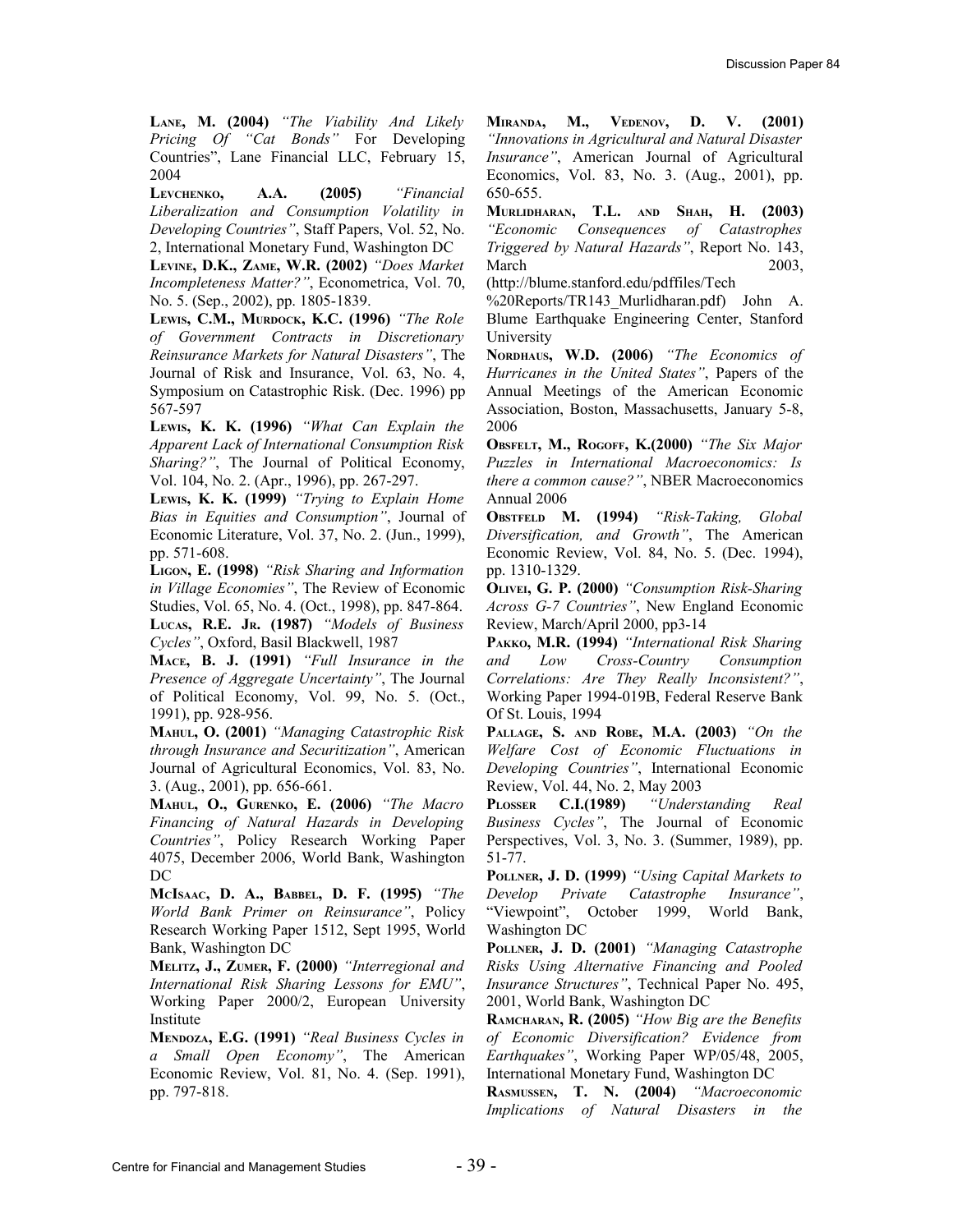*Caribbean"*, Working Paper WP/04/224, 2004, International Monetary Fund, Washington DC

**RAVALLION, M. (1997)** *"Famines and Economics"*, Journal of Economic Literature, Vol. 35, No. 3. (Sep., 1997), pp. 1205-1242.

**RAVALLION, M., CHAUDHURI, S.(1997)** *"Risk and Insurance in Village India: Comment"*, Econometrica, Vol. 65, No. 1. (Jan., 1997), pp. 171-184.

**REICHLIN, P. (2006)** *"Explaining the Correlation between Output and Volatility in a model of International Risk Sharing and Limited Commitment"*, Society for Economic Dynamics, 2006 Meeting Papers p251

**ROGOFF, K. (1999)** *"International Institutions for Reducing Global Financial Instability"*, The Journal of Economic Perspectives, Vol. 13, No. 4. (Autumn, 1999), pp. 21-42.

**ROSE, A., SPIEGEL, M.M. (2007)** *"International Financial Remoteness and Macroeconomic Volatility"*, Papers of the Conference on New Perspectives on Financial Globalization, IMF-Cornell, Washington DC, April 26-27, 2007

**SHILLER, R. J., ATHANASOULIS, S.G. (2001)** *"World Income Components: Measuring and Exploiting Risk-Sharing Opportunities"*, The American Economic Review, Vol. 91, No. 4, Sep 2001, pp1031-1054

**SILL, K. (2001)** *"The Gains from International Risk Sharing"*, The Philadelphia Federal Reserve Bank, Business Review, Q3 2001

**SKEES J. R., BARNETT, B. J. (1999)** *"Conceptual and Practical Considerations for Sharing Catastrophic/Systemic Risks"*, Review of Agricultural Economics, Vol. 21, No. 2. (Autumn - Winter, 1999), pp. 424-441.

**SKEES, J. R., VARANGIS, P., LARSON, D., SIEGEL, P. (2002)** *"Can Financial Markets be Tapped to Help Poor People Cope with Weather Risks"*, Policy Research Working Paper 2812, March 2002, World Bank, Washington DC

**SPERLING, F. & SZEKKELY (2005)** *"Disaster Risk Management in a Changing Climate"*, Discussion Paper prepared for the World Conference on Disaster Reduction on behalf of the Vulnerability and Adaptation Resource Group (VARG). Reprint with Addendum on Conference outcomes. Washington DC.

**ST. BERNARD, G. (2007)** *"Measuring Social Vulnerability in Caribbean States"*, Paper presented at the 8th SALISES Annual Conference, Crisis, Chaos and Change: Caribbean Development Challenges in the 21st Century, 26-28 March 2007, University of the West Indies, Trinidad and Tobago

**SUMMERS, R. AND HESTON, A. (1991)** *"The Penn World Table (Mark 5): An Expanded Set of International Comparisons, 1950-1988"*, The Quarterly Journal of Economics, Vol. 106, No. 2. (May, 1991), pp. 327-368.

**SUMMERS, R., HESTON, A. & ATEN, B. (2006)** *"Penn World Table Version 6.2"*, Center for International Comparisons of Production, Income and Prices at the University of Pennsylvania, September 2006.

**TOWNSEND, R. M. (1994)** *"Risk and Insurance in Village India"*, Econometrica, Vol. 62, No. 3. (May, 1994), pp. 539-591.

**TOWNSEND, R. M. (1995)** *"Consumption Insurance: An Evaluation of Risk-Bearing Systems in Low-Income Economies"*, The Journal of Economic Perspectives, Vol. 9, No. 3. (Summer, 1995), pp. 83-102.

**UDRY, C. (1997)** *"Recent Advances in Empirical Microeconomic Research in Poor Countries: An Annotated Bibliography"*, The Journal of Economic Education, Vol. 28, No. 1. (Winter, 1997), pp. 58-75.

**UNITED NATIONS (1999)** *"Vulnerability and Poverty in a Global Economy: Report of the Committee for Development Policy on the first Session (26-30 April 1999)"*, United Nations Publications, Sales No. E.99.II.A.5, United Nations, 1999, New York

**UNITED NATIONS (2004)** *"Reducing Disaster Risk: A Challenge for Development, A Global Report"*, United Nations Development Programme, Bureau for Crisis Prevention and Recovery, 2004, New York

**UNITED NATIONS (2005)** *"Hyogo Framework for Action 2005-2015: Building the Resilience of Nations and Communities to Disasters"*, Extract from the final report of the World Conference on Disaster Reduction, 18-22 January 2005, Kobe, Hyogo, Japan

**VAN WINCOOP, E. (1994)** *"Welfare Gains from International Risk Sharing"*, Journal of Monetary Economics, Vol. 34, (1994), pp. 175-200

**VAN WINCOOP, E. (1996)** *"A Multi-Country Real Business Cycle Model with Heterogeneous Agents"*, The Scandinavian Journal of Economics, Vol. 98, No. 2. (Jun. 1996), pp. 233-251.

**VAN WINCOOP, E. (1998)** *"How Big Are Potential Welfare Gains from International Sharing?"*, Federal Reserve Bank of New York, Staff Reports Number 37, January 1998

**VATSA, K. S., ET AL (2003)** *"Ex-ante and Ex-post Financial Considerations for Local Government Risk Management Capacity"*, Inter-American Development Bank, February 2003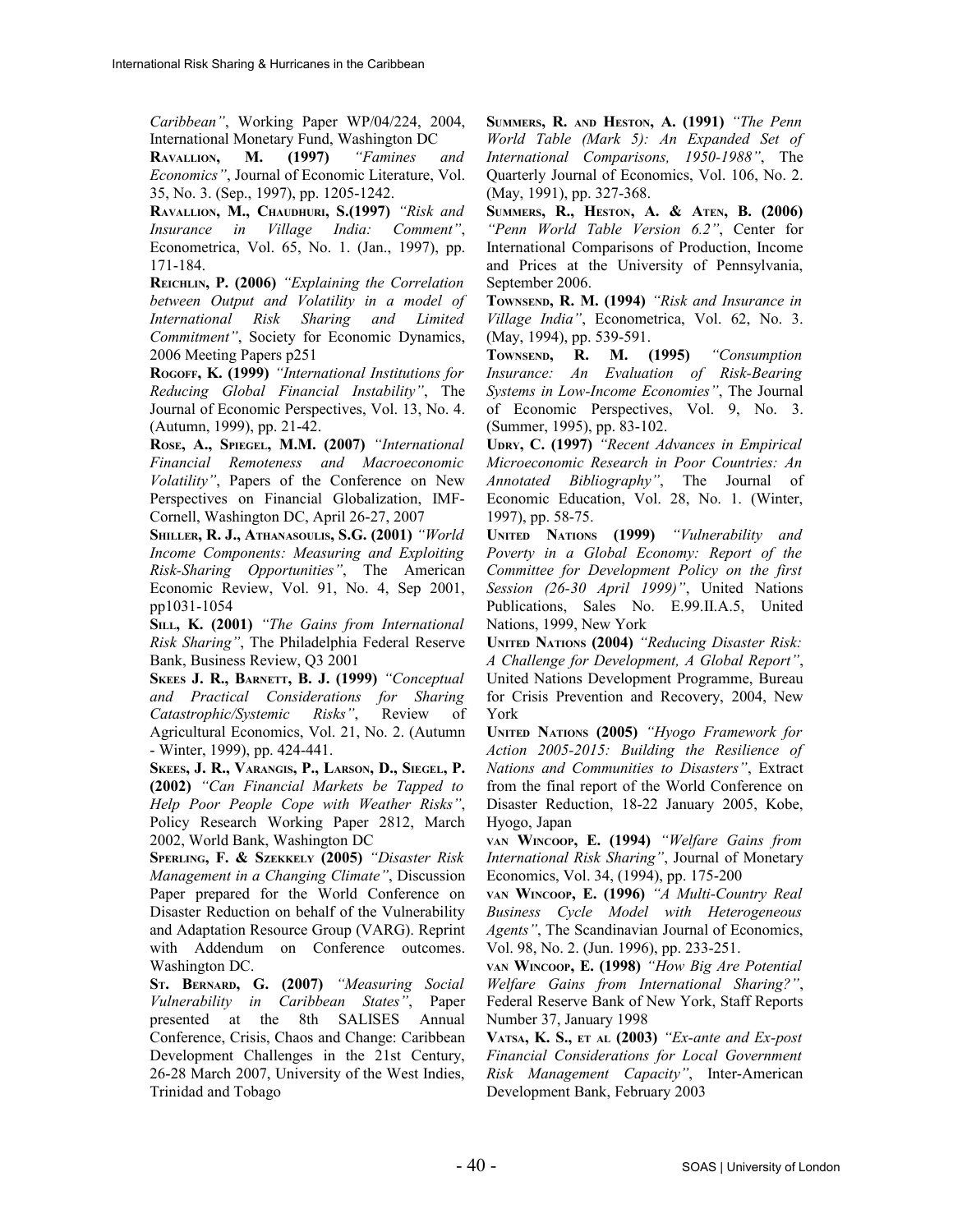**VON FURSTENBERG, G.M. (2004)** *"Consumption Smoothing Across States and Time: International Insurance vs. Foreign Loans"*, Discussion Papers Series 1: No 13/2004, Deutsche Bundesbank, Frankfurt, 2004

**VON HAGEN, J. (1998)** *"Fiscal Policy And Intranational Risk-Sharing"*, Working Paper B13, 1998, Zentrumfür Europäische Integrationsforschung

**WITTER, M., BRIGUGLIIO, L., BHUGLAH, A. (2002)** *"Measuring and Managing the Economic Vulnerability of Small Island Developing States"*, United Nations Development Programme, 2002, New York

**WORLD BANK (1998)** *"Disaster Assistance"*, "Precis", Operations Evaluation Department No. 174, Autumn 1998, World Bank, Washington DC **WORLD BANK (1999)** *"Managing Disaster Risk in Mexico: Market Incentives for Mitigation Investment"*, Disaster Risk Management Series, Kreimer, A., Arnold, M., et al., June 1999, World Bank, Washington DC

**WORLD BANK (2000)** *"Small States: Meeting Challenges in the Global Economy"*, Report of the Commonwealth Secretariat/ World Bank Joint Task Force on Small States, April 2000, World Bank, Washington DC

**WORLD BANK (2000B)** *"Commodity Risk Management In Developing Countries: A Proposed Market-Based Approach And Its Relevance For Small States"*, Prepared for the Global Conference on the Development Agenda for Small States, Word Bank London, February 17-18, 2000

**WORLD BANK (2000C)** *"Managing Disaster Risk in Emerging Economies"*, Disaster Risk Management Series No. 2, ed. Kreimer, A., Arnold, M., June 2000, World Bank, Washington DC

**WORLD BANK (2002)** *"Macroeconomic Volatility, Household Vulnerability, and Institutional and* *Policy Responses"*, Caribbean Country Management Unit, Poverty Reduction and Economic Management Unit Report No. 24165- LAC, June 2002, World Bank, Washington DC

**WORLD BANK (2002B)** *"Catastrophes and Development: Integrating Natural Catastrophes into Development Planning"*, Disaster Risk Management Working Paper Series No. 4, ed. Freeman, P. K., Martin, L. A, et al, June 2002

**WORLD BANK (2004)** *"Report On The International Workshop On Economic Vulnerability And Resilience Of Small States"*, Given at the University of Malta Gozo Centre Mgarr Road, Xewkija, Island of Gozo, Malta on 1, 2 and 3 March 2004, World Bank, Washington DC

**WORLD BANK (2005)** *"The Economics of Disaster Mitigation in the Caribbean"*, Inter American Development Bank, International Monetary Fund, Organization of American States, 2005, World Bank, Washington DC

**WORLD BANK (2006)** *"Initial Results of Preparation Work: Caribbean Catastrophic Risk Insurance Facility"*, Background Document, Sept 2006, World Bank, Washington DC

**WORLD BANK (2006B)** *"Hazards of Nature, Risks to Development: An IEG Evaluation of World Bank Assistance for Natural Disasters"*, Independent Evaluation Group, January 2006, World Bank, Washington DC

**WORTHINGTON, A. AND VALADKHANI, A. (2003)** *"Measuring the impact of natural disasters on capital markets: An empirical application using intervention analysis"*, School of Economics and Finance, Queensland University of Technology, Working Paper, 2003

**ZARNOWITZ V. (1985)** *"Recent Work on Business Cycles in Historical Perspective: A Review of Theories and Evidence"*, Journal of Economic Literature, Vol. 23, No. 2. (Jun., 1985), pp. 523-580.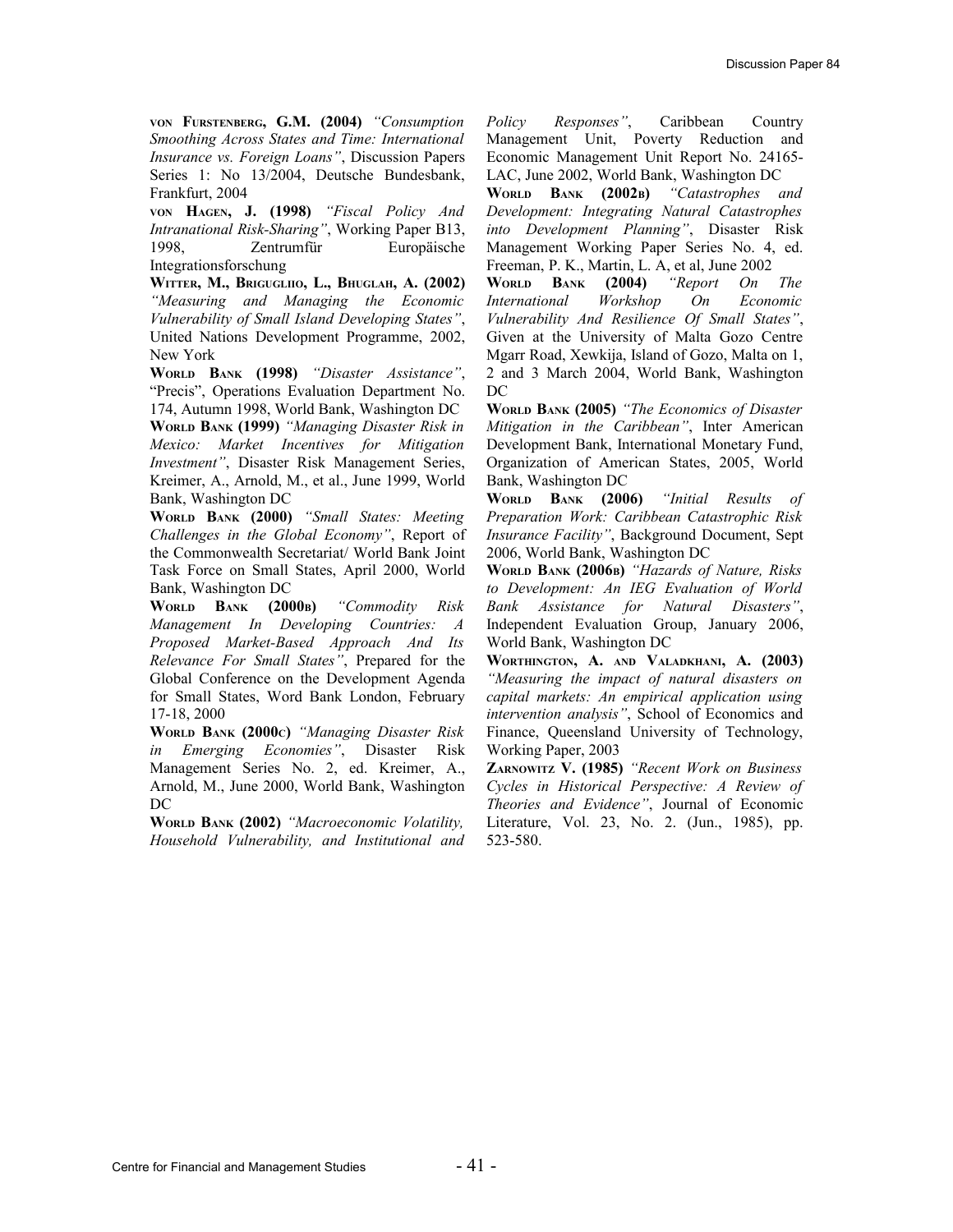## <span id="page-41-1"></span>**APPENDIX 1: TABLES**

| <b>Scheme Name</b>                             | Abbrev.      | Country                   |
|------------------------------------------------|--------------|---------------------------|
| California Earthquake Authority                | <b>CEA</b>   | <b>United States</b>      |
| National Flood Insurance Program               | <b>NFIP</b>  | <b>United States</b>      |
| Florida Hurricane Catastrophe Fund             | <b>FHCF</b>  | <b>United States</b>      |
| Hawaii Hurricane Relief Fund                   | <b>HHRF</b>  | <b>United States</b>      |
| Disaster Financial Assistance programme        | DFA          | Canada                    |
| New Zealand Earthquake Comission               | NZEQ         | New Zealand               |
| Caisse Centrale de Reassurance                 | <b>CCR</b>   | France                    |
| Japan Earthquake Reinsurance Company           | JER          | Japan                     |
| Norsk Naturskadepool                           | <b>NNP</b>   | Norway                    |
| Turkish Catastrophe Insurance Pool             | <b>TCIP</b>  | Turkey                    |
| Indonesia Catastrophe Insurance Pool           | <b>ICIP</b>  | Indonesia                 |
| Taiwan Residential Earthquake Insurance Pool   | <b>TREIP</b> | Taiwan                    |
| Natural Disasters Fund                         | Fonden       | Mexico                    |
| Caribbean Catastrophic Risk Insurance Facility | <b>CCRIF</b> | Caribbean (International) |

#### <span id="page-41-0"></span>**Table 12: Natural catastrophe pooling schemes**

|                    | <b>Average Growth Rate</b> | <b>Standard Deviation</b> | <b>Correlation with Average</b> |
|--------------------|----------------------------|---------------------------|---------------------------------|
| Country            | $(\%)$                     | of Growth $(\% )$         | Growth Rate (%)                 |
| Antigua            | 3.7%                       | 10.5%                     | 35.5%                           |
| <b>Bahamas</b>     | 1.3%                       | 8.3%                      | 60.8%                           |
| Bermuda            | 1.5%                       | 3.4%                      | 14.1%                           |
| <b>Barbados</b>    | 0.7%                       | 5.9%                      | 52.0%                           |
| Cuba               | 2.1%                       | 9.6%                      | 27.1%                           |
| Dominica           | $1.7\%$                    | 6.4%                      | 53.7%                           |
| Dominican Republic | 2.6%                       | 4.8%                      | $-7.1\%$                        |
| Grenada            | 2.3%                       | 6.7%                      | $2.1\%$                         |
| Haiti              | 1.3%                       | 7.1%                      | 25.2%                           |
| Jamaica            | $1.0\%$                    | $5.3\%$                   | $-2.5%$                         |
| St. Kitts & Nevis  | 4.4%                       | 8.7%                      | 44.8%                           |
| St. Lucia          | 2.3%                       | $5.7\%$                   | 32.8%                           |
| Puerto Rico        | 2.3%                       | 2.3%                      | 7.2%                            |
| Trinidad & Tobago  | 2.2%                       | $7.7\%$                   | 23.1%                           |
| St. Vincent        | $3.1\%$                    | 8.5%                      | 48.3%                           |
| Average            | $2.2\%$                    | $6.7\%$                   | 27.8%                           |

#### <span id="page-41-4"></span>**Table 13: Descriptive statistics for Caribbean data sample**

<span id="page-41-3"></span><span id="page-41-2"></span>*Source: Author's calculations using PWT data.*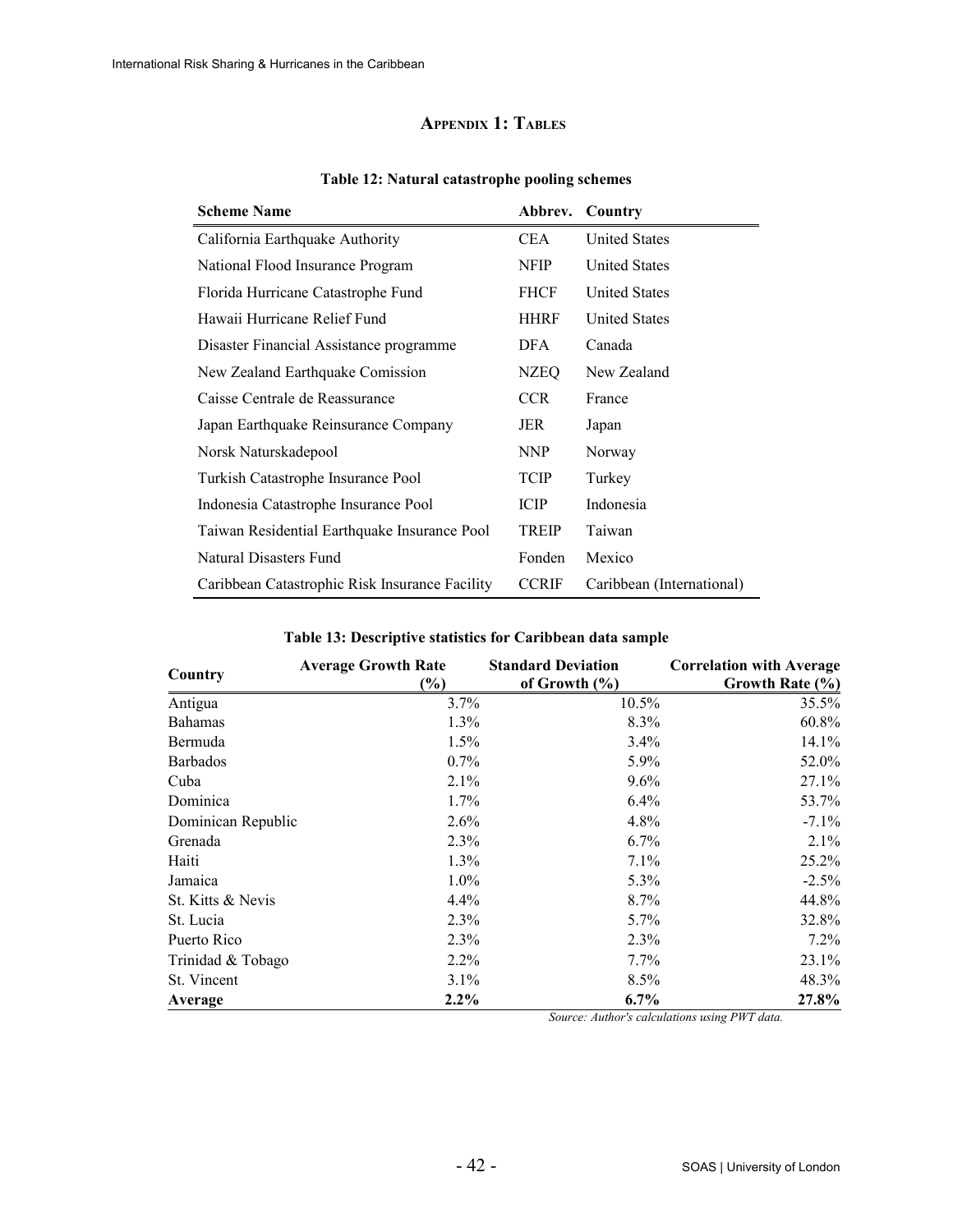| Country       | <b>Average Growth</b> | <b>Standard Deviation</b> | <b>Correlation with Average</b> |
|---------------|-----------------------|---------------------------|---------------------------------|
|               | Rate $(\% )$          | of Growth $(\% )$         | Growth Rate (%)                 |
| Canada        | $1.8\%$               | $1.8\%$                   | 67.8%                           |
| France        | $2.0\%$               | $1.2\%$                   | 76.0%                           |
| Great Britain | 2.3%                  | $1.9\%$                   | 76.3%                           |
| Germany       | 2.3%                  | $1.4\%$                   | 70.3%                           |
| Italy         | $2.4\%$               | $1.7\%$                   | 59.3%                           |
| Japan         | $2.7\%$               | $1.9\%$                   | 68.5%                           |
| <b>USA</b>    | 2.1%                  | $1.6\%$                   | 62.7%                           |
| Average       | $2.2\%$               | $1.6\%$                   | 68.7%                           |

## <span id="page-42-1"></span>**Table 14: Descriptive statistics for G7 data sample**

<span id="page-42-0"></span>*Source: Author's calculations using PWT data.*

| Abbreviation | <b>Full name</b>               |
|--------------|--------------------------------|
| ATG          | Antigua                        |
| <b>BHS</b>   | <b>Bahamas</b>                 |
| <b>BRB</b>   | <b>Barbados</b>                |
| CAY          | Cayman                         |
| <b>CUB</b>   | Cuba                           |
| <b>DMA</b>   | Dominica                       |
| DOM          | Dominican Republic             |
| JAM          | Jamaica                        |
| <b>MSR</b>   | Montserrat                     |
| <b>PRI</b>   | Puerto Rico                    |
| <b>KNA</b>   | <b>St. Kitts and Nevis</b>     |
| LCA          | St. Lucia                      |
| <b>VCT</b>   | St. Vincent and the Grenadines |
| <b>TTO</b>   | Trinidad and Tobago            |

#### **Table 15: Island name abbreviations**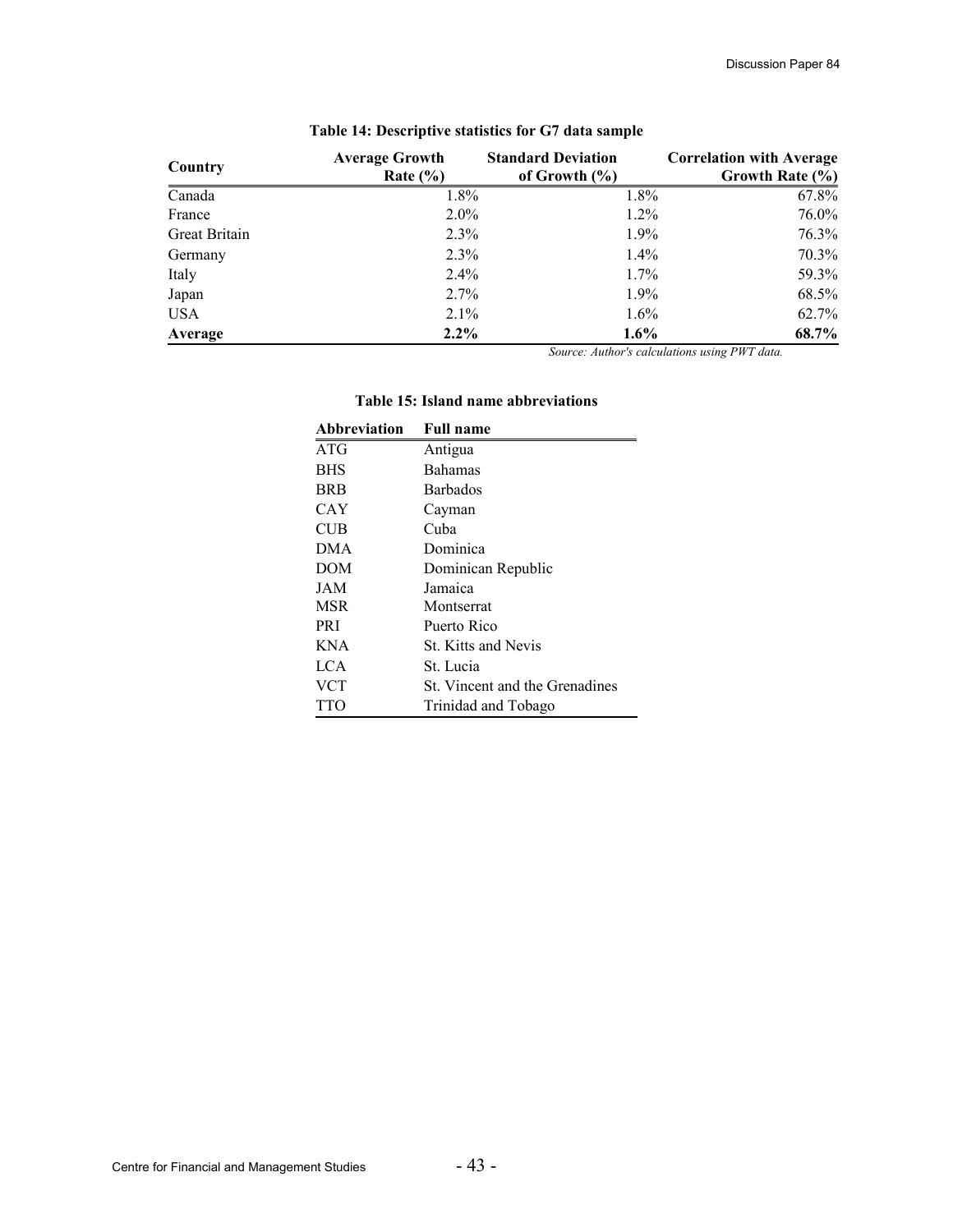## **APPENDIX 2: SENSITIVITY TESTS FOR THE EW RESULTS**

|                    |          |      | Discount Rate |                                              |      |                                                   |                                                                                                                       | Risk Aversion Parameter |          |                                                             |       |                                                             |                                                                                               | Time Period              |                                          |                 |                   |  |
|--------------------|----------|------|---------------|----------------------------------------------|------|---------------------------------------------------|-----------------------------------------------------------------------------------------------------------------------|-------------------------|----------|-------------------------------------------------------------|-------|-------------------------------------------------------------|-----------------------------------------------------------------------------------------------|--------------------------|------------------------------------------|-----------------|-------------------|--|
| δ                  | 0.80     | 0.85 | 0.90          | 0.95                                         | 1.00 | 1.05                                              | 0.95                                                                                                                  | 0.95                    | 0.95     | 0.95                                                        | 0.95  | 0.95                                                        | 0.95                                                                                          | 0.95                     | 0.95                                     | 0.95            | 0.95              |  |
|                    | 3        | 3    | 3             | 3                                            | 3    | 3                                                 | 2                                                                                                                     | 2.5                     | 3        | 3.5                                                         | 4     | 4.5                                                         | 3                                                                                             | 3                        | 3                                        | 3               | 3                 |  |
| Period Start       | 1970     | 1970 | 1970          | 1970                                         | 1970 | 1970                                              | 1970                                                                                                                  | 1970                    | 1970     | 1970                                                        | 1970  | 1970                                                        | 1970                                                                                          | 1975                     | 1980                                     | 1985            | 1990              |  |
| Period End         | 2000     | 2000 | 2000          | 2000                                         | 2000 | 2000                                              | 2000                                                                                                                  | 2000                    | 2000     | 2000                                                        | 2000  | 2000                                                        | 1980                                                                                          | 1985                     | 1990                                     | 1995            | 2000              |  |
|                    |          |      | $\sigma$      |                                              |      |                                                   |                                                                                                                       |                         | g        |                                                             |       |                                                             |                                                                                               |                          | $\sigma$                                 |                 |                   |  |
| Antigua            |          |      |               |                                              |      |                                                   |                                                                                                                       |                         |          |                                                             |       |                                                             | 1.32% 3.47% 7.85% 14.24% 19.70% 20.64% 10.69% 12.62% 14.24% 15.59% 16.69% 17.58% -0.12% 2.83% |                          | 7.47%                                    |                 | $4.68\%$ 0.75%    |  |
| <b>Bahamas</b>     |          |      |               |                                              |      |                                                   | 2.30% 2.04% 1.36% 0.27% -0.83% -1.38% -0.03% 0.10% 0.27% 0.49% 0.77%                                                  |                         |          |                                                             |       | 1.08%                                                       |                                                                                               |                          | $3.17\%$ 4.67% -0.02% 0.52% 0.19%        |                 |                   |  |
| Bermuda            |          |      |               |                                              |      |                                                   | $0.74\%$ $0.62\%$ $0.13\%$ $-0.73\%$ $-1.57\%$ $-1.88\%$ $-0.59\%$ $-0.67\%$ $-0.73\%$ $-0.77\%$ $-0.79\%$ $-0.79\%$  |                         |          |                                                             |       |                                                             |                                                                                               |                          | $1.08\% -0.65\% -0.39\% -0.17\% -0.17\%$ |                 |                   |  |
| <b>Barbados</b>    |          |      |               |                                              |      | $-0.59\% -1.13\% -1.95\% -2.84\% -3.29\% -2.97\%$ |                                                                                                                       |                         |          |                                                             |       | $-1.98\%$ $-2.42\%$ $-2.84\%$ $-3.24\%$ $-3.61\%$ $-3.96\%$ | $-0.19\% - 0.64\% - 0.15\%$                                                                   |                          |                                          | $0.00\%$ -0.16% |                   |  |
| Cuba               |          |      |               |                                              |      | 5.12\% 8.05\% 11.14\% 12.51\% 10.71\% 6.96\%      |                                                                                                                       |                         |          |                                                             |       | 8.64\% 10.65\% 12.51\% 14.22\% 15.77\% 17.15\%              | $2.14\%$                                                                                      | 5.86%                    | 743%                                     |                 | $3.05\%$ 1.26%    |  |
| Dominica           | $0.74\%$ |      |               | $1.07\%$ 2.06% 3.95% 5.98% 6.77%             |      |                                                   |                                                                                                                       |                         |          | 2.85% 3.43% 3.95% 4.42% 4.84%                               |       | 5 2 3 %                                                     | $0.80\%$                                                                                      | $1.06\%$                 | $4.04\%$                                 |                 | $45\%$ 0.90%      |  |
| Dominican Republic | 1.56%    |      |               | 1.72\% 1.83\% 1.92\% 2.08\% 2.30\%           |      |                                                   | $1.30\%$                                                                                                              |                         |          |                                                             |       | $1.61\%$ 1.92% 2.22% 2.52% 2.82%                            | $0.97\%$                                                                                      |                          | $0.25\%$ -0.55%                          | $0.25\%$ 2.45%  |                   |  |
| Grenada            |          |      |               |                                              |      | $-0.13\% -0.23\% -0.27\% -0.08\% -0.44\% -1.08\%$ |                                                                                                                       |                         |          |                                                             |       | $0.00\%$ -0.03% -0.08% -0.13% -0.19% -0.26%                 | $-0.13\% -0.28\% -0.51\% -0.57\% -0.94\%$                                                     |                          |                                          |                 |                   |  |
| Haiti              |          |      |               |                                              |      |                                                   | $0.61\%$ $0.21\%$ $-0.76\%$ $-2.03\%$ $-2.81\%$ $-2.67\%$ $-1.41\%$ $-1.73\%$ $-2.03\%$ $-2.31\%$ $-2.57\%$ $-2.82\%$ |                         |          |                                                             |       |                                                             |                                                                                               | $1.60\% -0.01\%$         | $0.46\%$                                 |                 | $0.81\% - 0.25\%$ |  |
| Jamaica            |          |      |               |                                              |      |                                                   | $-0.19\% -0.74\% -1.71\% -2.83\% -3.38\% -3.02\% -1.99\% -2.42\% -2.83\% -3.21\% -3.56\% -3.88\%$                     |                         |          |                                                             |       |                                                             |                                                                                               | $0.21\% -0.54\% -0.24\%$ |                                          |                 | $117\% - 049\%$   |  |
| St. Kitts & Nevis  |          |      |               |                                              |      |                                                   | 2.92% 5.49% 10.24% 16.96% 22.80% 24.28% 12.64% 14.97% 16.96% 18.66% 20.11% 21.34%                                     |                         |          |                                                             |       |                                                             | $0.63\%$                                                                                      | 2.40 <sup>o</sup> %      | 2.58%                                    |                 | 3.62% 4.77%       |  |
| St. Lucia          |          |      |               |                                              |      | 1.46% 2.83% 5.29% 8.32%10.06% 9.16%               | $6.04\%$                                                                                                              |                         |          | 7.25% 8.32% 9.24% 10.04% 10.72%                             |       |                                                             | $0.13\%$                                                                                      | $0.82\%$                 | $6.03\%$                                 |                 | $1.72\% - 0.45\%$ |  |
| Puerto Rico        | $0.71\%$ |      |               | $21\%$ 2 30\% 4 04\% 5 70\% 6 27\%           |      |                                                   | 2.98%                                                                                                                 | 3.54%                   | $4.04\%$ | 4.47%                                                       | 4.84% | 5 1 6 %                                                     |                                                                                               | $0.55\%$ -0.47%          | 1.80%                                    |                 | $67\%$ 0.76%      |  |
| Trinidad & Tobago  | $1.41\%$ |      |               |                                              |      | $.03\%$ 0.11% -1.04% -1.62% -1.15%                |                                                                                                                       |                         |          | $-0.73\%$ $-0.89\%$ $-1.04\%$ $-1.19\%$ $-1.32\%$ $-1.44\%$ |       |                                                             | 2.18%                                                                                         | $0.29\%$                 | $3.64\%$                                 | $0.25\%$        | $1.63\%$          |  |
| St. Vincent        |          |      |               | 2.33\% 4.12\% 7.66\% 12.70\% 16.79\% 17.18\% |      |                                                   |                                                                                                                       |                         |          | 9.31% 11.12% 12.70% 14.07% 15.25% 16.26%                    |       |                                                             | $0.83\%$                                                                                      | 3.67 <sup>%</sup>        | 3.83%                                    |                 | 4.81\% 0.78\%     |  |
| Weighted avg(g)    |          |      |               |                                              |      | $1.14\%$ 1.43% 1.92% 2.73% 3.66% 4.10%            |                                                                                                                       |                         |          |                                                             |       |                                                             | 1.98% 2.38% 2.73% 3.05% 3.33% 3.58% 1.13% 0.97% 1.69% 1.25% 0.75%                             |                          |                                          |                 |                   |  |

#### <span id="page-43-1"></span><span id="page-43-0"></span>**Table 16: Sensitivity of the EW welfare gain results (***g***)**

*Source: Author's calculations using PWT data.*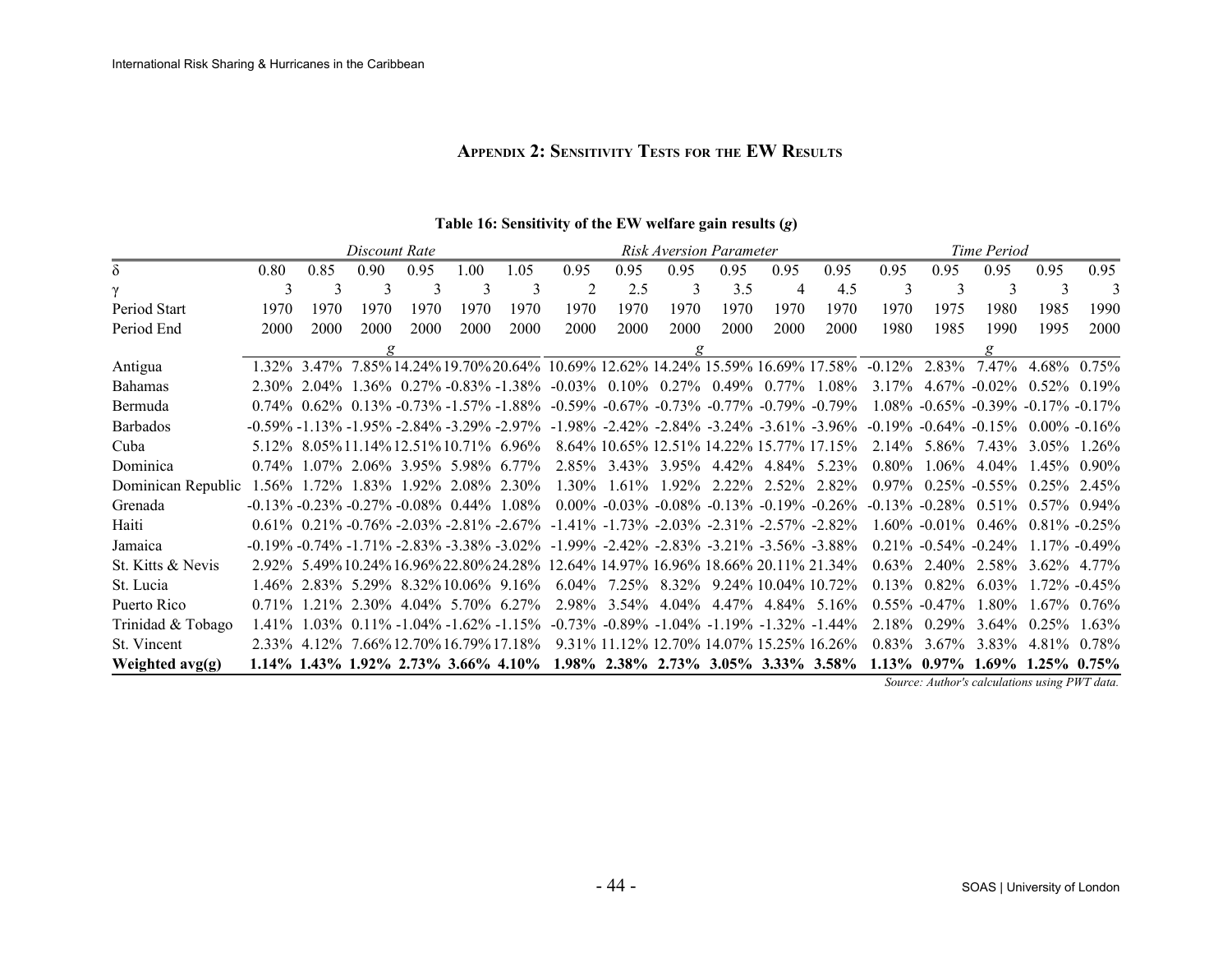|                    |      |                                           | Discount Rate |      |      |      | Risk Aversion Parameter                                                                                             |                   |                |          |          |                                                                   |       | Time Period                |          |                                                               |                |
|--------------------|------|-------------------------------------------|---------------|------|------|------|---------------------------------------------------------------------------------------------------------------------|-------------------|----------------|----------|----------|-------------------------------------------------------------------|-------|----------------------------|----------|---------------------------------------------------------------|----------------|
| $\delta$           | 0.80 | 0.85                                      | 0.90          | 0.95 | 1.00 | 1.05 | 0.95                                                                                                                | 0.95              | 0.95           | 0.95     | 0.95     | 0.95                                                              | 0.95  | 0.95                       | 0.95     | 0.95                                                          | 0.95           |
| $\mathcal{V}$      | 3    | 3                                         | 3             | 3    |      | 3    |                                                                                                                     | 2.5               | 3              | 3.5      | 4        | 4.5                                                               | 3     | 3                          | 3        | 3                                                             |                |
| Period Start       | 1970 | 1970                                      | 1970          | 1970 | 1970 | 1970 | 1970                                                                                                                | 1970              | 1970           | 1970     | 1970     | 1970                                                              | 1970  | 1975                       | 1980     | 1985                                                          | 1990           |
| Period End         | 2000 | 2000                                      | 2000          | 2000 | 2000 | 2000 | 2000                                                                                                                | 2000              | 2000           | 2000     | 2000     | 2000                                                              | 1980  | 1985                       | 1990     | 1995                                                          | 2000           |
|                    |      |                                           | $\alpha$      |      |      |      |                                                                                                                     |                   | $\alpha$       |          |          |                                                                   |       |                            | $\alpha$ |                                                               |                |
| Antigua            |      | 4.89% 4.98% 5.22% 5.66% 6.24% 6.78%       |               |      |      |      |                                                                                                                     |                   |                |          |          | 5.66% 5.66% 5.66% 5.66% 5.66% 5.66% 4.67% 4.66% 5.50% 6.79% 7.75% |       |                            |          |                                                               |                |
| <b>Bahamas</b>     |      |                                           |               |      |      |      | 14.62% 14.28% 13.89% 13.41% 12.85% 12.28% 13.41% 13.41% 13.41% 13.41% 13.41% 14.00% 13.18% 14.14% 13.19% 11.48%     |                   |                |          |          |                                                                   |       |                            |          |                                                               |                |
| Bermuda            |      |                                           |               |      |      |      | 22.36%22.49%22.48%22.27%21.86%21.40%_22.27%_22.27%_22.27%_22.27%_22.27%_22.27%_22.95%_23.71%_22.72%_21.57%_20.51%   |                   |                |          |          |                                                                   |       |                            |          |                                                               |                |
| <b>Barbados</b>    |      |                                           |               |      |      |      | 11.33% 11.15% 10.86% 10.47% 10.05% 9.68% 10.47% 10.47% 10.47% 10.47% 10.47% 10.47% 11.34% 10.66% 10.27% 9.75% 9.10% |                   |                |          |          |                                                                   |       |                            |          |                                                               |                |
| Cuba               |      | 3.00% 3.16% 3.36% 3.55% 3.65% 3.65%       |               |      |      |      |                                                                                                                     |                   |                |          |          | 3.55% 3.55% 3.55% 3.55% 3.55% 3.55% 2.97% 3.62% 4.35%             |       |                            |          | 4.42% 3.53%                                                   |                |
| Dominica           |      | 4.02\% 3.96\% 3.94\% 3.99\% 4.11\% 4.25\% |               |      |      |      |                                                                                                                     |                   |                |          |          | 3.99% 3.99% 3.99% 3.99% 3.99% 3.99%                               |       | 3.80\% 3.51\% 3.75\%       |          | $4.20\%$ 4.53%                                                |                |
| Dominican Republic |      | 3.01\% 3.06\% 3.10\% 3.14\% 3.19\% 3.23\% |               |      |      |      |                                                                                                                     |                   |                |          |          | $3.14\%$ $3.14\%$ $3.14\%$ $3.14\%$ $3.14\%$ $3.14\%$ $3.14\%$    |       | $3.06\%$ $3.26\%$ $3.17\%$ |          | 3.03% 3.21%                                                   |                |
| Grenada            |      | 2.99% 2.99% 2.98% 2.98% 2.98% 3.00%       |               |      |      |      |                                                                                                                     | 2.98% 2.98% 2.98% |                |          |          | 2.98% 2.98% 2.98%                                                 |       | $3.01\%$ 3.00%             | 2.87%    | 2.90% 3.02%                                                   |                |
| Haiti              |      | 1 79\% 1 78\% 1 73\% 1 64\% 1 52\% 1 40\% |               |      |      |      | $1.64\%$                                                                                                            | $1.64\%$          | $1.64\%$       | $1.64\%$ | $1.64\%$ | $1.64\%$                                                          | 1.86% | $1.92\%$                   | 170%     | 1 38%                                                         | $1.20\%$       |
| Jamaica            |      | 4.17% 4.00% 3.75% 3.47% 3.21% 3.02%       |               |      |      |      |                                                                                                                     | 3.47% 3.47% 3.47% |                |          |          | 3.47% 3.47% 3.47%                                                 |       | $4.14\%$ 3.42\%            |          | 2.88% 2.88% 2.91%                                             |                |
| St. Kitts & Nevis  |      | 4.10% 4.28% 4.59% 5.09% 5.71% 6.31%       |               |      |      |      |                                                                                                                     | 5.09% 5.09% 5.09% |                |          |          | $5.09\%$ 5.09% 5.09%                                              |       | $4.05\%$ 4.46% 4.95%       |          | 5.85% 7.15%                                                   |                |
| St. Lucia          |      | 3.12\% 3.19\% 3.31\% 3.50\% 3.70\% 3.86\% |               |      |      |      | $3.50\%$                                                                                                            |                   | $3.50\%$ 3.50% | 3.50%    |          | $3.50\%$ 3.50%                                                    |       | $3.08\%$ $3.13\%$ $3.54\%$ |          | 4.15% 4.21%                                                   |                |
| Puerto Rico        |      | 8.78% 8.87% 9.04% 9.33% 9.70% 10.08%      |               |      |      |      | $9.33\%$                                                                                                            |                   | 9.33% 9.33%    | 9.33%    |          | 9.33% 9.33%                                                       |       | $8.89\%$ $8.84\%$          | 891%     |                                                               | 9.87% 10.73%   |
| Trinidad & Tobago  |      | 9.18% 9.14% 8.92% 8.49% 7.96% 7.50%       |               |      |      |      | 8.49%                                                                                                               | 8.49%             | 8.49%          | 8.49%    |          | 8.49% 8.49%                                                       |       | $9.64\%$ 10.03%            | 8.30%    |                                                               | $6.53\%$ 6.66% |
| St. Vincent        |      | 2.63% 2.68% 2.80% 3.02% 3.29% 3.54%       |               |      |      |      | $3.02\%$                                                                                                            | $3.02\%$          | $3.02\%$       | $3.02\%$ | $3.02\%$ | $3.02\%$                                                          |       | $2.53\%$ 2.59%             | 2.94%    | 3.51\% 4.02\%<br>Corneou Authoris calculations using DWT Jata |                |

#### <span id="page-44-0"></span>**Table 17: Sensitivity of the EW production share values (***α***)**

*Source: Author's calculations using PWT data.*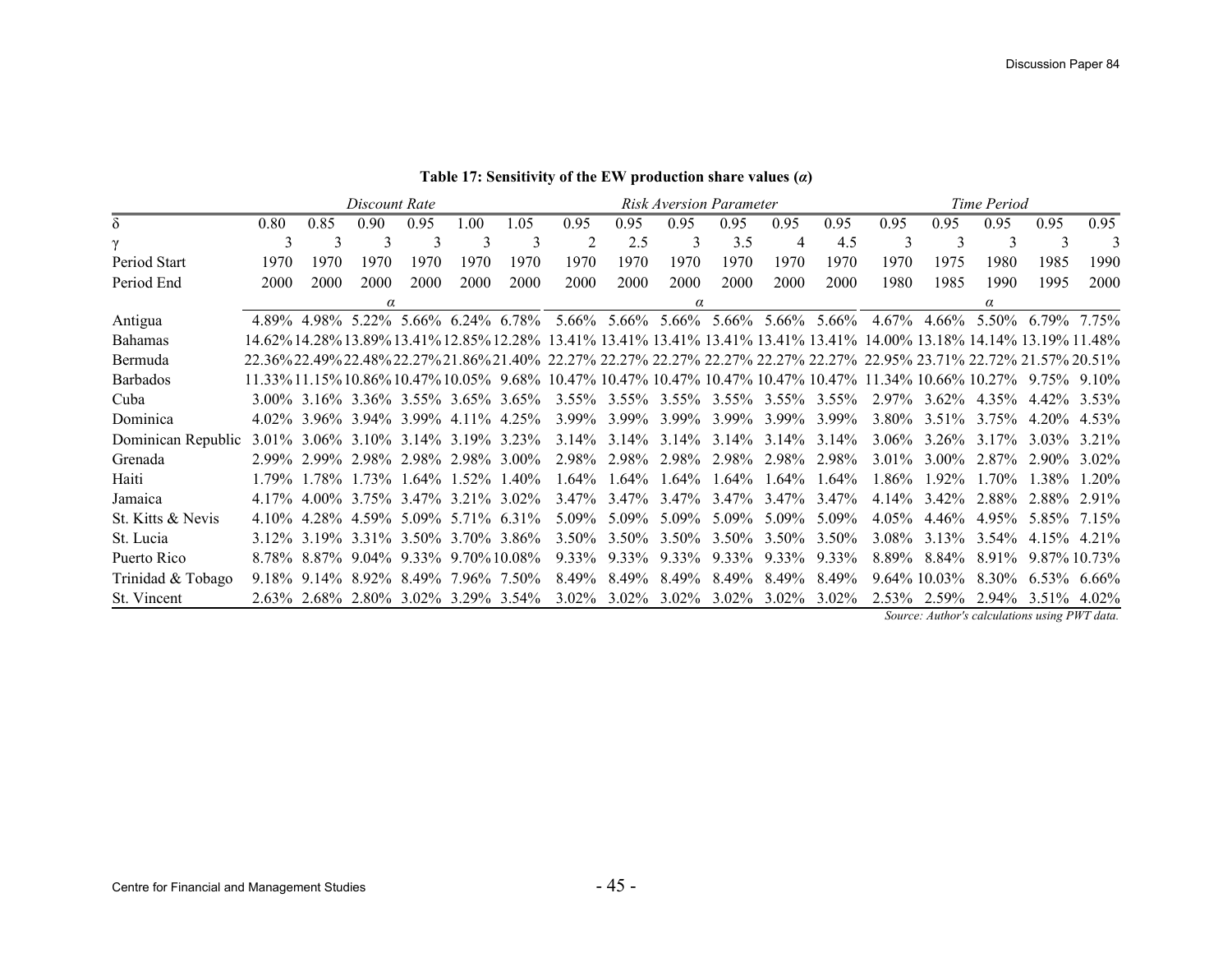## **APPENDIX 3: HURRICANE INDEX CALIBRATION**

|           | <b>Year Storm</b> | ATG BHS BRB CAY CUB DMA DOM JAM MSR PRI KNA LCA VCT TTO |     |                  |     |     |     |     |     |     |         |              |    |         |    |
|-----------|-------------------|---------------------------------------------------------|-----|------------------|-----|-----|-----|-----|-----|-----|---------|--------------|----|---------|----|
|           | 1970 DOROTHY      |                                                         |     | 60               |     |     | 55  |     |     |     |         |              | 60 |         |    |
|           | 1973 GILDA        |                                                         |     |                  | 30  |     |     |     |     |     |         |              |    |         |    |
|           | 1974 ALMA         |                                                         |     |                  |     |     |     |     |     |     |         |              |    |         | 40 |
|           | 1979 DAVID        |                                                         |     |                  |     |     | 125 | 150 |     |     |         |              |    |         |    |
|           | 1979 FREDERIC     | 50                                                      |     |                  |     | 65  |     | 40  |     | 50  | 45      | 50           |    |         |    |
|           | 1980 ALLEN        |                                                         |     | 110              |     |     |     |     | 115 |     |         |              |    | 115 115 |    |
|           | 1984 KLAUS        |                                                         |     |                  |     |     |     |     |     |     | 45      |              |    |         |    |
|           | <b>1985 KATE</b>  |                                                         |     |                  |     | 80  |     |     |     |     |         |              |    |         |    |
|           | 1986 DANIELLE     |                                                         |     |                  |     |     |     |     |     |     |         |              |    | 50      |    |
|           | 1987 EMILY        |                                                         |     | 40               |     |     |     | 105 |     |     |         |              | 45 | 45      |    |
|           | 1988 GILBERT      |                                                         |     |                  | 125 |     | 40  |     | 110 |     |         |              | 40 |         |    |
|           | 1989 HUGO         | 125                                                     |     |                  |     |     | 120 |     |     |     | 125 110 | 125          |    |         |    |
|           | 1992 ANDREW       |                                                         | 125 |                  |     |     |     |     |     |     |         |              |    |         |    |
|           | 1993 BRET         |                                                         |     |                  |     |     |     |     |     |     |         |              |    |         | 50 |
|           | 1993 CINDY        |                                                         |     |                  |     |     | 35  | 35  |     |     |         |              | 35 |         |    |
|           | 1994 DEBBY        |                                                         |     | 45               |     |     |     |     |     |     |         |              | 60 |         |    |
|           | 1994 GORDON       |                                                         |     |                  |     |     |     |     | 40  |     |         |              |    |         |    |
|           | 1995 LUIS         | 115                                                     |     |                  |     |     |     |     |     | 115 |         | 115          |    |         |    |
|           | 1995 MARILYN      | 80                                                      |     |                  |     |     | 75  |     |     | 80  | 95      | 80           | 70 |         |    |
|           | 1996 HORTENSE     | 55                                                      |     |                  |     |     | 55  |     |     | 60  | 70      | $\mathbf{0}$ |    |         |    |
|           | 1998 GEORGES      | 100                                                     |     |                  |     |     |     | 95  |     | 100 | 90      | 100          |    |         |    |
|           | <b>1999 IRENE</b> |                                                         |     |                  |     | 65  |     |     |     |     |         |              |    |         |    |
|           | 1999 JOSE         | 85                                                      |     |                  |     |     |     |     |     | 80  |         | 80           |    |         |    |
|           | 1999 LENNY        | 60                                                      |     |                  |     |     |     |     |     | 60  |         | 85           |    |         |    |
| 2001 IRIS |                   |                                                         |     | 30               |     |     |     |     | 75  |     |         |              | 30 | 30      |    |
|           | 2001 MICHELLE     |                                                         | 75  |                  |     |     |     |     |     |     |         |              |    |         |    |
|           | 2002 ISIDORE      |                                                         |     | $\boldsymbol{0}$ | 60  |     |     |     |     |     |         |              |    |         | 25 |
| 2002 LILI |                   |                                                         |     | 50               |     |     |     |     | 45  |     |         |              |    | 50      |    |
|           | 2003 ODETTE       |                                                         |     |                  |     |     |     | 40  |     |     |         |              |    |         |    |
|           | 2004 CHARLEY      |                                                         |     |                  | 80  | 105 |     |     |     |     |         |              |    |         |    |
|           | 2004 FRANCES      |                                                         | 90  |                  |     |     |     |     |     |     |         |              |    |         |    |
|           | 2004 IVAN         |                                                         |     |                  | 135 |     |     |     | 135 |     |         |              |    |         |    |
|           | 2004 JEANNE       | 35                                                      |     |                  |     |     | 30  | 65  |     | 35  | 60      | 50           |    |         |    |

#### <span id="page-45-0"></span>**Table 18: Peak wind speed within 60nm of city (kts)**

*Source: Author's calculations using HURDAT data.*